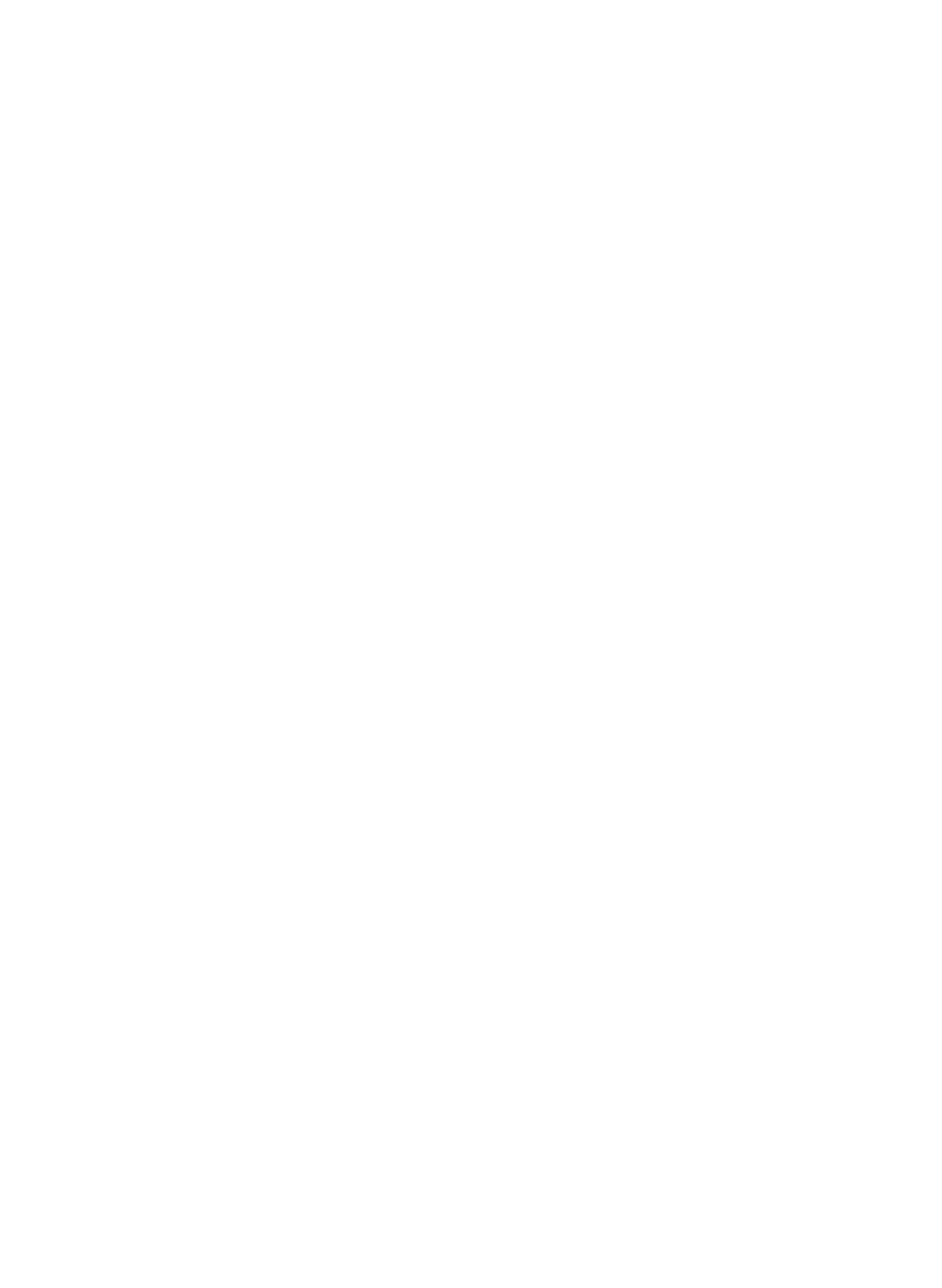**IKAT US COMPONENT 1 – POWER**

## The Role of the Parliamentary Women's Caucus in Promoting Women's Participation and Representation:

A Case Study in Indonesia and Timor-Leste



Kemitraan bagi Pembaruan Tata Pemerintahan Jakarta, Agustus 2014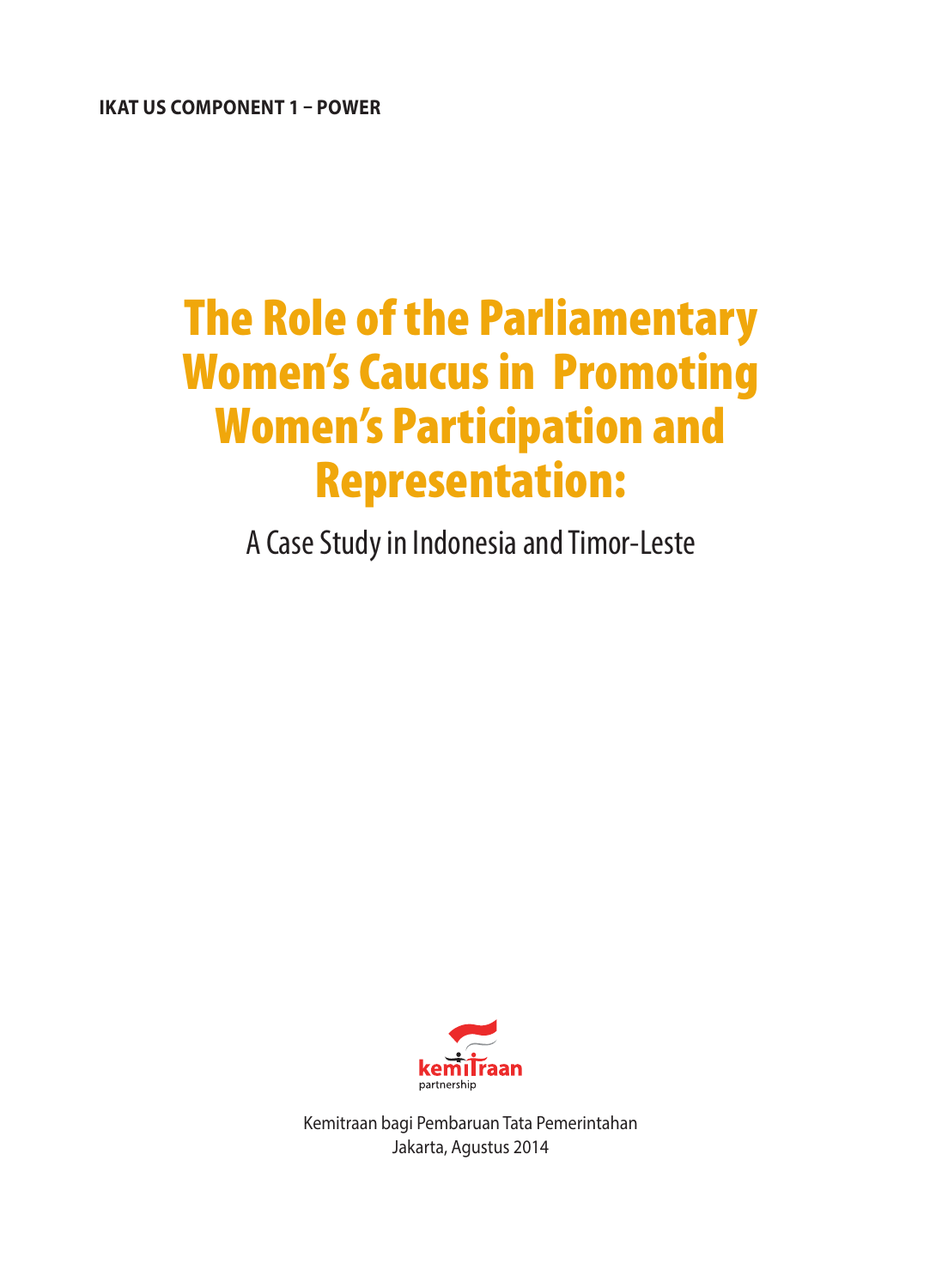#### **The Role of the Parliamentary Women's Caucus in Promoting Women's Participation and Representation: A Case Study in Indonesia and Timor-Leste**

**Researcher:**

Ani Soetjipto

#### **Editors:**

Dewi Watson Hery Sulistio Inda Loekman Merita Gidarjati Mutiara Pasaribu Nindita Paramastuti

#### **Layout:**

ASTANA communication

#### **Publisher:**

Kemitraan Bagi Pembaruan Tata Pemerintahan ISBN: 978-602-1616-17-8

Copyright © the Partnership for Governance Reform/Kemitraan Indonesia, 2014. All Rights reserved. Portions of this work may be reproduced and/or translated for non-commercial purposes provided the Partnership for Governance Reform/Kemitraan Indonesia is acknowledged as the source of the material and is sent copies of any translation.

"This book is made possible by the support of the American people through the United States Agency for International Development (USAID). The contents are the sole responsibility of the Partnership for Governance Reform and do not necessarily reflect the view of USAID or the United States Government"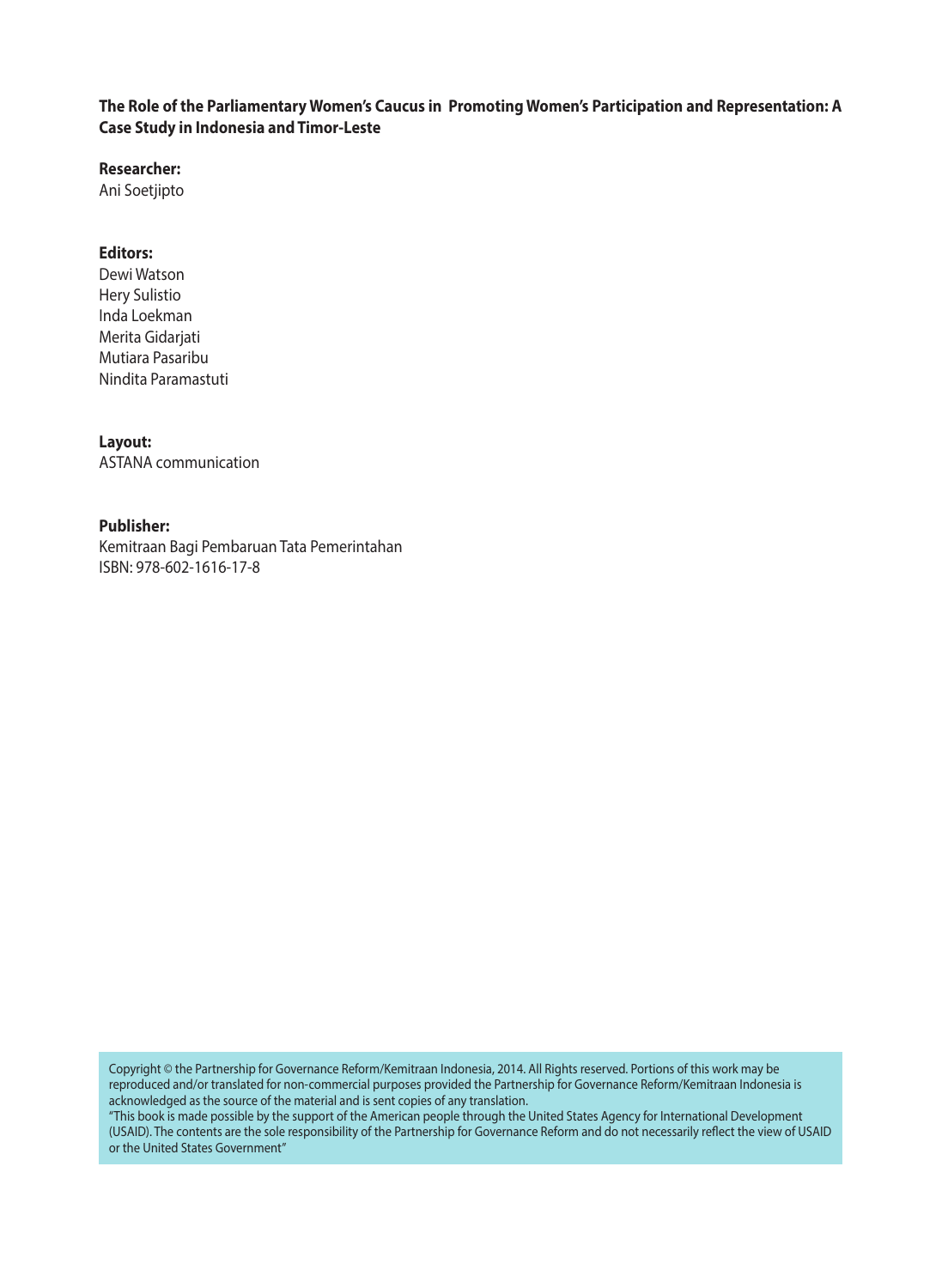

| <b>Foreword</b>             |                                                                                                      | iv                |
|-----------------------------|------------------------------------------------------------------------------------------------------|-------------------|
| <b>Acknowledgment</b>       |                                                                                                      | vi                |
|                             | <b>About Partnership for Governance Reform (Kemitraan)</b>                                           | vii               |
| <b>Abbreviation</b>         |                                                                                                      | <u>іх</u>         |
| <b>Chapter 1</b>            | <b>Introduction</b>                                                                                  | 1                 |
|                             | 1.1 Women's Caucus and Parliamentary Representation                                                  | $\mathbf{1}$      |
|                             | 1.2 Research Questions                                                                               | $\mathsf{3}$      |
|                             | 1.3 Research Objectives                                                                              | $\mathsf{3}$      |
|                             | 1.4 Theoretical Framework                                                                            | $\overline{4}$    |
|                             | 1.5 Research Method                                                                                  | $\overline{7}$    |
|                             | 1.6 List of Chapters                                                                                 | 8                 |
| <b>Chapter 2</b>            | Women, the Legislative Body, and the Parliamentary Women's Caucus in the                             |                   |
|                             | <b>Indonesian House of Representatives (DPR)</b>                                                     | 9                 |
|                             | 2.1. Background                                                                                      | 9                 |
|                             | 2.2 Women and Politics in Indonesia                                                                  | 11                |
|                             | 2.3 Party System                                                                                     | $12 \overline{ }$ |
|                             | 2.4 Women and Political Parties                                                                      | 12                |
|                             | 2.5 The Indonesian's Election System                                                                 | 13                |
|                             | 2.6 General Election and Women                                                                       | 14                |
|                             | 2.7 The Indonesian House of Representatives (DPR)                                                    | 15                |
|                             | 2.8 The Structure, Role, and Function of the DPR                                                     | 16                |
|                             | 2.9 Women in the DPR and the Parliamentary Women's Caucus                                            | 17                |
|                             | 2.10 Women's Caucus in the Indonesian House (DPR)                                                    | 20                |
|                             | <b>CHAPTER 3 The Parliamentary Women's Caucus in Timor-Leste</b>                                     |                   |
|                             | (GMPTL - Grupu Muhler Parlementar Timor-Leste)                                                       | 25                |
|                             | 3.1 Background                                                                                       | 25                |
|                             | 3.3 Political Parties and General Elections in Timor-Leste (2001-2013)                               | 29                |
|                             | 3.4 Political Parties and Women                                                                      | 29                |
|                             | 3.5 Women and General Elections in Timor-Leste                                                       | 31                |
|                             | 3.6 Structure of Parliament in Timor-Leste                                                           | 32                |
|                             | 3.7 Women MPs in Parliament                                                                          | 33                |
|                             | 3.8 The Women's Parlimentary Caucus in Timor-Leste                                                   | 33                |
|                             | Networking and Coordination between the GMPTL, the State Secretariat for Women's<br>3.9 <sup>°</sup> |                   |
|                             | Empowerment (SEPI), and the Women's Movement (Rede Feto) in Timor-Leste                              | 36                |
|                             | 3.10 The Role of the State Secretariat for Women's Empowerment (SEPI)                                | 37                |
| <b>Chapter 4</b>            | <b>Analysis</b>                                                                                      | 39                |
|                             | Background<br>4.1                                                                                    | 39                |
|                             | 4.2 The Paradox of Women's Political Representation                                                  | 41                |
| <b>Chapter 5</b>            | <b>Findings and Recommendations</b>                                                                  | 45                |
|                             | Recommendations                                                                                      | 47                |
| <b>Sources of Reference</b> |                                                                                                      | 48                |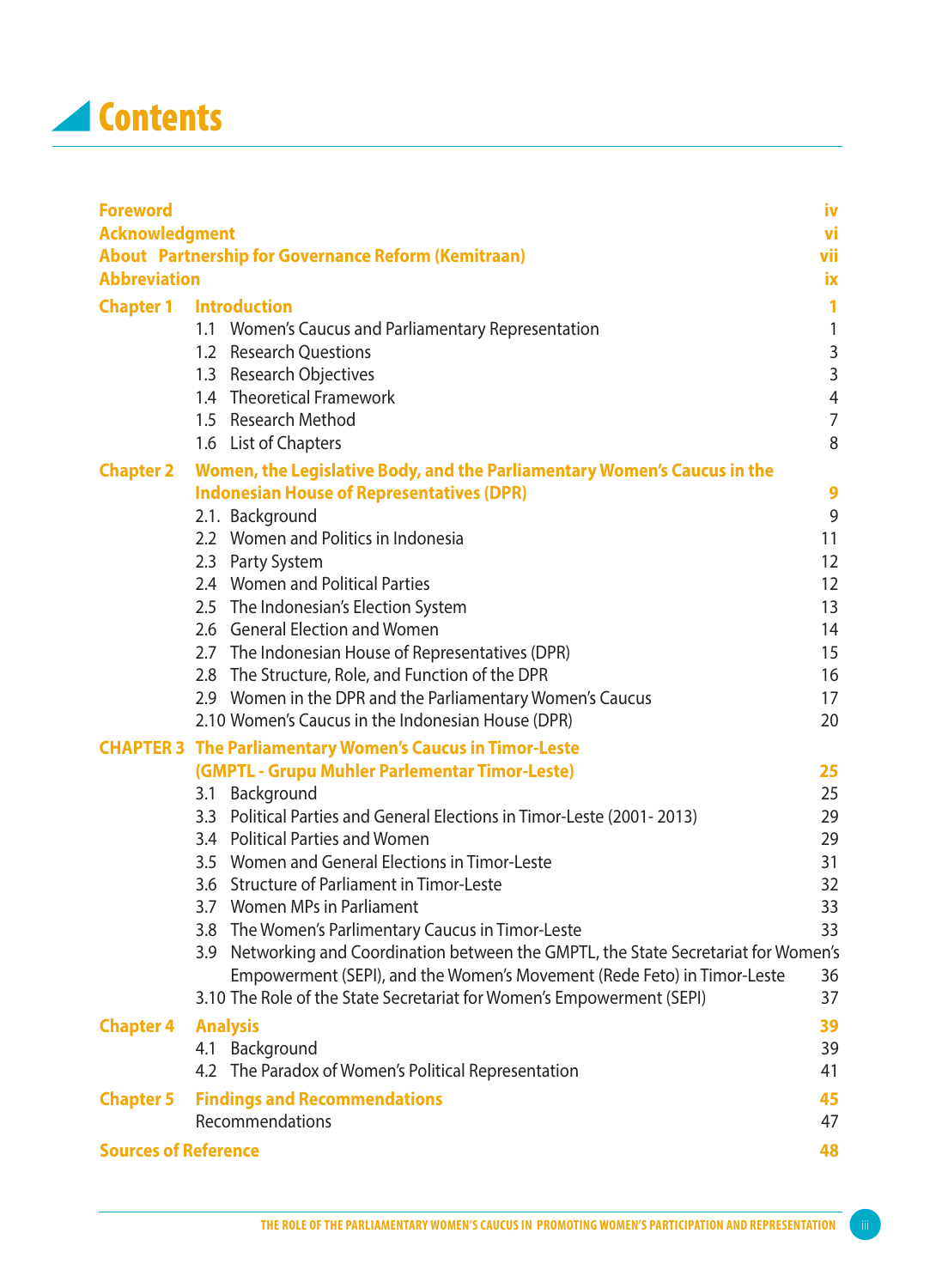

## "When women are empowered, all of society benefits"

*(UN Deputy Secretary General Asha Rose Migiro)*

Kemitraan believes that the more women are elected to public offices, the more beneficial those policies are to the public. Kemitraan has been assisting women political activists in their efforts to increase women political participation and representation in parliament as well as the broader public decision-making processes. Aside from helping the potential women candidates in acquiring skills in competing with their male counterparts, we are also providing the elected members with the necessary knowledge to enable them to perform better in their position in parliament. In supporting women movement in Indonesia in general, Kemitraan has been conducting variety of research ranging from the issue of environment, corruption to gender issues. Some of the research was the regional research conducted under the USAID funded programme of IKAT-US Component 1.

Under the IKAT-US Component 1, Kemitraan formed a partnership with the National Democratic Institute (NDI), the Indonesian Women's Coalition (KPI), Persatuan Kesedaran Komuniti Selangor (EMPOWER) from Malaysia, the Women's Caucus from Timor-Leste, the Cambodian Center for Human Rights (CCHR), and the Center for Popular Empowerment (CPE) from the Philippines. The partnership works together on the issue of promoting and to ensuring equitable women's political representation in Southeast Asian.

Regional research conducted under this programme became the source for the development of this publication. This publication focuses the role of women's parliamentary caucus on the issue of women's political participation and representation in Indonesia and Timor-Leste. The research has been done by prominent thought researchers and also practitioners on the related issues with invaluable contributions from the five countries regional partners of IKAT-US Component 1.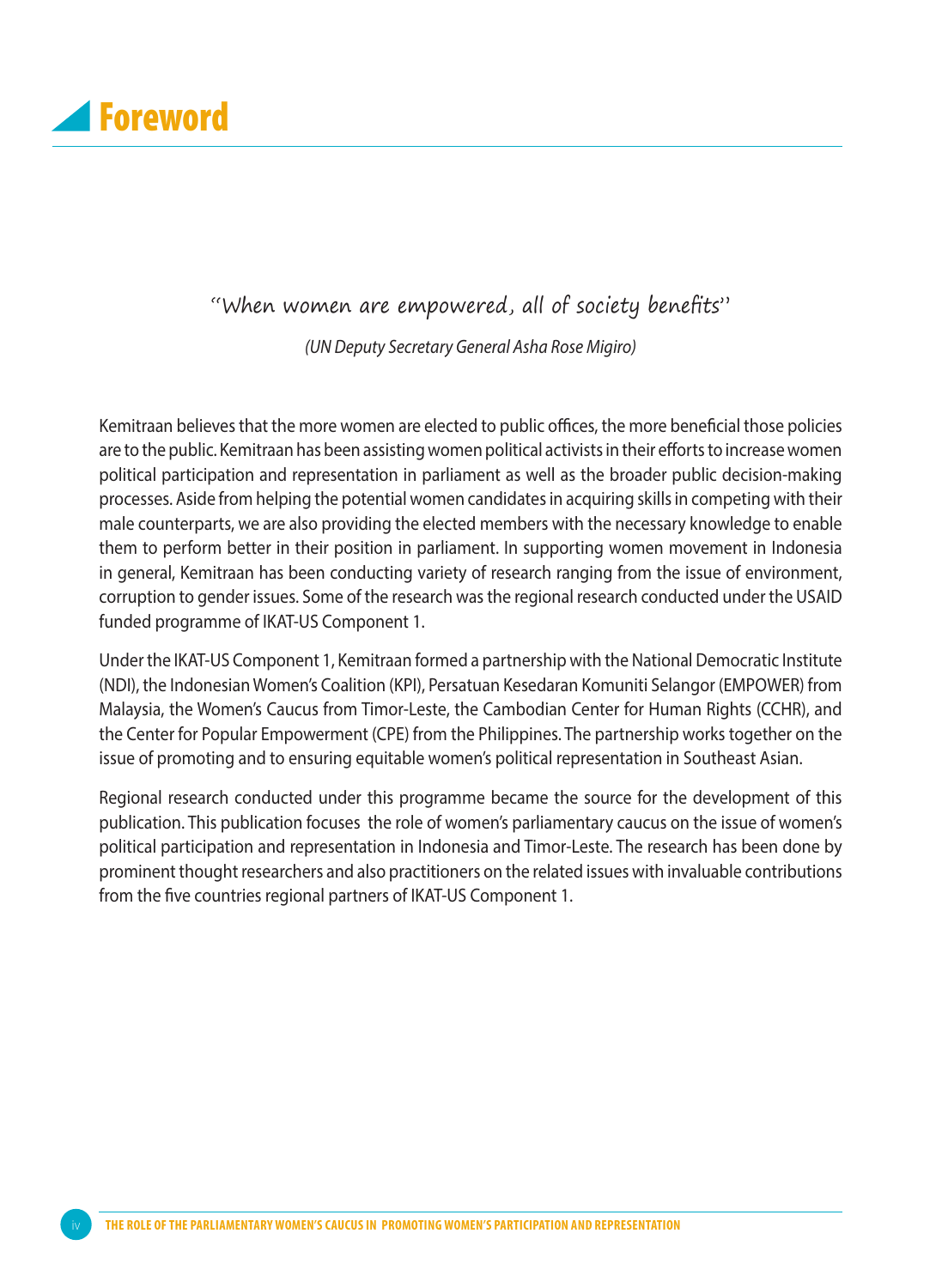Kemitraan hopes that this material will enrich the discussion and understanding on the issue of women's political participation and representation. Kemitraan also hopes that this publication will serve as resource for Kemitraan's work in Indonesia or the five countries above. Last but not least, this publication will also serve as reference for the political party and civil society leaders who have been working on increasing women's political participation and representation, either for further research or advocacy.

Kemitraan would like to thank the USAID for supporting this initiative under the IKAT-US Component 1 programme and for their continuing supports in advancing democracy throughout Southeast Asia. Kemitraan would also like to thank the above-mentioned regional partners who have contributed to the success of the programme.

Jakarta, August 2014

#### **Wicaksono Sarosa, Ph.D** Executive Director of Partnership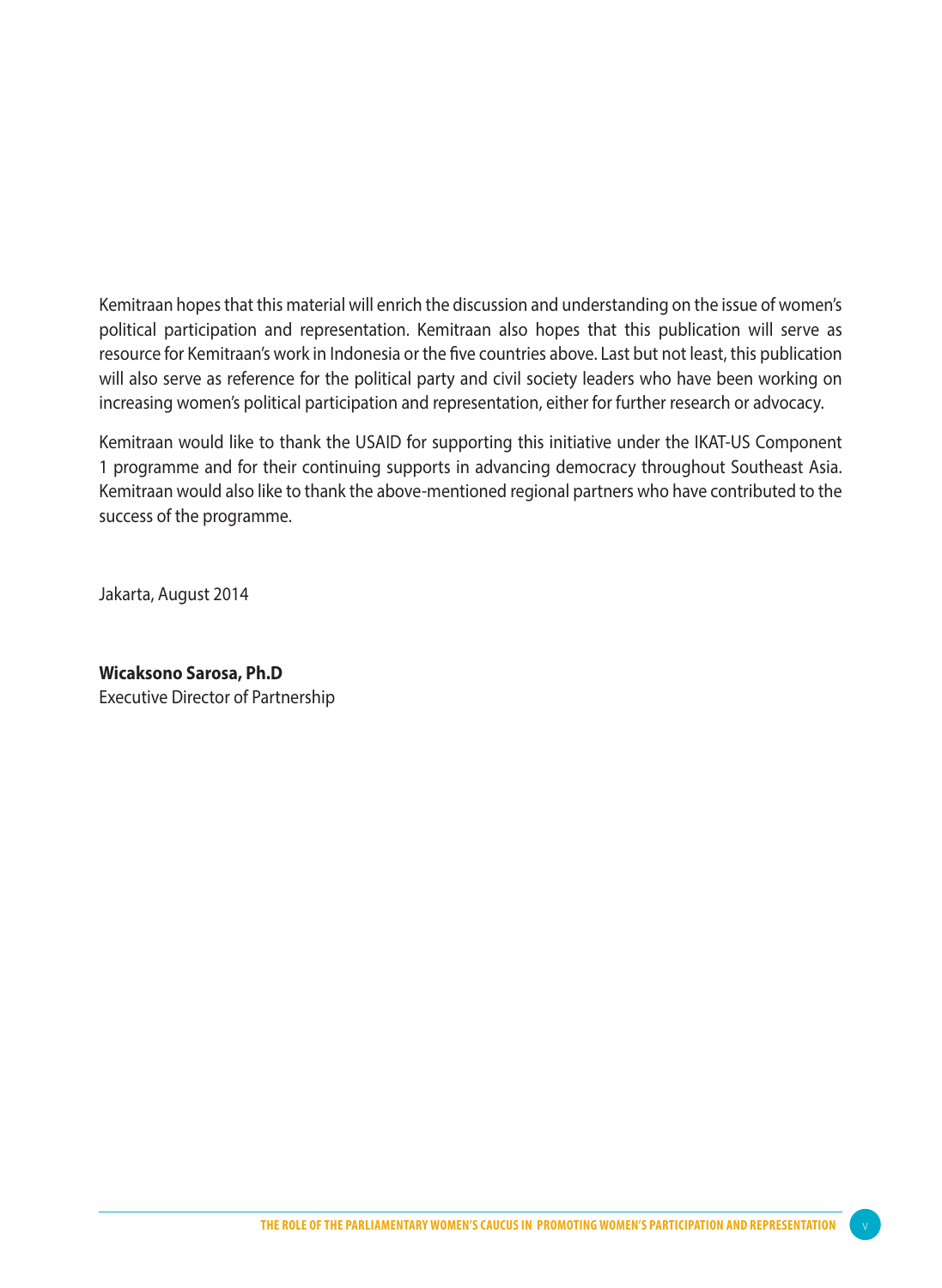This publication of **"The Role of the Parliamentary Women's Caucus in Promoting Women's Participation and Representation: A Case Study in Indonesia and Timor-Leste"** is materialized from the need to learn more about the relation between the role of women's parliamentary caucus and the advancement of the advocacy of the gender-sensitive policies in Indonesia and Timor Leste. The idea on the above topic came from discussion among the IKAT-US Component 1 Project Team (Merita Gidarjati), DSG/Democratic and State Governance Programme Team (Setio Soemeri, Agung Wasono, Nindita Paramastuti, Utama Sandjaja and Agung Djojosoekarto) and KRC/Knowledge and Resource Center Team (Inda Loekman). Kemitraan is grateful for their idea.

A debt of gratitude is owed to the researcher: Ani Soetjiipto. Thank you note is also owed to the editor team, especially to Dewi Watson. Kemitraan also would like to thank the expert reviewer, Ruth Indah Rahayu and regional partners as peer reviewers who have become invaluable contributors for this regional research. Without them, this publication would not be existed.

Finally, Kemitraan gratefully acknowledges the support of the USAID (United States Agency for International Development) for providing funding for this important project. Kemitraan also would like to thank those who have supported women's political participation and representation program or projects in the five countries included in this publication.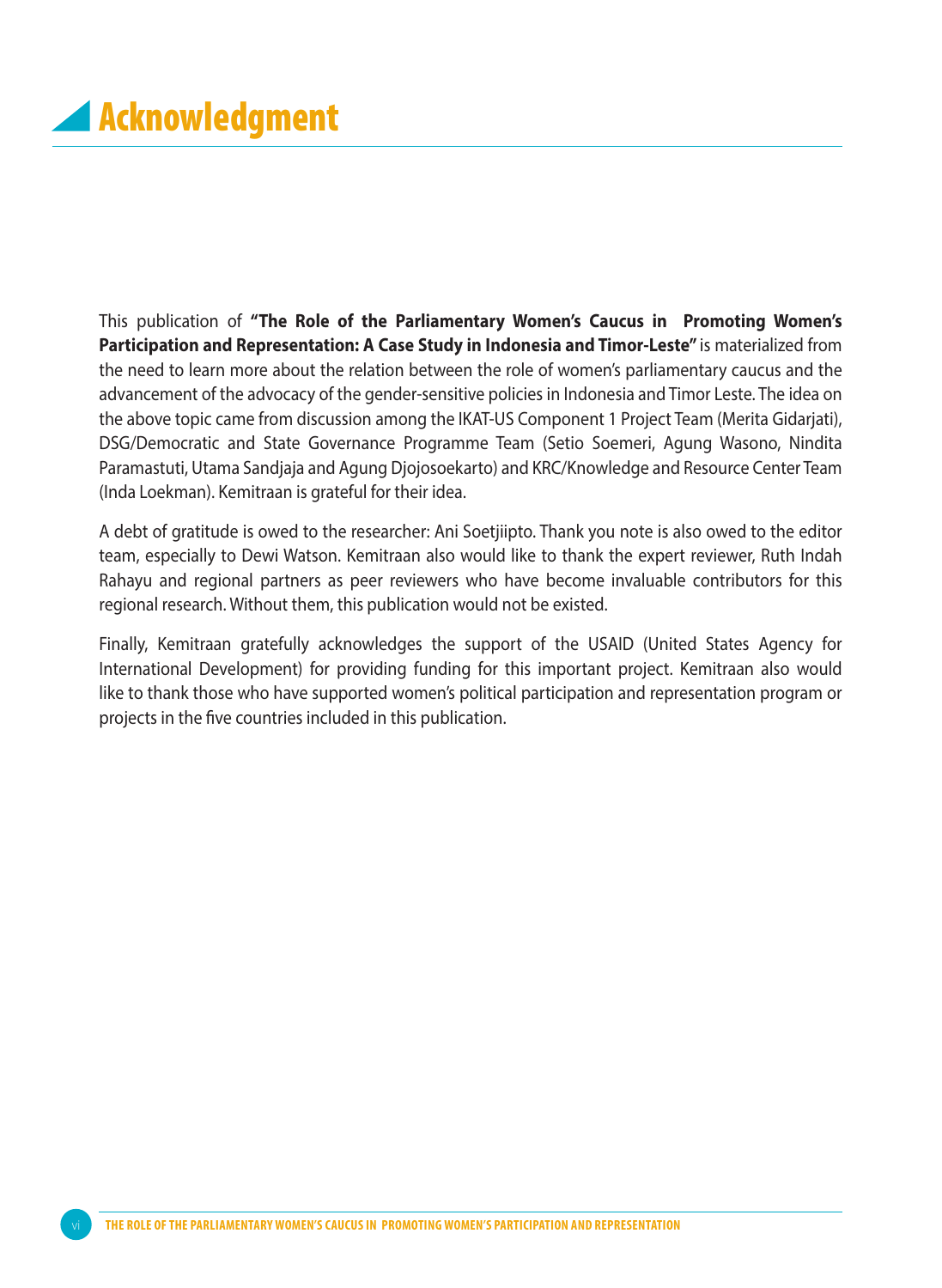

## Partnership for Governance Reform (Kemitraan)

Kemitraan is a multi-stakeholder organization established to promote governance reform. It works handin-hand with government agencies, civil society organizations, the private sector, and international development partners in Indonesia to bring about reform at both the national and local levels. Kemitraan brings together the executive, legislative and judicial branches of government, with civil society and other stakeholders to sustainably promote good governance in Indonesia. Because of our national ownership, Kemitraan is uniquely positioned to initiate programs that need Indonesian partners in positions of authority.

Kemitraan was first established in 2000 following the successful first free and fair election in Indonesia in 1999. The election produced a more credible government following decades of authoritarian rule by the Soeharto regime. Kemitraan was initially set up as a program funded by multi-donor and managed by the United Nations Development Programme (UNDP). The main motivation of the establishment of Kemitraan was to create a multi-stakeholder platform which becomes the core supporter of the Indonesian society in navigating complex, long and often difficult process of governance reform. Kemitraan became an independent legal entity in 2003 and was registered as a not-forprofit civil law association, while retaining its status as a UNDP project until December 2009. Over the last eleven years, Kemitraan has grown from a UNDP project into a trusted, independent and prominent Indonesian organization.

Kemitraan has a mission to disseminating, advancing and institutionalizing the principles of good and clean governance among government, civil society and business, while considering human rights, gender balance, the marginalized and environmental sustainability. We are effective in our mission when:

- Our stakeholders seek to continue program development with us and recommend us to others.
- Our innovation and efforts are transformed into improved governance in Indonesian government and society.
- Our influence engenders increased commitment to governance reform from governments at all levels.

Learning from the difficult process of reform in Indonesia, often resisted by vested interests, and the challenge of setting the right course of change, Kemitraan has discovered a unique approach in governance reform: building capacity from within and applying pressure from without - our multi faceted reform approach. It involves working on several fronts – initiating reform within government agencies, empowering civil society to advocate for reform, and empowering communities to push for demanddriven development plans and public services.

Throughout its 11 year existence, Kemitraan has accumulated experiences in managing USD 100 millions grants from various development partner countries including Australia, Canada, Denmark, Finland, France, Germany, Japan, Korea, the Netherlands, New Zealand, Norway, Spain, Sweden, Switzerland, the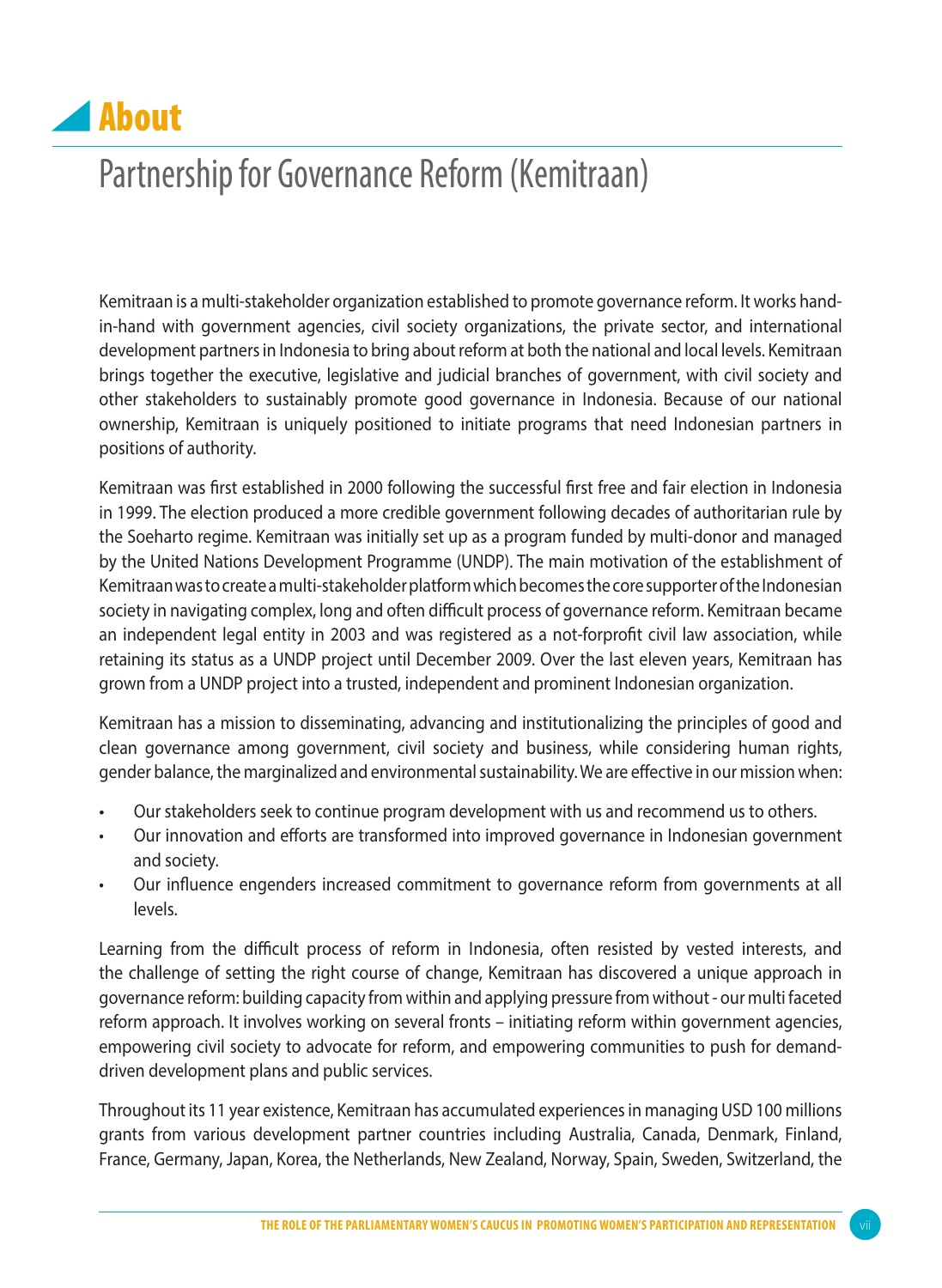United Kingdom, and the United States of America, from international organizations including the Asian Development Bank, the European Commission, the International Organization for Migration, the UNDP, and the World Bank and from the private sectors including AXIS and Siemens.

Since 2000, Kemitraan has been working in 33 provinces in Indonesia in cooperation with 19 central government agencies, 29 local government agencies, 162 civil society organizations, 11 media organizations, 33 research institutes and universities, nine independent state agencies and five private institutions. Kemitraan has also been working with international organizations such as: TIRI-Making Integrity Work, Nordic Consulting Group (NGC), UNDP, UNODC, the World Bank and the Asian Development Bank in the implementation of projects, and has been working with Chemonics, Coffey International, GRM International, RTI and ARD in program design and development.

Kemitraan's success in implementing the above is due to the trust we have earned from various stakeholders (communities, corporations, NGOs, government agencies). We have been successful in facilitating public policy reform (the formulation of new laws and regulations or the revision / amendment to the laws and regulations), bureaucratic reforms, judicial and democratization reform, anti corruption laws, national strategies and the establishment of the Commission for the Eradication of Corruption, creating the Governance Index, promoting and facilitating environmental and economic governance and ensuring that all genders are represented.

Kemitraan is governed by two bodies: The Partners and the Executive Board. The Partners (Teman Serikat) is the highest decision making body within Kemitraan. Their role is to set the overall strategic agenda of Kemitraan, to endorse the annual report and workplan, ensure that the affairs and assets of Kemitraan are properly managed, and appoint the Executive Director. The Executive Director implements Kemitraan's annual workplan and provides overall leadership to the staff. He also develops a common vision of the overall role of Kemitraan and communicates this vision to the government, non-government and international community with a view to building a constituency for governance reform.

#### **Kemitraan :**

Jl. Wolter Monginsidi No.3 Kebayoran Baru Jakarta Selatan 12110 Phone: 62 21 727 99 566 Fax: 62 21 7205260 Website: www.kemitraan.or.id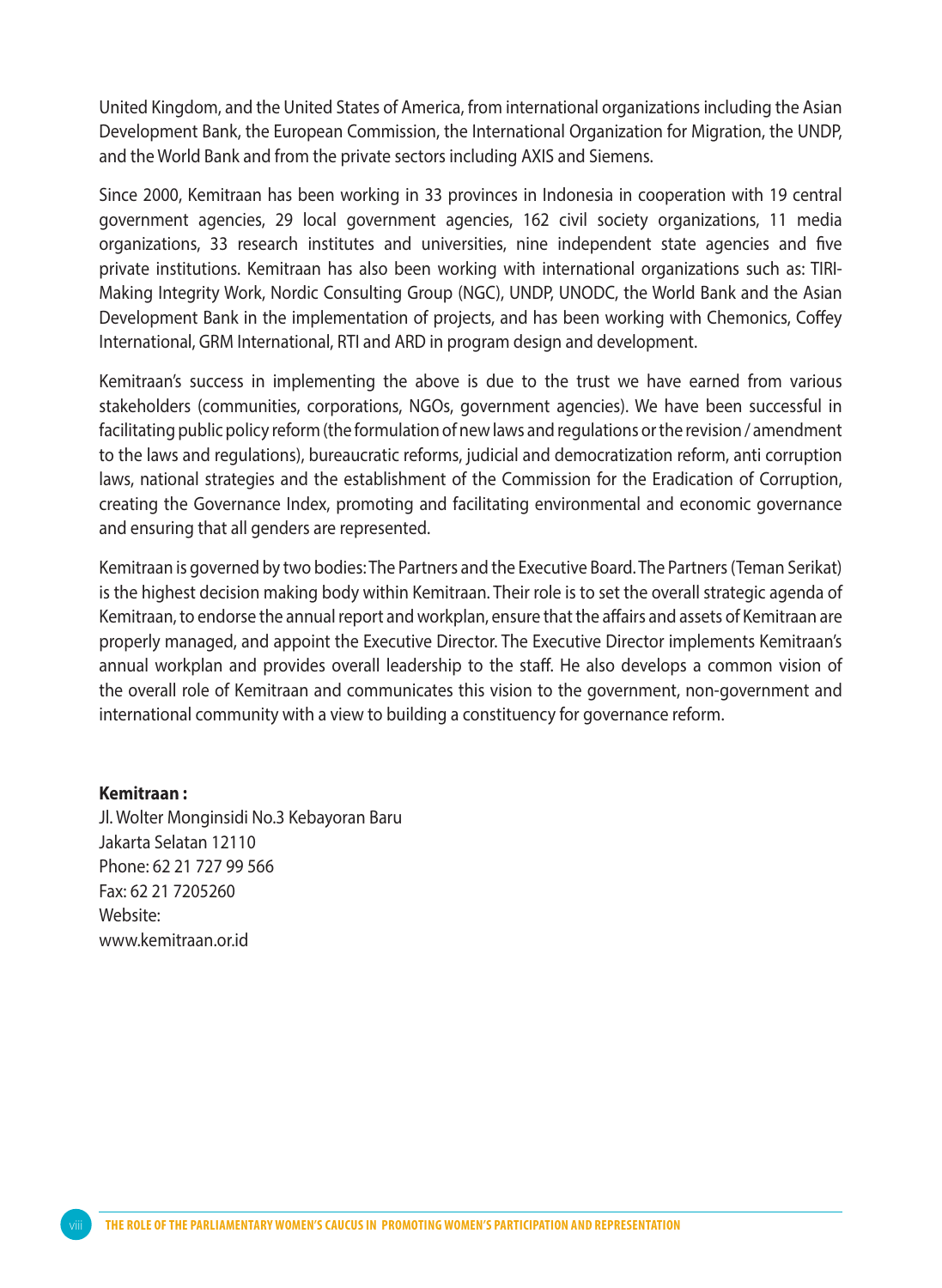## **Abbreviation**

| <b>APODETI</b>     | Associacao Popular Democratica de Timor Pro Referendo                      |
|--------------------|----------------------------------------------------------------------------|
| <b>BPK</b>         | Badan Pemeriksa Keuangan                                                   |
| <b>CEDAW</b>       | Convention on the Elimination of All Forms of Discrimination Against Women |
| <b>DPD</b>         | Dewan Perwakilan Daerah                                                    |
| <b>DPR</b>         | Dewan Perwakilan Rakyat                                                    |
| FGD                | <b>Focus Group Discussion</b>                                              |
| <b>FRETILIN</b>    | Frente Revolucionária de Timor-Leste Independente                          |
| GAU                | <b>Gender Affairs Unit</b>                                                 |
| <b>GERINDRA</b>    | Gerakan Indonesia Raya                                                     |
| <b>GMPTL</b>       | Grupo Muhler Parlementar Timor-Leste                                       |
| <b>GOLKAR</b>      | Golongan Karya                                                             |
| <b>HANURA</b>      | Hati Nurani Rakyat                                                         |
| <b>KOTA</b>        | Klibor Oan Timor Asuwain                                                   |
| <b>KOWANI</b>      | Kongres Wanita Indonesia                                                   |
| KPP-RI             | Kaukus Perempuan Parlemen - Republik Indonesia                             |
| ΜP                 | <b>Member of Parliament</b>                                                |
| <b>MPR</b>         | Majelis Permusyawaratan Rakyat                                             |
| <b>NGO</b>         | Non-Governmental Organization                                              |
| PAN                | Partai Amanat Nasional                                                     |
| <b>PD</b>          | Partai Demokrat                                                            |
| <b>PDIP</b>        | Partai Demokrasi Indonesia Perjuangan                                      |
| PEMILU             | Pemilihan Umum                                                             |
| PET                | Parliamentarians for East Timor                                            |
| <b>PKB</b>         | Partai Kebangkitan Bangsa                                                  |
| <b>PKK</b>         | Pembinaan Kesejahteraan Keluarga                                           |
| <b>PKS</b>         | Partai Keadilan Sejahtera                                                  |
| <b>PNT</b>         | <b>Timorese Nationalist Party</b>                                          |
| PPP                | Partai Persatuan Pembangunan                                               |
| <b>PSD</b>         | <b>Sosial Democratic Party</b>                                             |
| <b>PST</b>         | Socialist Timor Party                                                      |
| PTP <sub>2</sub> A | Advocate anti-violence against women                                       |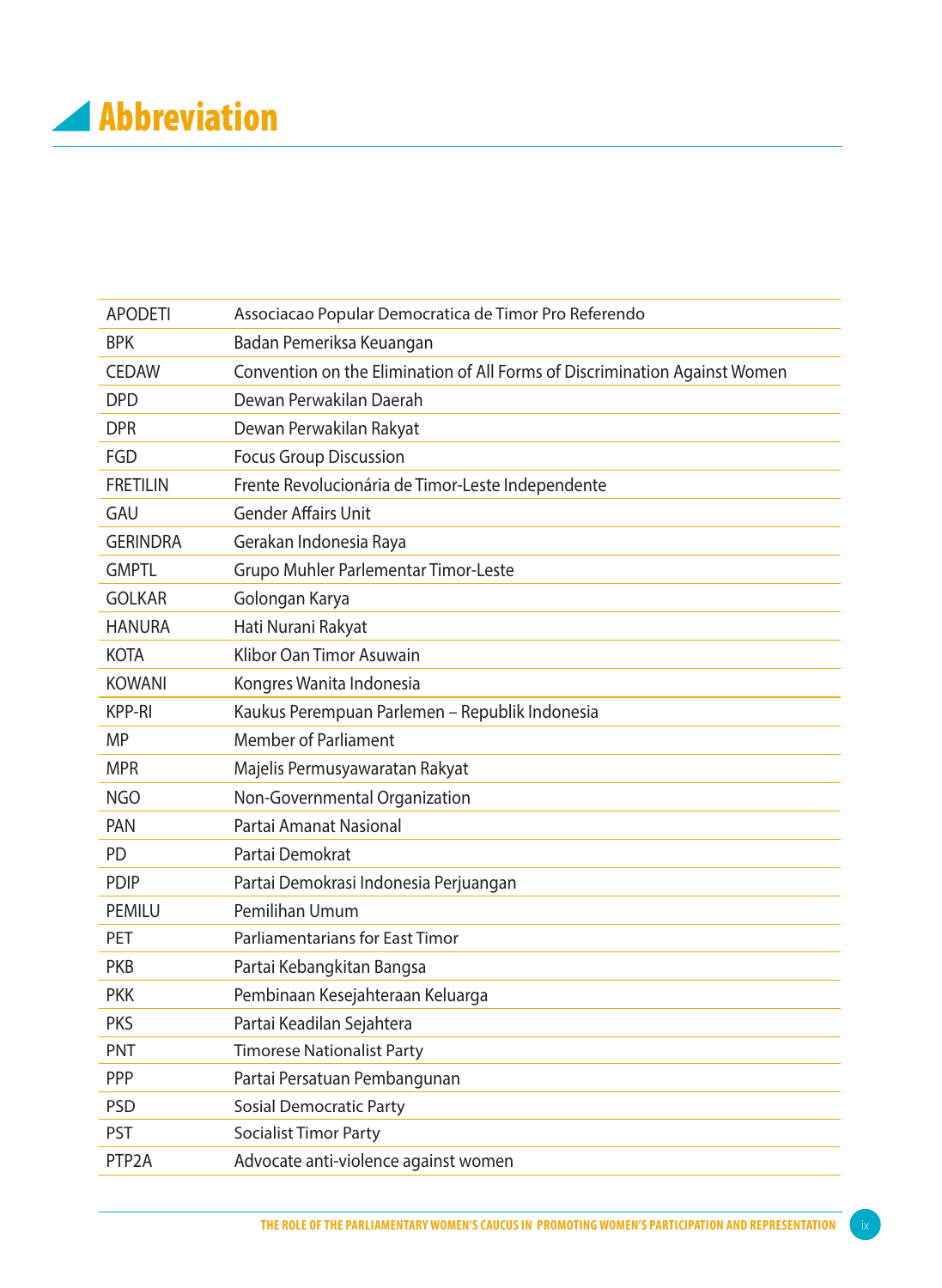| <b>REDE FETO</b> | Women's Network of East Timor                           |
|------------------|---------------------------------------------------------|
| <b>SEPI</b>      | Secretary of the State for Promotion of Equality        |
| <b>SOE</b>       | <b>State-Owned Enterprises</b>                          |
| UDT              | União Democrática Timorense                             |
| UN               | <b>United Nations</b>                                   |
| UNDP             | United Nations Development Programme                    |
| UNTAET           | United Nation Transitional Administration in East Timor |
| UU               | Undang-undang                                           |
| uud              | <b>Undang Undang Dasar</b>                              |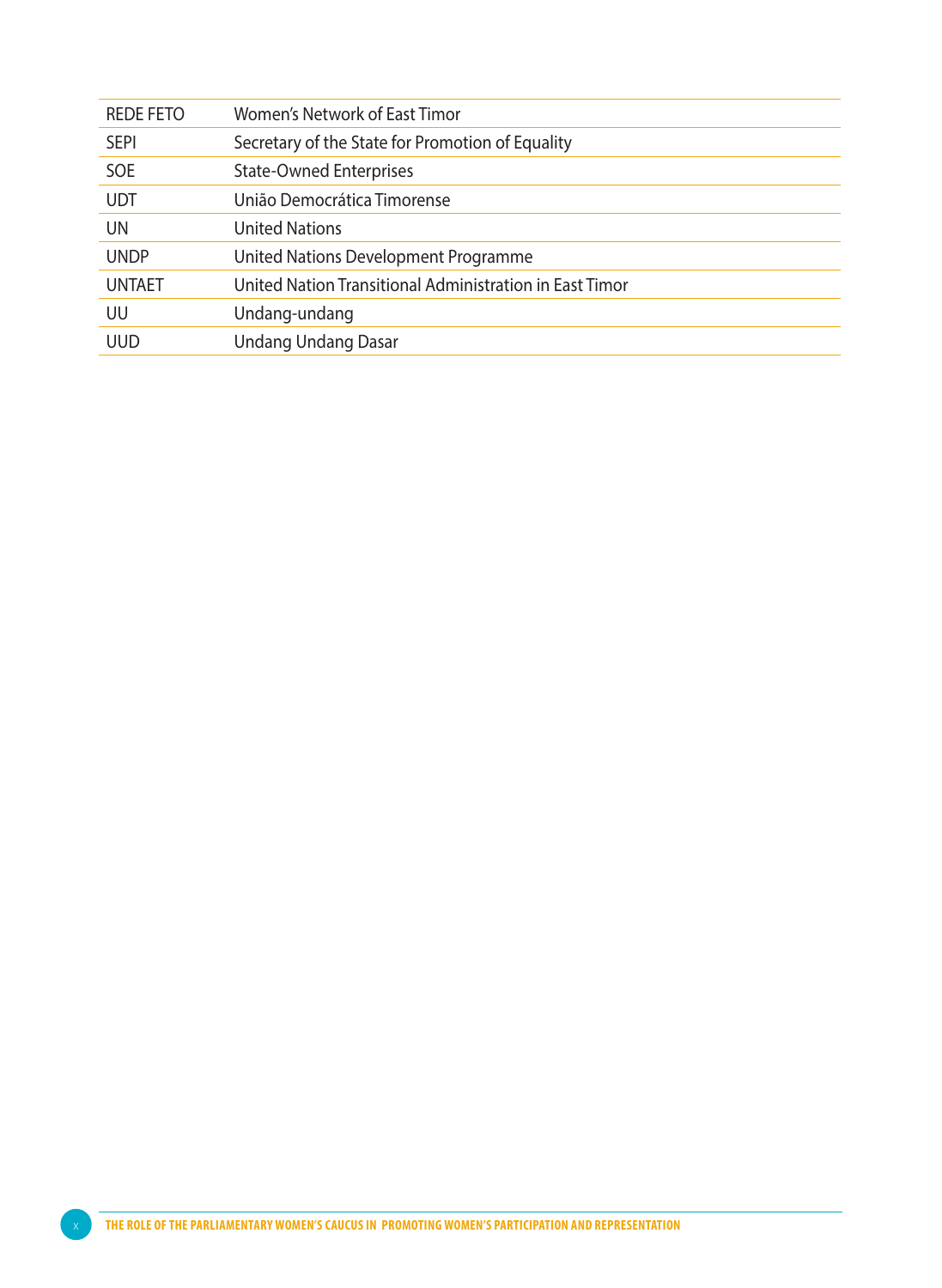

#### **1.1 Women's Caucus and Parliamentary Representation**

Today, gender equality and justice have become global issues. Achieving these goals requires wide support not only from governments, but also from international organizations in different parts of the world.

In Asia, women's participation and representation is an issue that is much discussed and examined by students, researchers and policy makers. It is interesting to analyze how women (of different ages and from diverse backgrounds such as different ethnicities, socioeconomic statuses, religions and nationalities) strive for women's participation and representation in politics and for participation in the decision-making processes in their country.

Indonesia and Timor-Leste, as the focus of this study, have different institutional backgrounds that shape the development of democracy in each country. In Indonesia, democratization and political openness began earlier than in Timor-Leste. Since 1998, the democracy in Indonesia has brought about opportunities, as well as challenges, in building democractic justice for the promotion of women's participation and representation in Indonesia.

In 1975, Timor-Leste (formerly East Timor), was integrated into Indonesia and became one of its provinces. On October 25, 1999, it decided to secede from Indonesia and became known as East Timor. A transitional administration,namely United Nations Transitional Administration in East Timor (UNTAET), was established under the United Nations (UN) and on May 20, 2002, Timor-Leste became fully independent.

Within the framework of building a fair and equitable democracy, it is widely accepted that there are a variety of mechanisms and initiatives, which are promoted at local and international levels, to accelerate the achievement of gender equality. In her book *The New Politics of Gender Equality* (2007), Judith Squires specifies three strategies that are generally put in place to promote women's representation in politics: women's policy agency; gender-equitable policies that we know as gender mainstreaming; and quotas, which are directed towards an increased number of women's participation in a relatively short time, as temporary special measures.

In other words, these three strategies are directed at "presence, voice and process". Quotas are aimed at increasing the number of women in different decision-making institutions. Gender mainstreaming is a policy to ensure that the principle of gender equality is integrated at every stage of policy making. Meanwhile, a women's agency (a women's caucus) is established as a means of conveying and urging the fulfillment of women's practical and strategic interests in the policy-making arena.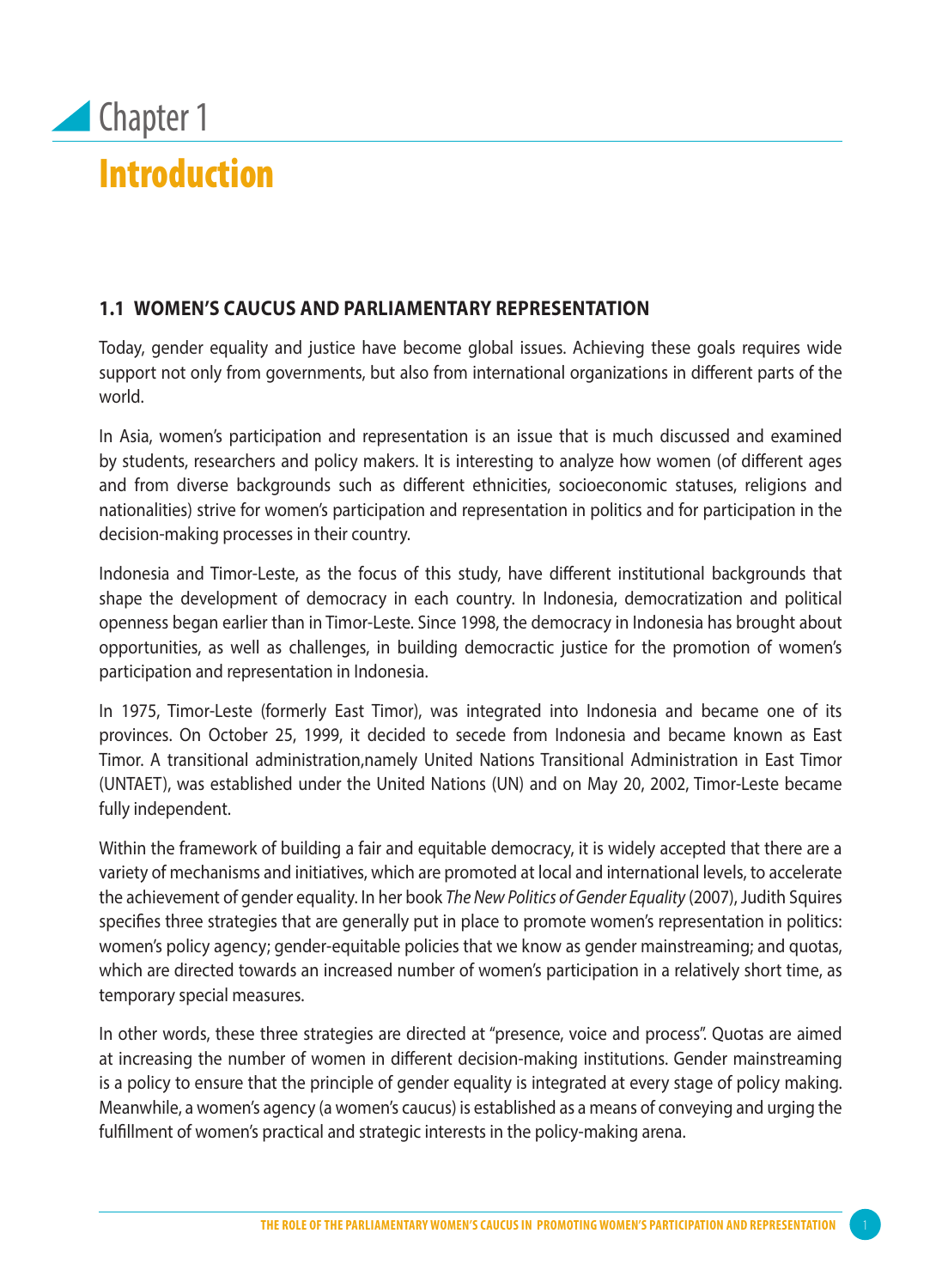Both Indonesia and Timor-Leste have introduced and adopted various mechanisms to achieve these goals. In Indonesia, the guarantee of equality between men and women is mandated in the Constitution (Article 28 of the 1945 Constitution). Another regulation that encourages increased women's participation and representation in politics is the affirmative action policy in the form of electoral quotas for women stipulated in the General Election Law No. 12/2002, which was then amended to General Election Law No. 10/2008 and now includes the zipper system. This provision stipulates that for every party participating in the election, there must be one woman in every three candidates. Provisions concerning the electoral quotas and 1:3 zipper are maintained in the latest General Election Law, Law no. 12/2012, which regulates the 2014 election.

In addition to the election law, affirmative action policies are also found in the Law on Political Parties governing party formation. This relates to the involvement of women in party management (Law no. 2/2008), which is retained in the amendment to the latest Law on Political Parties No. 2/2011.

In Timor-Leste, the guarantee of equality between men and women is mandated within the Constitution of Timor-Leste. It stipulates that one in four party candidates must be a woman. The constitutional amendment in 2011 goes further to ensure greater representation and participation of women, by requiring one in every three candidates to be a woman.

There have been many studies discussing the strategic role of a women's caucus. Caucuses usually comprise a diverse group with a shared ideology to achieve a common goal. They can act as a 'critical mass' with strategic pressure, though formally, they do not necessarily have to have a large number of members.

Based on empirical experiences in various countries, an effective women's caucus could result in outcomes such as:

- Regional political processes that result in policies or agendas which accommodate women's interests. They are achievable through advocacy campaigns run by the caucus or through its studies and research.
- Raised constituent awareness of issues that are promoted by members of the caucus in their constituencies. This awareness eventually leads to the strategic role of facilitating communication between the government and civil society.
- An effective 'watch dog' to monitor the implementation of policies concerning issues of interest to women's participation.
- A mouthpiece to continuously promote issues that they stand for, through media or public advocacy campaigns.

In addition to running public advocacy campaigns, parliamentary caucuses also play an important role in building the capacity and skills of women members of Parliament (MPs) to create policies that are in the interests of women, and to form reliable legislators who can carry out their parliamentary functions.

Internally, caucuses usually carry out a variety of programs including capacity building trainings, workshops and seminars, related to key topics such as the improvement of debating skills or public speaking, coalition building and the study of parliamentary working procedures.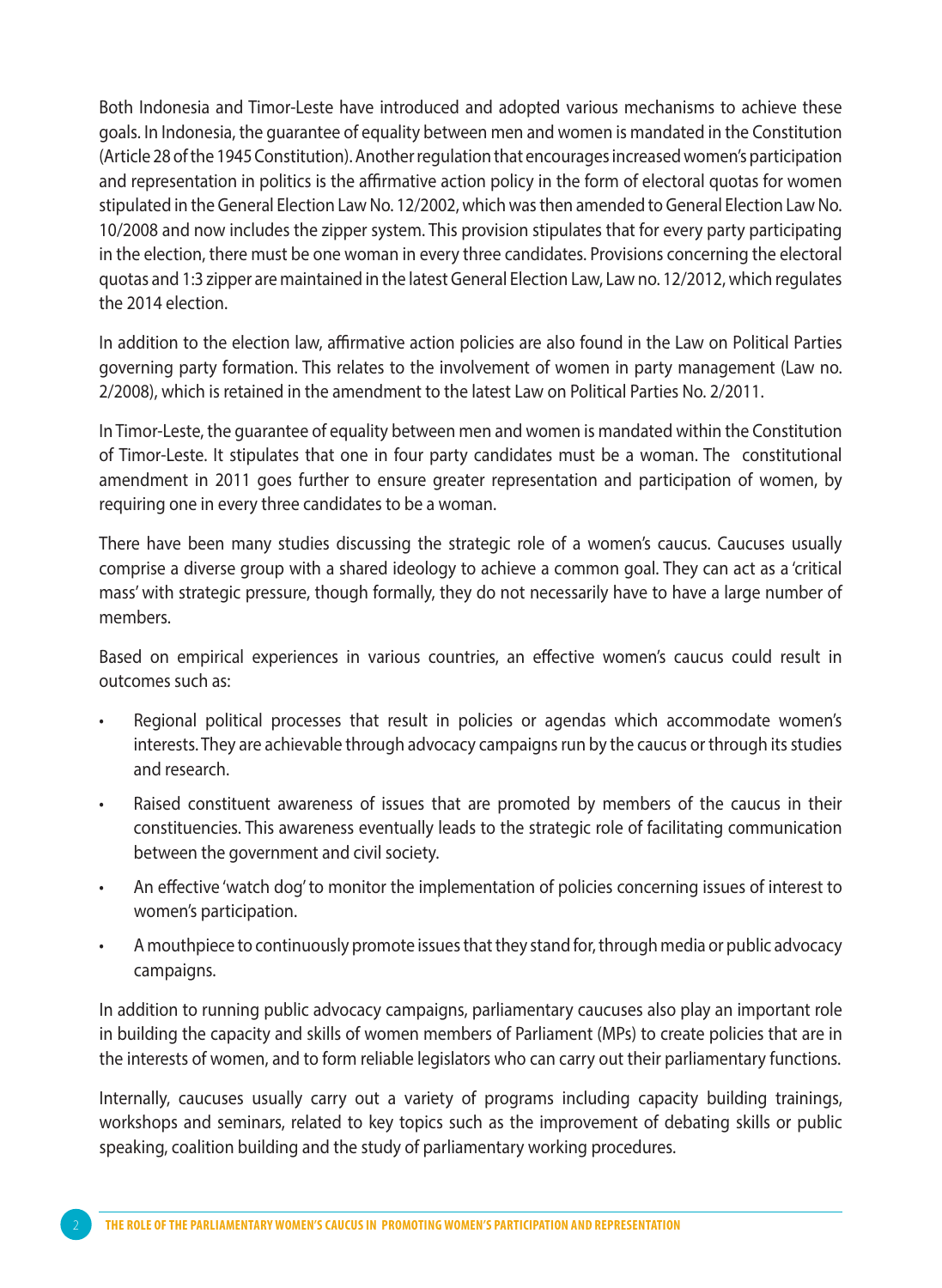In many countries in Europe, America and Scandinavia, women MPs who become leaders of a women's caucus meet regularly over breakfast or lunch to discuss strategies on how to deliver points of view in parliamentary meetings or positions to take on issues of strategic importance and so forth.

Women's parliamentary caucuses throughout the world are different from one another. Some are established within a formal structure that corresponds to the parliamentary commissions, while others are tied to a hierarchical structure with one caucus at the national level and others at the provincial level, with some even having caucuses down to the district level, such as in the United States. The latter has an advantage in terms of networking and collaboration, in that the actors could work in a structured manner to support issues like health, education, economic growth, etc.

Despite the varied types of women's caucuses, both formal and informal, this research study is limited to the formal women's caucus in Parliament. This research will specifically discuss the role of the Women's Parliamentary Caucus in Indonesia and Timor-Leste, examining their efforts to promote women's participation and representation. Referring to Squires (2007) and the three strategies of gender equality in politics, research on women's caucuses is important to optimize strategies in achieving gender-equal quotas and institutions, to encourage fair gender representation.

This study will examine the structure and the role of the Parliamentary Women's Caucus in the two countries. It will look at how the leadership model is built, issues they stand for, and what strategies are employed to achieve their goals. The achievements and challenges encountered are also discussion topics that will be examined in this study.

#### **1.2 Research Questions**

- 1. What is the form, function and role of the Parliamentary Women's Caucus in Indonesia and Timor-Leste in relation to the empowerment of women in politics, particularly in promoting women's participation and representation, both from a descriptive and a substantive point of view?
- 2. How does the effectiveness and power of the Parliamentary Women's Caucus correlate with the gender issues that the two countries are currently facing?
- 3. What are the roles of women's organizations and non-Parliamentary organizations in supporting the functions of the Parliamentary Women's Caucus?

#### **1.3 Research Objectives:**

- 1. To describe the organization of the Parliamentary Women's Caucuses, their rules and regulations, and the political structure where the women's caucus is formed, both in Indonesia and Timor-Leste, between 2009-2014.
- 2. To analyze the effectiveness of the Parliamentary Women's Caucuses: challenges and obstacles they encounter.
- 3. To analyze the support system for the Parliamentary Women's Caucuses inside and outside Parliament to strengthen its effectiveness.
- 4. To describe the findings and recommendations of the study.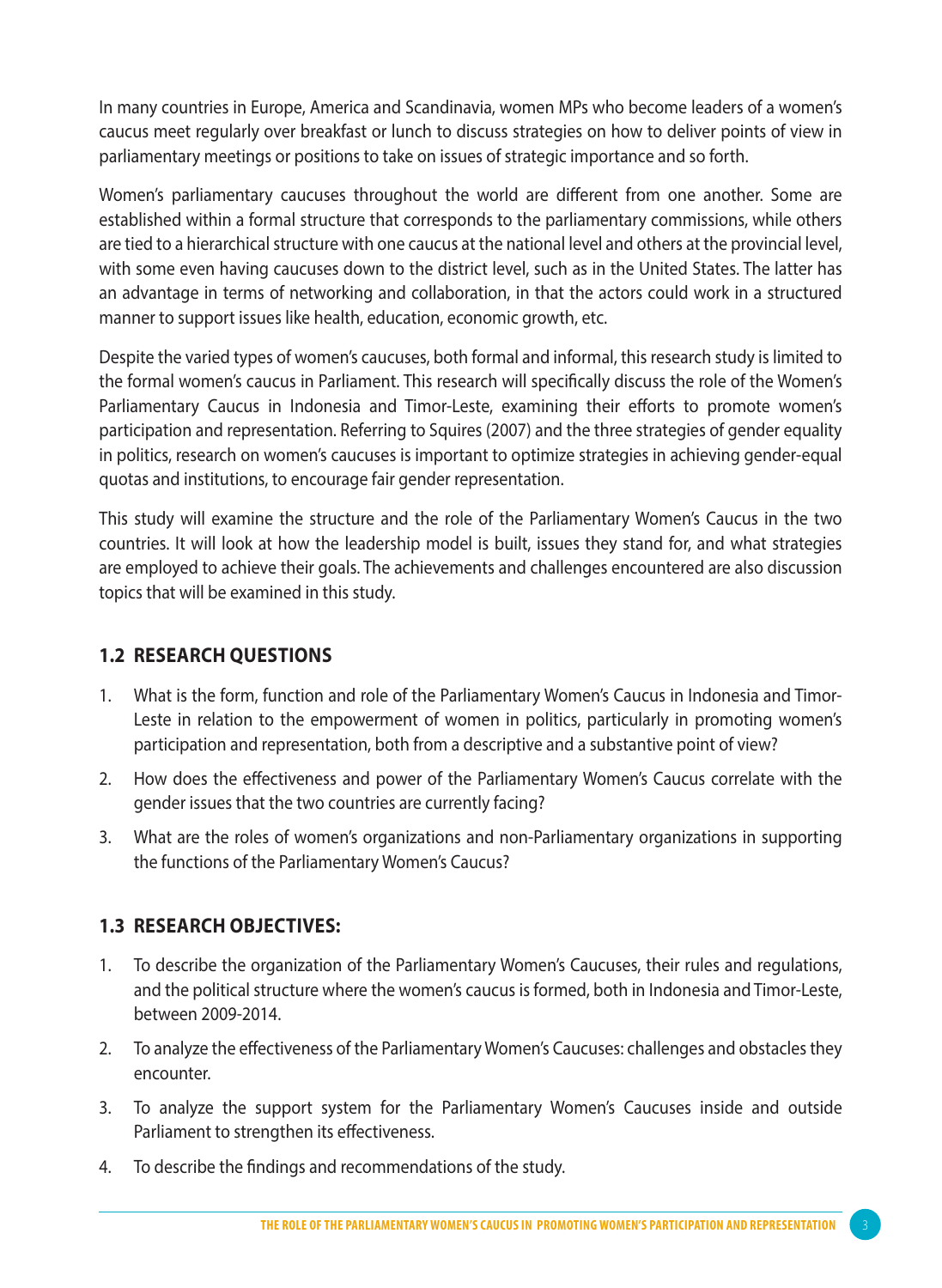#### **1.4 Theoretical Framework**

Discussion on the Parliamentary Women's Caucus cannot be done in a separate context to the discussion on women in politics, particularly the meaning of women's representation in politics. Women's political representation is closely related to the discussion of women's participation. In brief, the idea can be described as follows:



#### **A. Theories on Women's Representation**

Theories on women and politics generally recognize two main perspectives on women's political representation: descriptive representation and substantive representation.

Descriptive representation suggests that choosing women as Members of Parliament (MPs) is symbolic to the fulfillment of the principle of gender equality in a ruling political system. It argues that a parliament should represent the voters, and considers that the increase in the number and proportion of women in the legislature is an attempt to make the parliament replicate its electorates, which include both men and women.

The second approach prioritizes the idea of substantive representation. This approach argues that women and men have different life experiences and different priorities and perspectives when viewing political issues. Substantive representation considers that women's representation should integrate the perspectives and interests of women in political issues. Different perspectives and issues of women are under the spotlight since women are considered a marginalized group in the existing legislature. The increase in the number of women in Parliament is expected to positively correlate to the making of policies that are favorable to women. The assumption, selecting more women means there will be more women-supporting policies.

The notion of descriptive and substantive representation is also used by Hanna Pitkin in her book, *The Concept of Representation*. Pitkin simply defined it as "acting in the interests of the represented in a manner responsive to them" (Pitkin, 1967:209). Thus, representation means representing those who are not present by building a responsive relationship between representatives and the represented.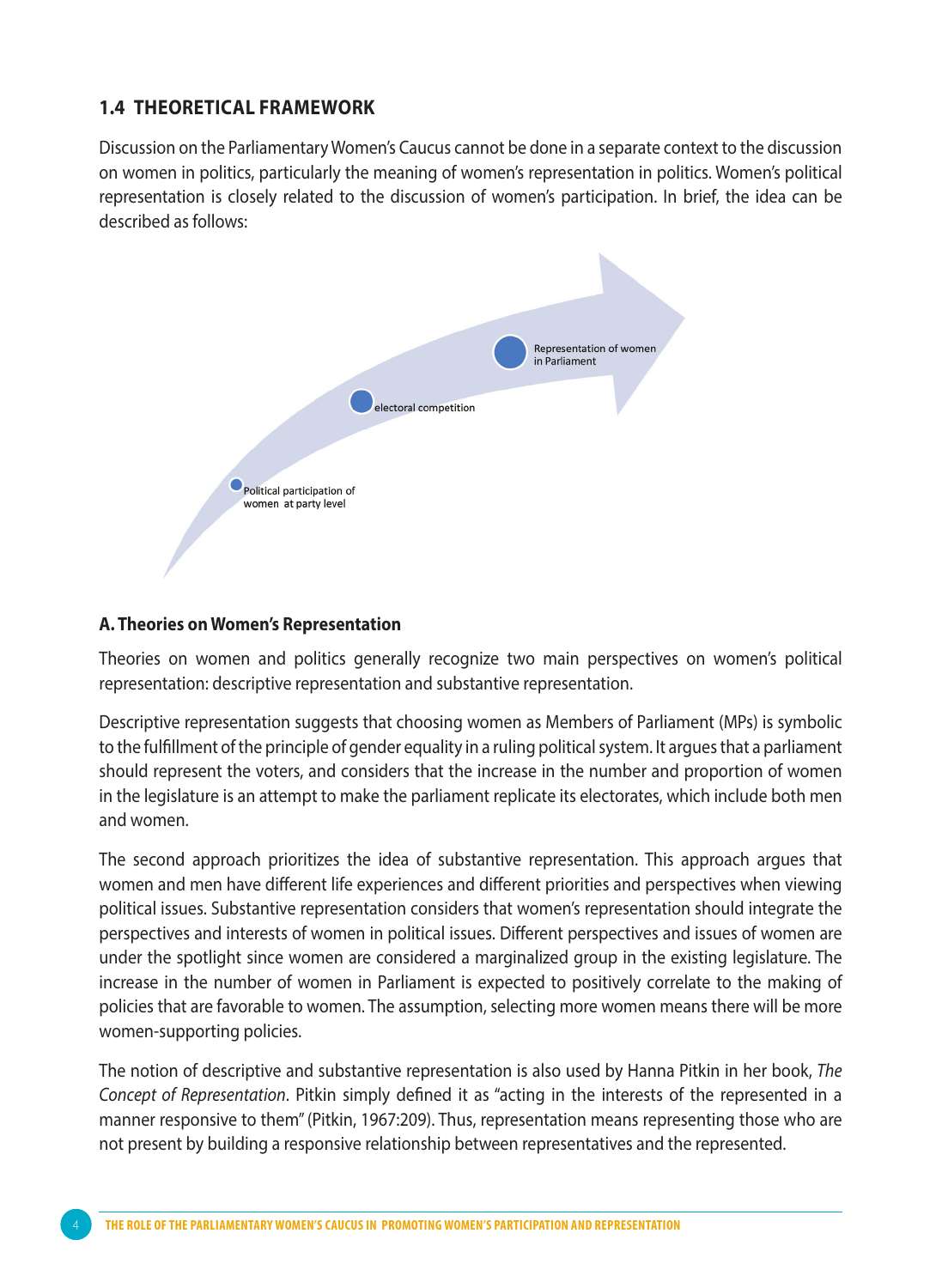Pitkin's concept is highly criticized for being too focused on the representatives, ignoring the significance of the represented. Another drawback of her writing is the absence of political participation practices that may occur within a democratic society (Urbinati and Warren, 2008, as quoted from the book *Paradoks Representasi Politik Perempuan: Studi terhadap Perempuan Anggota DPRD Banten, Jakarta and Jawa Barat*, Puskapol FISIP UI, 2013).

In her article, *Representation and Democracy: Uneasy Alliance*, Pitkin renews the concept and definition of representation with substantial improvements. In understanding the concept of representation, Pitkin asserts that knowledge of the background context of the concept will determine the meaning of that concept.

One might deduct and modify the idea of representation in different ways. Therefore, the concept of representation would not be much use without the support of additional elements that give further meaning to the term, such as what and who is represented.

In this framework, Pitkin proposes four perspectives to understand the concept of representation:

- 1. Formal
- 2. Descriptive
- 3. Symbolic
- 4. Substantive

The first two perspectives, formal and descriptive, define representation as a *way of acting* and *acting for*. Meanwhile, the other two, symbolic and substantive, regard representation as *a way of being* and *standing for*. Formal and descriptive representations refer to the description and meaning of representation as a concept, whereas the symbolic and substantive ones refer to activities in practicing representation.

Descriptive representation is a form of representation that is based on the similarities or likenesses between representatives and their constituents (or between the voters and the voted). In this type of representation, the representatives (the voted) do not act for, but on behalf stand for, the others. In this regard, the representatives make their constituents present by raising their similarities or likenesses. The widely-used example for this concept is the representation of women and minority groups.

Symbolic representation is the way a representative "stands for" the constituents. This method is considered to represent something, even though it doesn't exist. For example, a flag symbolizes a country, and wearing hijab represents Islam. In this type of representation, similarities or likenesses between the representatives and the represented are not required.

Substantive representation, or the "acting for," is a concept that describes activities performed by a representative on behalf of and for which it represents, as an agent and in-lieu of which it represents. In this sense, a representative represents what (or whom) becomes his or her concern or interests he or she supports.

Simply put, a formal representation explains only the legitimacy of the practice of representation. Descriptive representation focuses on the level of acceptance of their representatives, who are considered the same as the represented. Symbolic representations highlight the characters' level of accuracy or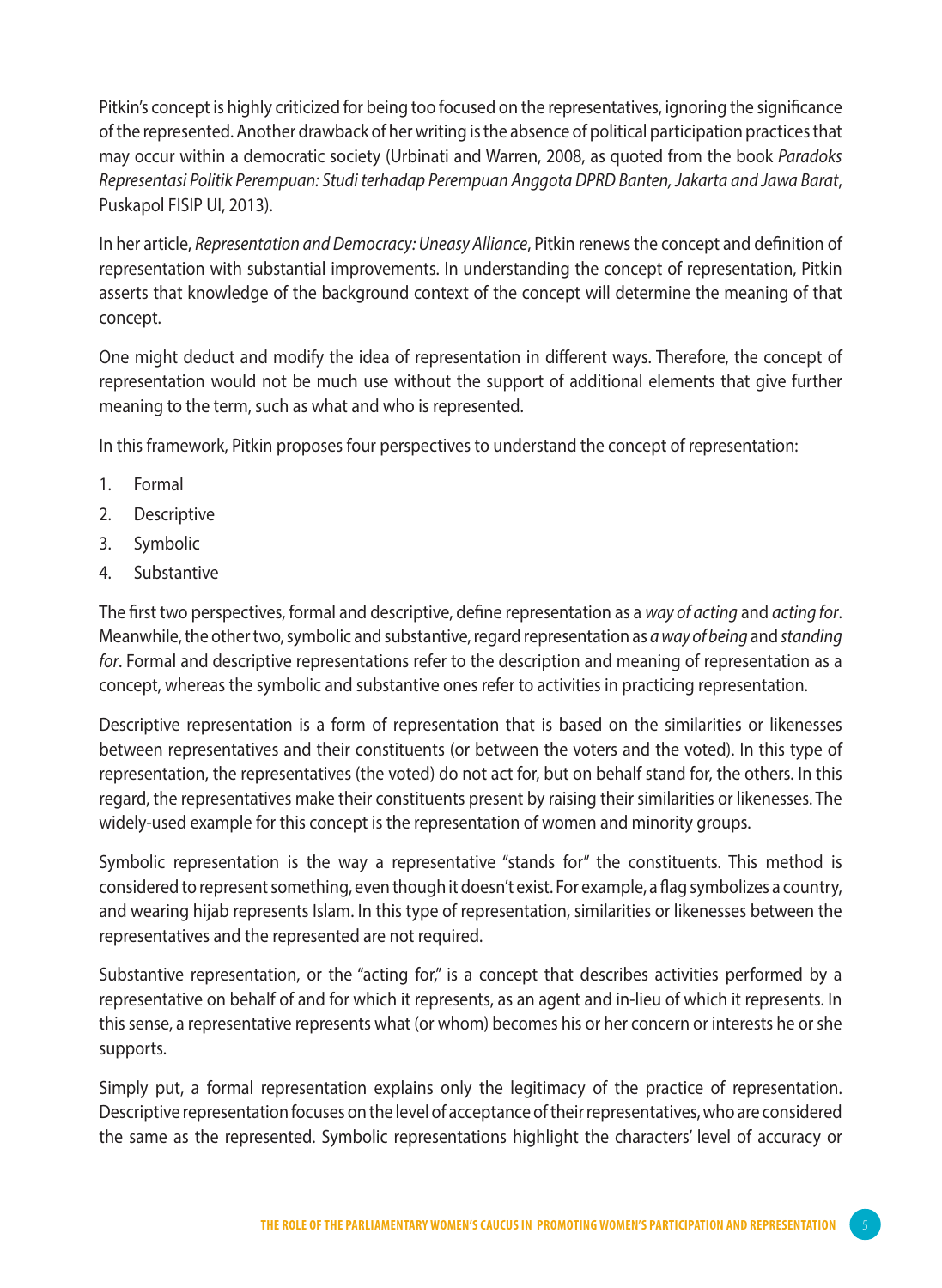similarity between the representatives and the represented. Substantive representation emphasizes the extent to which policy outcomes have met the needs of constituents.

#### **B. Women's Political Representation**

Women's political representation challenges the conventional political understanding, including the concept, of representation which fails to capture the issue of "political exclusion", access to political participation, and poor quality of politicians as representatives (Ann Philips, from *The Politics of Ideas to Politics of Presence*).

Ann Philips criticizes the concept that highlights descriptive representation more than it does the representatives and their political function. Categories like pictorial representation (similar to the represented), theatrical representation (speaking on behalf of the represented), and juridical representation (acting on behalf and with the consent of the represented), all focus only on the composition of representatives, as opposed to the activities they have done.

Theories of democracy and women's representation mostly emphasize political presence, demands for equal representation of women and men, as well as inclusion of failing marginalized groups, instead of the real issue of defining a more substantive equality in democracy, which lies in the separation, between who represents and what is represented, that does not emphasize who, but instead what, is represented. Politics of ideas have been replaced by politics of presence.

In her discussion on political women's representation, Ann Philips states that the identity of women is not a single identity. Women's political representation should be interpreted as a representation that guarantees political equality, as well as fair representation. There are different viewpoints in women's political representation. This research describes three views expressed by Phillips (1995, 2000), Iris Marion Young (2000) and Chantal Mouffe (2000).

| <b>Iris M Young</b>                                                                                                                                                                                                                                                                                                                                                                                                  | <b>Ann Philips</b>                                                                                                                  | <b>Chantal Mouffe</b>                                                                                       |
|----------------------------------------------------------------------------------------------------------------------------------------------------------------------------------------------------------------------------------------------------------------------------------------------------------------------------------------------------------------------------------------------------------------------|-------------------------------------------------------------------------------------------------------------------------------------|-------------------------------------------------------------------------------------------------------------|
| <b>Group representation</b>                                                                                                                                                                                                                                                                                                                                                                                          | <b>Identity</b>                                                                                                                     | <b>Contestation</b>                                                                                         |
| Identification of Women                                                                                                                                                                                                                                                                                                                                                                                              |                                                                                                                                     |                                                                                                             |
| Women are a social category<br>different from men<br>(sexually)                                                                                                                                                                                                                                                                                                                                                      | Women are not a single identity. Group<br>categories vary contextually; not the<br>same in different places and fluid in<br>nature. | Politics is contestation. A battle of<br>interests to reach a consensus.                                    |
| Different views of men and women                                                                                                                                                                                                                                                                                                                                                                                     |                                                                                                                                     |                                                                                                             |
| The universal "difference"<br>Acknowledge the "difference". The issue<br>of identity must be set aside in order<br>must be represented in<br>democracy for it will have an<br>to equalize participation between men<br>impact on the interests and<br>and women.<br>issues raised.<br>For women to participate in politics<br>means that they have to compromise<br>and find a common ground to many<br>differences. |                                                                                                                                     | To overcome and integrate gender<br>differences in democracy, it requires<br>qualified and competent women. |

#### Comparison of three paradigms interpreting women's representation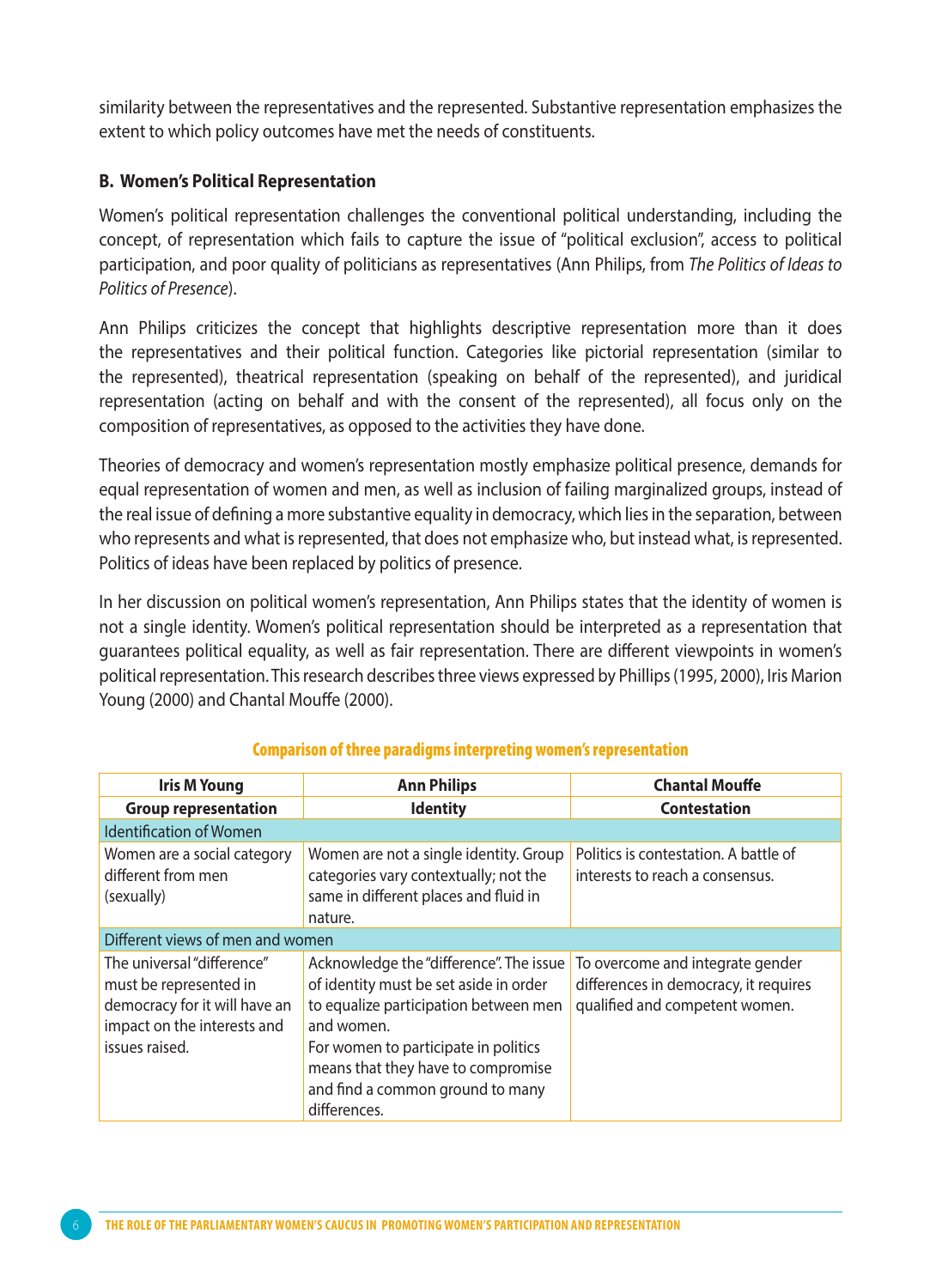| <b>Women's Political Representation</b>                                                                                                                                                                                                                                                                                                                                                                             |                                                                                                                                                                                                                                                                                                                                                                                                                                                                                         |                                                                                                                                                                                                                                                                                                                                                                                                                             |
|---------------------------------------------------------------------------------------------------------------------------------------------------------------------------------------------------------------------------------------------------------------------------------------------------------------------------------------------------------------------------------------------------------------------|-----------------------------------------------------------------------------------------------------------------------------------------------------------------------------------------------------------------------------------------------------------------------------------------------------------------------------------------------------------------------------------------------------------------------------------------------------------------------------------------|-----------------------------------------------------------------------------------------------------------------------------------------------------------------------------------------------------------------------------------------------------------------------------------------------------------------------------------------------------------------------------------------------------------------------------|
| Groups that deserve<br>representation, in addition<br>to the "different" category,<br>are those experiencing<br>exploitation, marginalization,<br>lack of empowerment,<br>and cultural domination.<br>Falling into this category<br>are the urban poor, persons<br>with disabilities, Chinese<br>Indonesian, Papuan, women<br>and others. This group should<br>get representation in a<br>representative democracy. | Representation of marginalized groups<br>in a representative democracy can be<br>achieved through affirmative policies.<br>They come in different forms, such as<br>quotas (reserved seats) and safe seats<br>for women in election.<br>Philips is more progressive than Young<br>in a way that she no longer talks<br>about sex representation, but gender<br>representation instead.<br>Acknowledge that women can<br>represent diverse identities but bound<br>by a shared identity. | Open conceptualization of identities.<br>Regardless of the sex and gender<br>differences, gender identity should be<br>interpreted more radically, and we have<br>to set aside this terminological debate<br>in order to describe the concept of<br>substantive democracy.<br>Evidence suggests that women don't<br>always consider 'gender' as the only<br>category that defines their social and<br>political identities. |
| Criticims towards Young: how<br>to bridge the conceptual<br>category of abstract<br>representation of women<br>with a more concrete identity<br>and how it can bring justice<br>and substantive equality for<br>all women of any identity in a<br>representative democracy.                                                                                                                                         | Criticism towards Phillips: despite<br>the political legitimacy for women as<br>a marginalized group, their political<br>representation doesn't necessarily<br>represent the interests of women<br>in general, and the policies aren't<br>necessarily favorable to women.                                                                                                                                                                                                               | Consequently, the link between<br>identity and political representation is<br>very complex and can not be simplified<br>by assuming a shared identity. Women<br>may be very rational and invisible in<br>the fight for interests, but it doesn't<br>mean that traditional identities become<br>less important (undervalued) than the<br>more strategic gender identities (with<br>political opportunity and context).       |
| Quota as a goal to be<br>achieved in order to increase<br>women's representation.                                                                                                                                                                                                                                                                                                                                   | Quotas, as a "guarantee" to secure the<br>fulfillment of women's interests, are<br>often considered inconsistent with<br>public interests.                                                                                                                                                                                                                                                                                                                                              | Quotas as an integral part of the effort<br>to change power relations (which are<br>patriarchal in nature) in the economic<br>system and the political system at large.                                                                                                                                                                                                                                                     |

### **1.5 Research Method:**

This study employs qualitative research methods with in-depth interviews with political actors and representatives from the Parliamentary Women's Caucuses, as well as other relevant sources.

In Indonesia, the sources interviewed include four women MPs: one from the Golkar Party, two from the Democrat Party; and two from the Indonesian Democratic Party of Struggle (PDI-P), and one male MP from PDI-P.

In Timor-Leste, sources interviewed include two MPs from Fretilin and the Democratic Party and other relevant organizations, such as Secretary of the State for Promotion of Equality (SEPI), Women's Network of East Timor (REDE FETO), and former women MPs from the Timorese Democratic Union (UDT) Party, as well as members of the Ombudsman Commission.

All the MPs in both Indonesia and Timor-Leste, who were interviewed for this study are the member of parliaments, which consists of one from Golkar party, two from Demokrat party, two from PDIP and one male member from PDIP.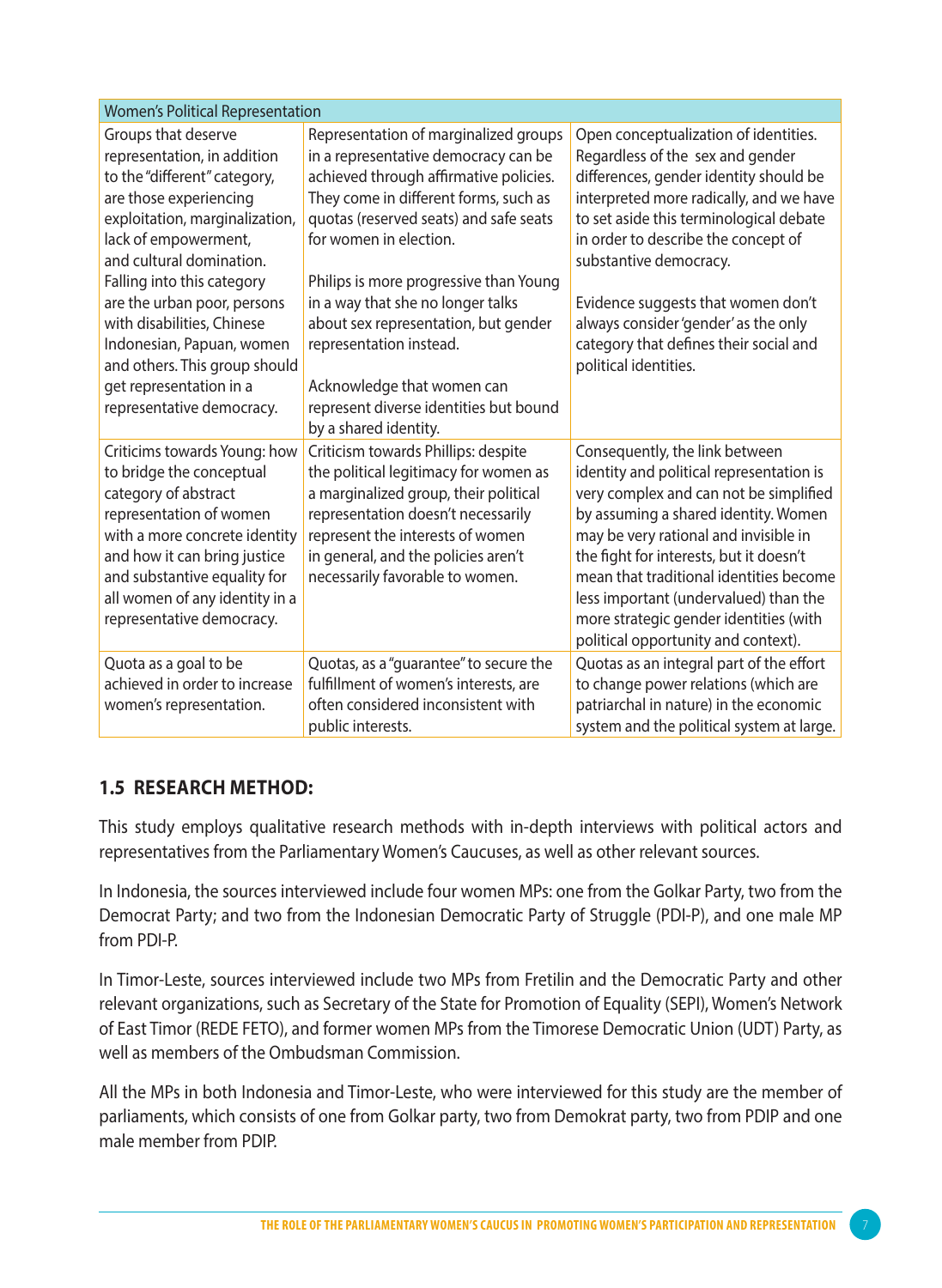All board members are the Parliamentary Women's Caucus, except for the male MP from PDI-P. The male MP from PDIP was interviewed to get a view of the activities and roles of women MPs, and the role of the Parliamentary Women's Caucus.

The data collection methods include the study of documents and statistical data on women parliamentarians in the two countries, as well as parliamentary regulations and procedures in both countries, as the operational basis for the parliamentary caucus.

To analyze the findings of this study and to collect further constructive input, a focus group discussion (FGD) was conducted in Indonesia, in addition to a research result seminar held in Jakarta. The FGD in Jakarta was attended by a number of stakeholders, including academics, women activists, and former Indonesian MPs.

In Timor-Leste, participants at the research result seminar also comprised various stakeholders consisting of women activists, parliamentarians, researchers, academics and expert speakers on the relevant issues.

One of the challenges in conducting this study was the difficulty meeting women MPs in both Indonesia and Timor-Leste. In Indonesia, research was hampered by the absence of data on the relationship between the Parliamentary Women's Caucus and the Government. In Timor-Leste, other than the limited time available, research was further complicated by a long bureaucratic process, communication problems due to correspondence through letters, language barriers, difficulty in obtaining statistical data, and a time consuming document translation process,

#### **1.6 List of Chapters**

Chapter 1: Discusses the issues examined in this research, literature review, research objectives, and research methodology.

Chapter 2: Discusses the Women Parliamentarian Caucus in Indonesia. The elaborate description of the Women's Caucus includes the organizational structure, regulations or code of conduct, leadership, as well as its power and work effectiveness. In addition, to supplement the analysis in this section, the support system for the Women Parliamentarian Caucus and an analysis of the political context in Parliament in Indonesia as a whole, will also be reviewed.

Chapter 3: Discusses the Women Parliamentarian Caucus in Timor-Leste. In addition to the organizational structure, regulations, leadership, and its work effectiveness, this section also discusses the role of women's organizations and its political context in Parliament and in Timor-Leste, which could act as a positive factor or as an obstacle in efforts to promote this institution.

Chapter 4: Contains comparative analysis, findings and recommendations.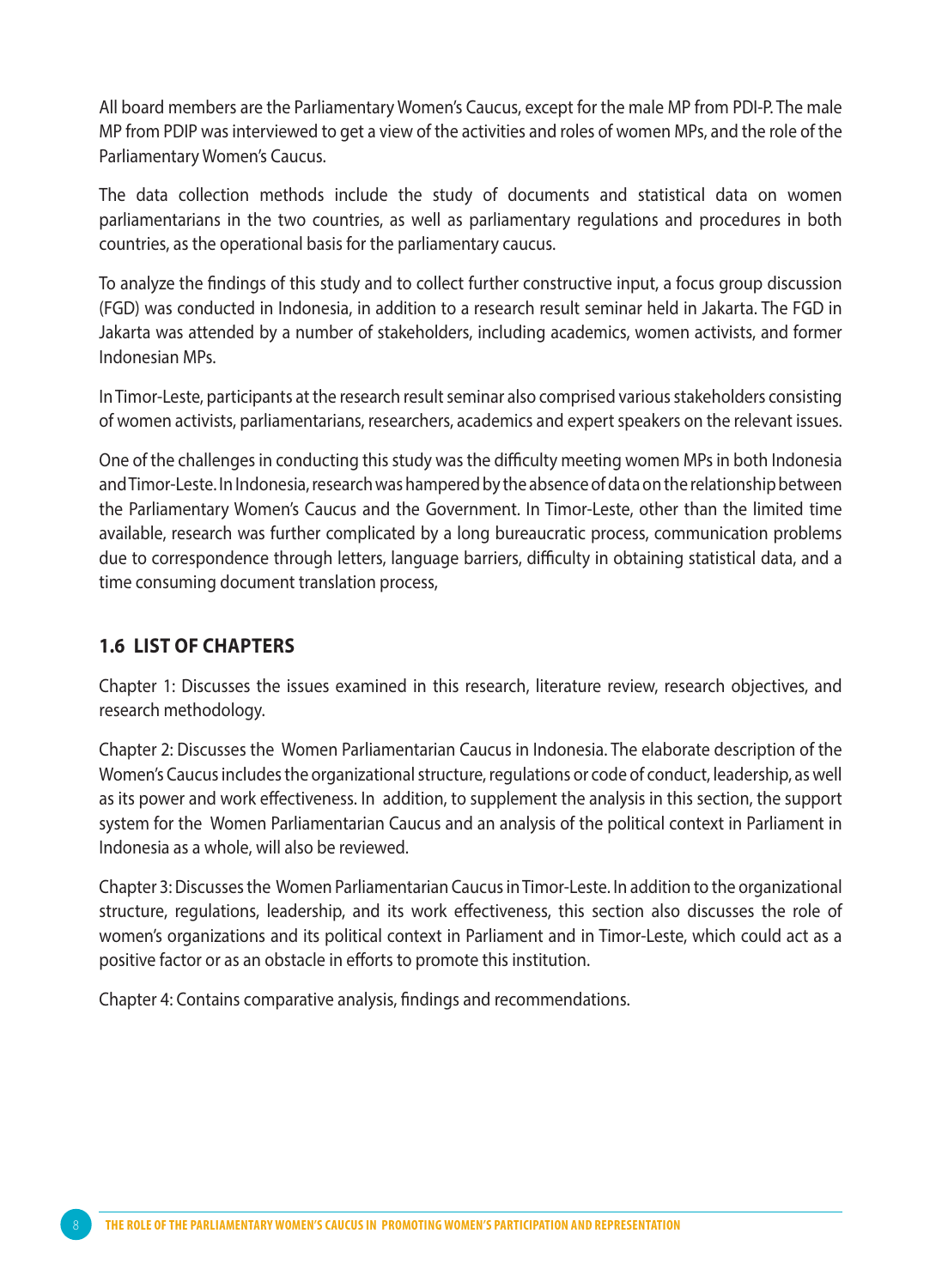## **Chapter 2**

## Women, the Legislative Body, and the Parliamentary Women's Caucus in the Indonesian House Representatives (DPR)

## **2.1. Background**

The Nusantara archipelago now known as Indonesia was colonized by the Dutch from the  $17<sup>th</sup>$  century until 1945, when the Japanese took over most of the region. Indonesia declared its independence in 1945, shortly before Japan's defeat in the Second World War. However, Indonesia did not officially receive the transfer of sovereignty from the Netherlands until 1949.

From 1949 Indonesia adopted a parliamentary system of government until the 1955 election when it tried to establish a representative body, which would be responsible for creating a new constitution. However, this attempt failed and the 1945 Constitution was reinstated in 1959 when President Sukarno led Indonesia in a system he called "Guided Democracy," which tended to be authoritarian. The 1965 uprising finally led to the downfall of Sukarno.

From 1965, President Suharto replaced Sukarno and led an authoritarian regime known as the New Order regime, until mass movements in 1998 led to his impeachment. Under Suharto's leadership, political activity was repressed. Only three political parties were allowed during elections. Golkar was the ruling party and people's political participation was hampered by bureaucracy. Social movements, including women's movements, were suppressed, and the role of women in public life was excessively marginalized as their role were regarded as nothing more than a domestic one.

The first democratic election after the fall of the New Order regime was held in 1999 to elect members of the legislative. Direct presidential elections were held for the first time in 2004 as a result of the amendment to the 1945 Constitution. Other fundamental changes resulting from the amendment included the establishment of a Regional Representative Council (DPD) which made the Indonesian Parliament bicameral, political decentralization (one of the new policies included direct elections for regional leaders), and provisions regarding the recognition and guarantee of civil and political rights of citizens.

The Indonesian archipelago includes five major islands where the majority of the population live, and thousands of other islands, big and small. It covers a total area of 1,904,569  $\mathrm{m}^2$  and has a population of approximately 251 million people. Indonesia is the fourth most populated country in the world. The official language is Bahasa Indonesia, although the hundreds of local ethnic groups have their own language. The majority of the population is Muslim (86%), along with 8% Protestants and Catholics, and 1.8% Hindu, and other religions or beliefs. Since the decentralization in 1999, Indonesian administrative regions are now divided into 33 provinces, each with their own regencies or cities.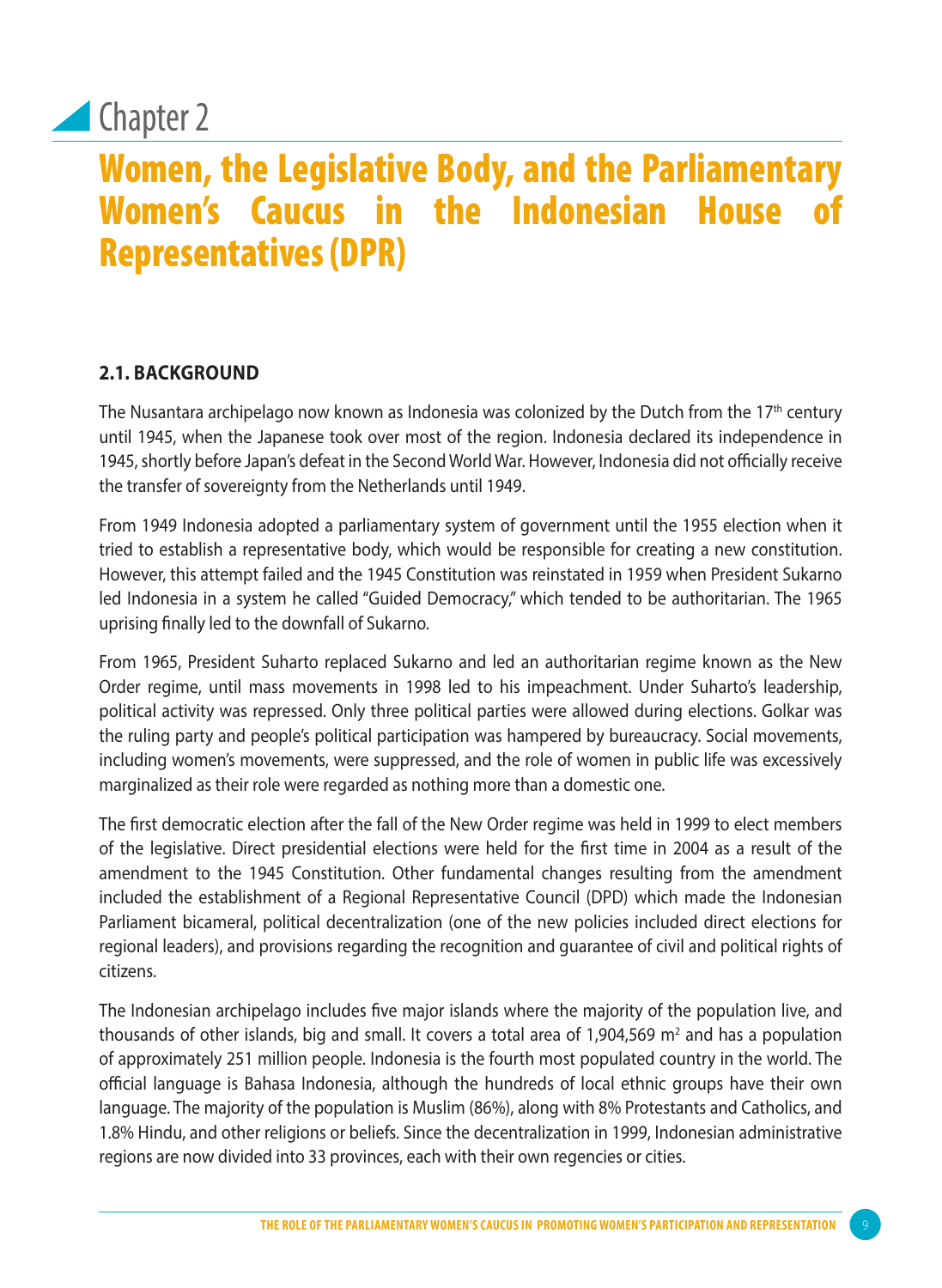Today, Indonesia is a unitary state with a presidential system of government. The three state institutions include the executive, legislative and judicial bodies, all of which implement the checks and balances mechanism. The legislature is a bicameral parliament consisting of the House of Representatives (DPR) and the Regional Representative Council (DPD). During the plenary session, DPR and DPD assign the People's Consultative Assembly (MPR) to appoint and remove the elected president.

The number of MPs in the DPR in the period 1999-2004 totaled 500 people, while from 2004 to 2009 it rose to 550, and in the 2009-2014 period it reached 560 people. The main function of the DPR is to make laws along with the executive body, and oversee the implementation of state policies by the government. the DPD is a provincial representative, with each province represented by four members. While nomination to the DPR can only be submitted by political parties, members of the DPD must come from a non-party. Each DPD candidate submits his or her own nomination following the requirements set forth by the Law on General Elections.

The President is elected directly by popular vote every five years and can serve a maximum of two-terms. State policies are essentially made by the DPR together with the executive body, and approved by the President as the head of state. The DPD's authority is limited to the submission of proposals related to the State Revenue and Expenditure Budget (APBN) and bills on regional autonomy. Therefore, the legislative authority basically lies only in the hands of the DPR.

| 1998      | Downfall of the New Order authoritarian regime and resignation of President Suharto.<br>Vice-President B.J. Habibie appointed as his successor.                                                        |
|-----------|--------------------------------------------------------------------------------------------------------------------------------------------------------------------------------------------------------|
| 1999      | First democratic parliamentary election. Parliament still unicameral and includes<br>military representatives. Abdurrahman Wahid, chairman of the minority party in<br>Parliament,, elected President. |
| 1999-2002 | Amendments to the 1945 Constitution made on four occasions.                                                                                                                                            |
| 2001      | Beginning of direct local elections.                                                                                                                                                                   |
| 2001      | Parliament impeaches President Abdurrahman and appoints Vice-President Megawati<br>as his successor. Megawati is the chairperson of the PDI-P, the most voted for party in<br>the 1999 election.       |
| 2004      | Second democratic elections to elect members of the recently-formed bicameral<br>legislature (DPR and DPD). First direct presidential election.                                                        |
| 2009      | Most recent parliamentary and presidential elections.                                                                                                                                                  |

Below are some important stages in the history of Indonesian politics following the end of the New Order.

The amended 1945 Constitution recognizes the rights and equality of citizens before the law, and the Government's obligation to ensure it is stipulated in Article 27 of the Constitution. In addition, the Government of Indonesia has also ratified various international treaties relating to human rights and the elimination of discrimination against women. Indonesia, among others, has ratified the Convention on the Political Rights of Women (1958), The Convention on the Elimination of All Forms of Discrimination Against Women (CEDAW in 1974), the Beijing Conventions of 1995 on 30% Quota for Women, and the Beijing +5 Convention in 2000 regarding 50% Women's Participation (Puskapol: *Kerja Untuk Rakyat*, 2009).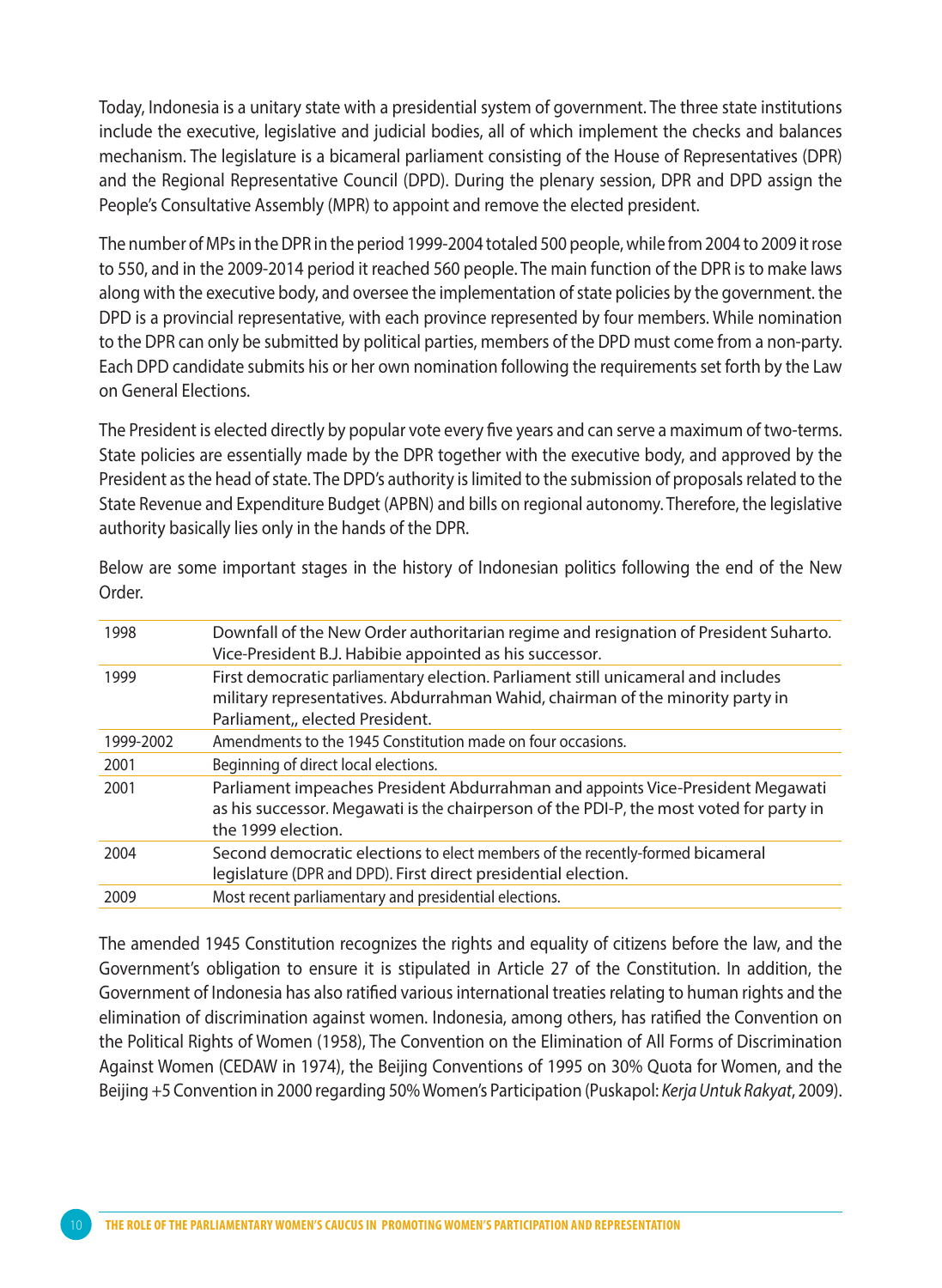The following table shows Indonesia's ranking in the Human Development Indicators (HDI) and Gender Inequality Index (GII):

|      | <b>HDI</b>                                        | GII                                                                                                                                                                           |
|------|---------------------------------------------------|-------------------------------------------------------------------------------------------------------------------------------------------------------------------------------|
| 2010 | Score: 0.620 (ranked 108 out<br>of 169 countries) | Score: 0.608 (ranked 100 out of 127 countries)<br>Source: 2010 UNDP Report, 2008 GII Data.                                                                                    |
| 2011 | Score: 0.624 (ranked 124 out<br>of 178 countries) | Score: 0.505 (ranked 100)                                                                                                                                                     |
| 2012 | Score: 0.629 (ranked 121 out<br>of 186 countries) | Score: ranked 106 out of 148 countries)<br>The index is now called GII (Gender Inequality Index),<br>replacing GDI and GEM.<br>Score: 0.494 (ranked 106 out of 186 countries) |

The political, economic, social, and cultural conditions in Indonesia still create many problems related to women's interests. The growing economy and a new democracy have highlighted fundamental issues directly related to women. Below are some of the issues that Indonesian women still face:

- High maternal and child mortality rates
- High levels of women and children trafficking
- **Poverty**
- Problems of women workers
- Domestic violence
- Cultural challenges, such as growing religious fundamentalism and political identity

#### **2.2 Women and Politics in Indonesia**

In line with the development of democracy and to encourage a spirit of a democracy that is just and equal, efforts to improve the status of women and represent women's interests reached a momentum at the beginning of the reform era. One of the initial acheivemnets was to increase the representation of women in politics, which was done by including an affirmative action provision in the General Elections Law No. 12/2003 concerning the 2014 election. This provision called upon political parties to nominate at least 30% of women as candidates. The 2004 election resulted in 11% women MPs in the DPR, which was an increase from the previous period in 9%. The affirmation action provision was further strengthened by the General Elections Law No. 10/2008 concerning the 2009 election. The reinforcement came in the form of an article that required political parties to nominate at least 30% women candidates. As a result, the 2009 parliamentary election resulted in 18% women MPs.

Increased women's representation in Parliament is a significant achievement, but it is still far from the targeted 30% quota in the legislature. Efforts to increase women's political representation in Indonesia face many challenges and issues. In its report on women's participation in politics and Government in Indonesia, UNDP mentioned that various challenges and obstacles in the participation of women in Indonesia include: challenges to ideological, socio-cultural and economic aspects, as well as the political context and the structure of Indonesian society (UNDP 2010).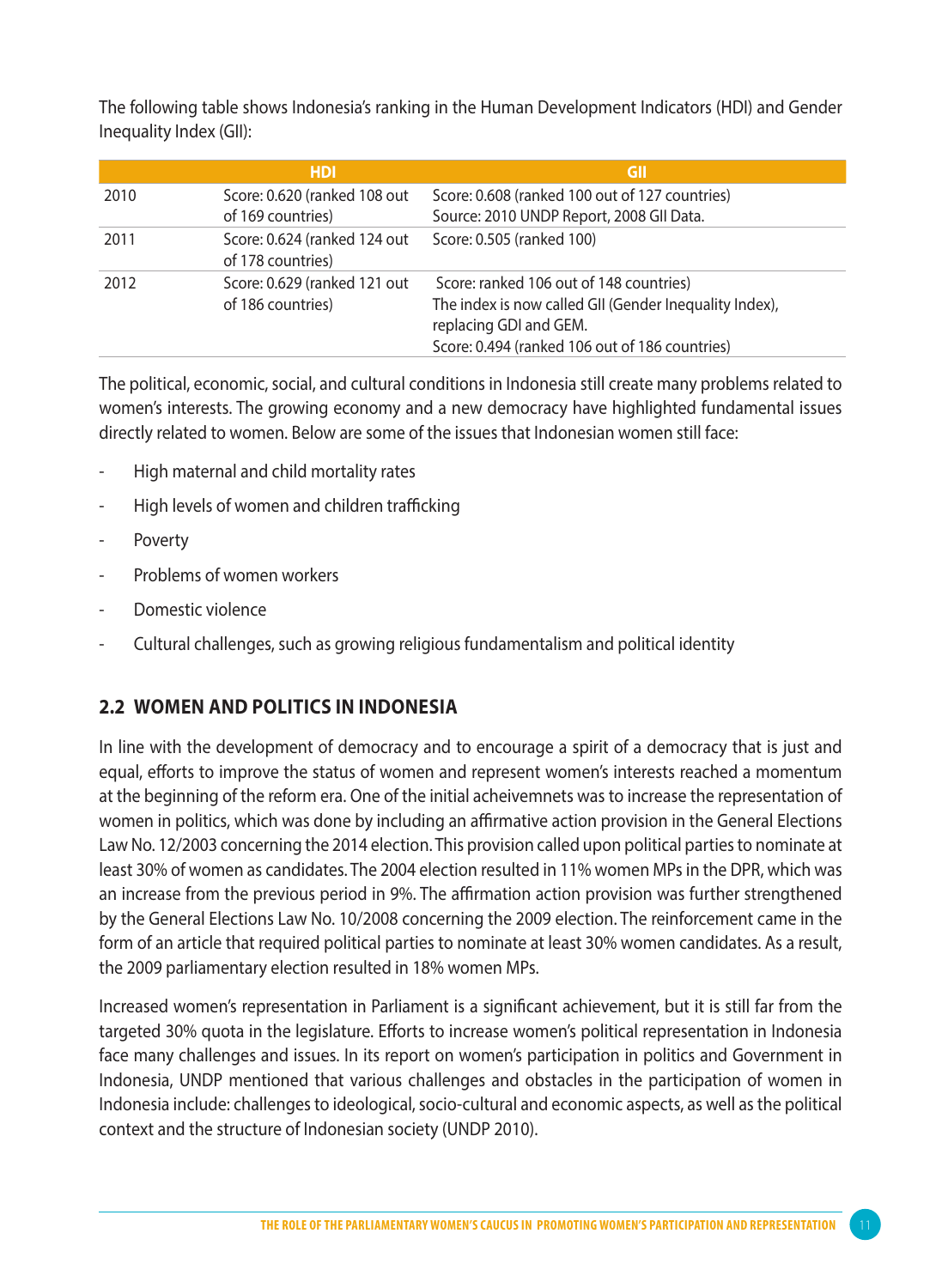In general, women's participation in public life is still constrained by the traditional perspective that women are supposed to be in charge of the household and sees men as the breadmakers. Challenges in the economic, social, cultural and political structures also put women in a weaker position to increase their political role. Furthermore, limited financial resources and a patriarchal political structure make women dependent on men in making decisions with regard to their political participation.

#### **2.3 Party System**

During the period from 1949 to 1959 the party system in Indonesia underwent democratic development. However, an increasingly authoritarian governance under the leadership of President Sukarno resulted in the simplification of political parties during the period of 1959-1965. The New Order saw the height of repression of political movements, including a ban on forming new political parties resulting in only three political parties being recognized by the Government. The reform era, which began in 1998, resurrected people's political freedom. Today, Indonesia adopts a multi-party system, which is characterized by the large number of newly formed parties. As many as 48 parties were registered in the 1999 election, followed by 24 parties in 2004. The 2009 election included 38 national parties and 6 local parties from Aceh.

The spirit of the reform era has had an impact on the party system, with aims is to reinforce political parties at the institutional level, and increase political participation of the people. This is important given the fact that the authoritarian New Order regime saw the depoliticization of the public. The development of parties was stalled and political parties lost their meaning as a channel of participation, articulation, and representation of public interests in the political process. Through the reform of the party system, political participation is expected to improve, and people are expected to learn to practice politics through democracy.

### **2.4 Women and Political Parties**

In line with Indonesia's political dynamics, the role of women has also had its ups and downs. The 1955 general election resulted in 17 women MPs out of 257 members, or 6.6% representation. During the New Order, depoliticization marginalized the role of women in politics, as well as in other mass movements, such as the labor movement. In the reform era, the women's movement has been aiming to revive the political role of women by encouraging parties to support women's participation.

Until now, the involvement of women in political parties is still relatively minimal. The number of women in party management and the number of women candidates is still low. The 1999 election resulted in only 9% women parliamentarians. The most voted parties in the 1999 election were the Indonesian Democratic Party of Struggle (PDI-P), Golkar and the United Development Party (PPP), the three old parties that were recognized during the New Order.

Ahead of the 2004 elections, women's movements encouraged the working committee in the DPR to include provisions on women's participation in the new Law on Political Parties. As a result, a provision was inserted into Law No. 31/2002 to "take into consideration gender equality" in a party's candidate recruitment, and "take into consideration women's representation" in its management.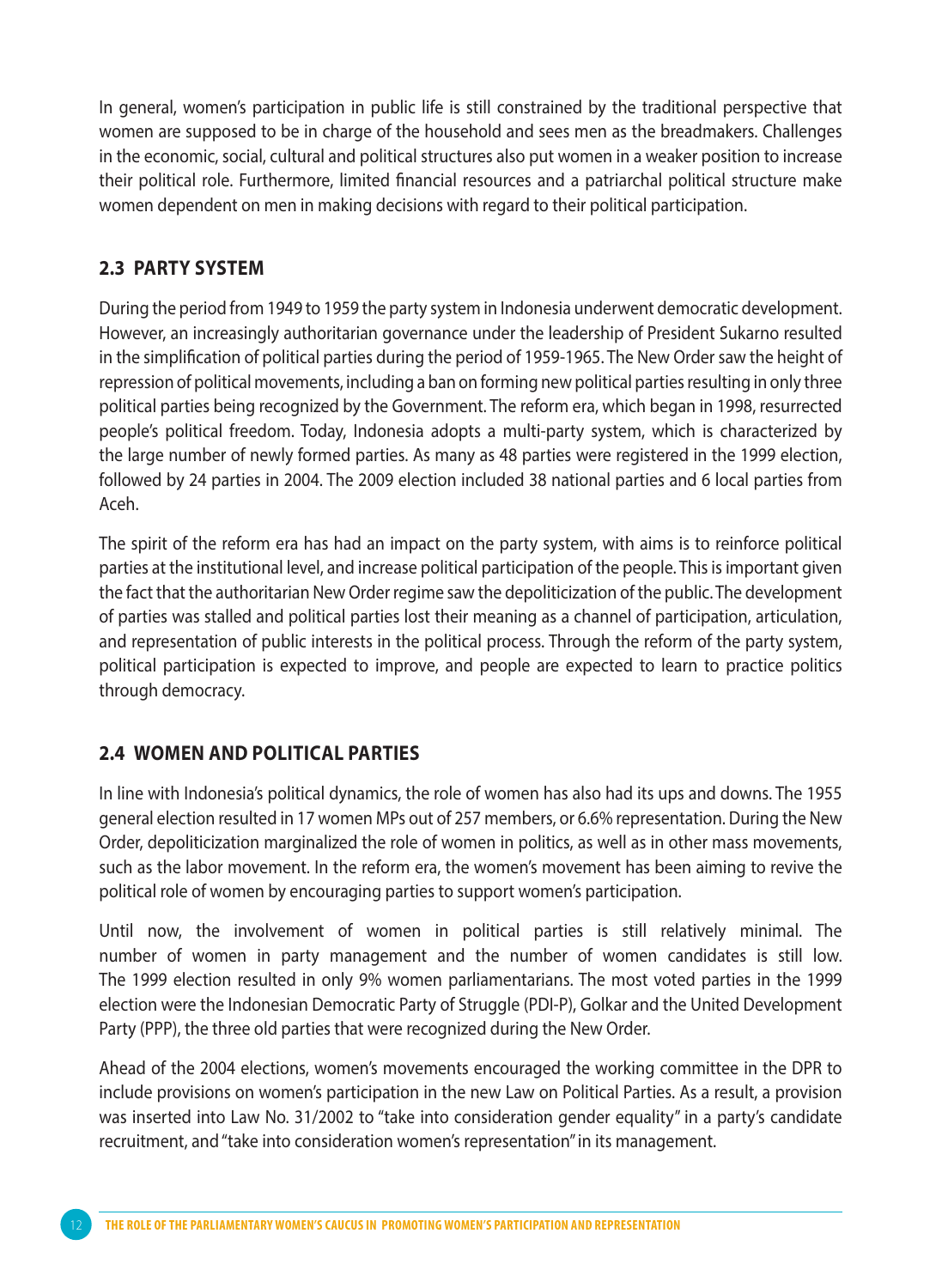The participation of women was once again reinforced through the revised Law on Political Parties before the 2009 election was held. In Law No. 2/2008 on Political Parties, there is a provision "to take into consideration gender equality" in the recruitment of candidates and "include at least 30% of women" in the management. In addition, in the regulation concerning political education, Law no. 2/2008 stipulates that "political parties must provide political education for the community in accordance with the scope of its responsibilities and with due regard to gender equality".

The three most-voted parties in the 2004 election were Golkar, PDI-P and PPP. Meanwhile, the female parliamentarians elected only represented 11% of the total number of MPs. From 2005, a number of parties began to adopt the quota rule in the party's articles of association (AD/ART). Parties like the National Mandate Party (PAN) and the National Awakening Party (PKB) started implementing the 30% women's participation rule in thier management. Meanwhile, the PDI-P Central Board issued a decree that specified that the recruitment of candidates must take gender equality into consideration.

The latest Political Parties Law No. 2/2008 did not change the rules regarding the participation of women. However, the General Elections Commission (KPU) stipulated that to be eligible in the general election, a political party must meet the minimum 30% women requirement at its management level. This supported efforts to promote women's participation as their involvement in the management increased their chances of being nominated as candidates in the election.

In the 2009 election, there was an increase in the number of women candidates in the election. Consequently, the number of women MPs also increased. The number of women parliamentarians elected in the 2009-2014 period amounted to 18%, the highest percentage in the history of Indonesian politics.

### **2.5 The Indonesian's Election System**

A proportional electoral system that put emphasis on representation is much needed in Indonesia, where the composition of the population and group interests are highly diverse. However, this system has triggered the dominance of parties in different stages of the decision-making process, particularly in terms of candidate nominations and party policies in general, and further encouraged oligarchy and centralization in central boards in terms of structure and policymaking. Thus, the political potential of cadres, as well as people at the grassroots level, is hampered.

In line with efforts to reform the party and the electoral system, measures have been taken to encourage more meaningful participation and lessen centralization and domination of central boards. To this end, since 1999, a number of changes were made in the electoral system to allow a closer relationship between politicians and the people. In addition, elections of other political offices have been conducted directly through candidacy, such as the presidential elections, local elections, and the election of DPD members.

The general elections in 1955, throughout the New Order era, and in 1999, were all conducted through the Proportional and Closed Candidate List system. In this system, voters got to choose the name or symbol of the party on the ballot paper. Then, the party that won seats selected its candidates based on the candidacy number order. Therefore, the authority to determine the list of candidates and elected candidates lay entirely in the hands of the party, or in this case, the central board of the party at the national level.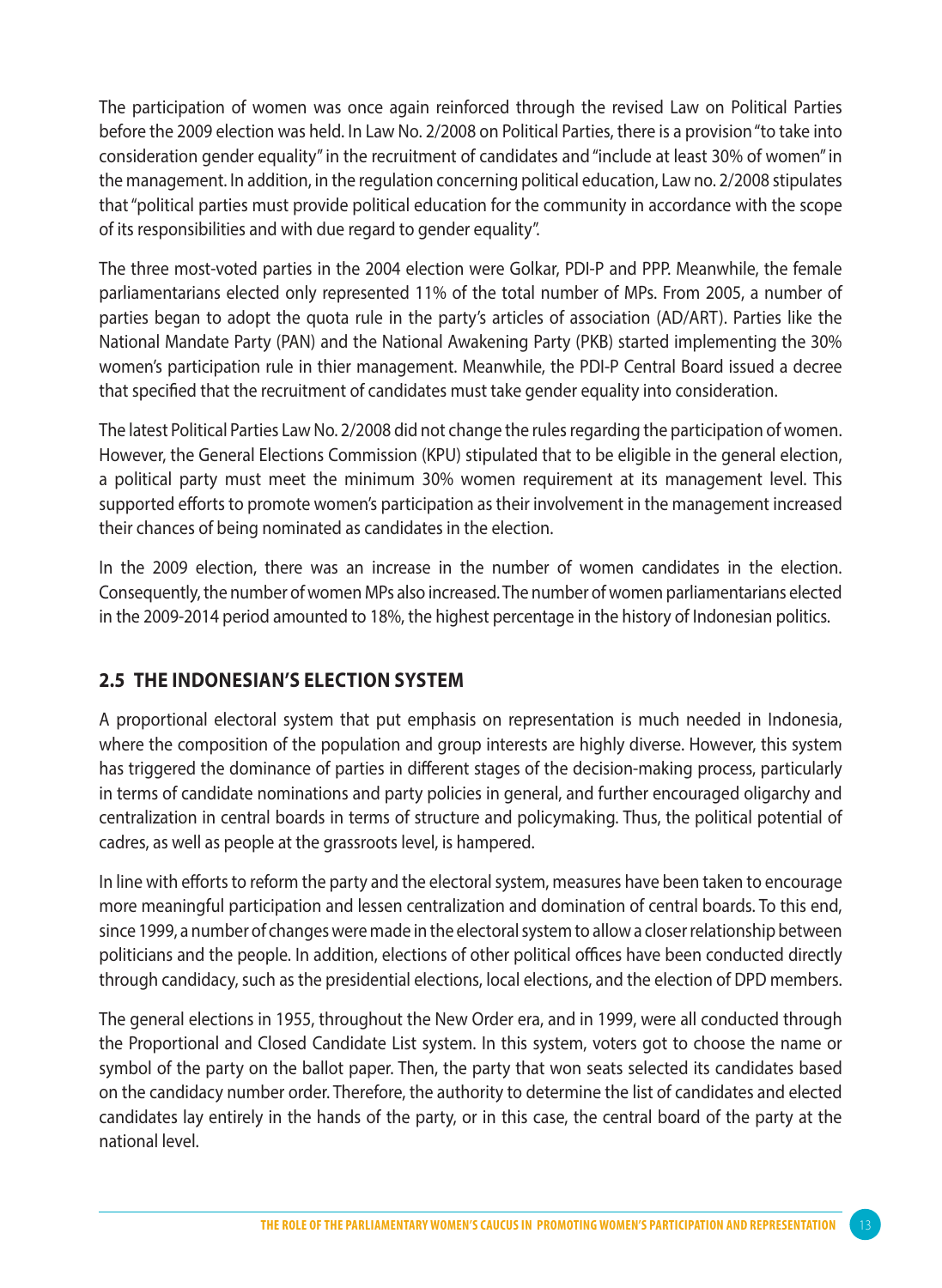In an effort to strengthen the party and enhance the relationship between representatives and their constituents, since the 2004 election, a change has been made through the Open Candidate List System. In this system, other than choosing the name or symbol of the party, voters can choose actual candidates from the party of their choice. This system encourages candidates to build a relationship with the people in order to be voted, and gives them an incentive to keep in touch with the constituents and be an advocate of their interests to maintain popularity.

Ahead of the 2009 election, the Constitutional Court issued a decree stipulating that the elected candidates are those with the most votes. This rule is different from the provisions in the Law on General Election (No. 10/2008) concerning the determination of elected candidates. With the Court's decision, politicians were encouraged to build a relationship with the constituents, while the central board's dominance was suppressed. On the other hand, challenges occured for women, who became active in politics a lot later than men, and who had less resources to compete for the most votes.

#### **2.6 General Election and Women**

One of the efforts to improve the quality of democracy in Indonesia was through the promotion of women's representation in national politics. It has been described earlier how several government policies were issued to promote equality and justice for women. In the context of women's political participation and representation, this is done by the affirmative action policies included in the Law on Political Parties, the Law on General Elections, and the Law on the Composition and Position of the Legislative Body.

The proportional system is actually better than the majority system when it comes to encouraging women's participation in politics. For this reason, the party's internal mechanism as described above must be combined with the provisions in the Law on General Election to better regulate and give better access for women to Parliament. The law that governed the 1999 election did not yet include the affirmative action policy.

Later, women's movements encouraged the inclusion of affirmative action in the next general election law. The results came in Article 65 of the General Election Law No. 12/2003, which reads "political parties contesting in the elections may nominate candidates for members of the House of Representatives at the national, provincial, and local levels, by fulfilling the minimum 30% women's representation quota."

This rule is then reinforced in the General Election Law No. 10/2008, in which the Article 53 stipulates that "the list of legislative candidates shall include at least 30% women representatives". Furthermore, Article 55 of the Law states that "in the list of candidates, there should be at least one woman in every 3 candidates." This regulation is considered a significant improvement in the affirmative policy for it creates greater opportunities for female candidates to be elected.

However, there were still many challenges that women candidates had to face before the 2009 election, such as the Constitutional Court Decree ruling popular votes as the basis for electing candidates. The 2009 election results showed an increase in the number of women parliamentarians, with 101 women elected from a total of 560 members of the House. The table below shows the number of women parliamentarians in Indonesia.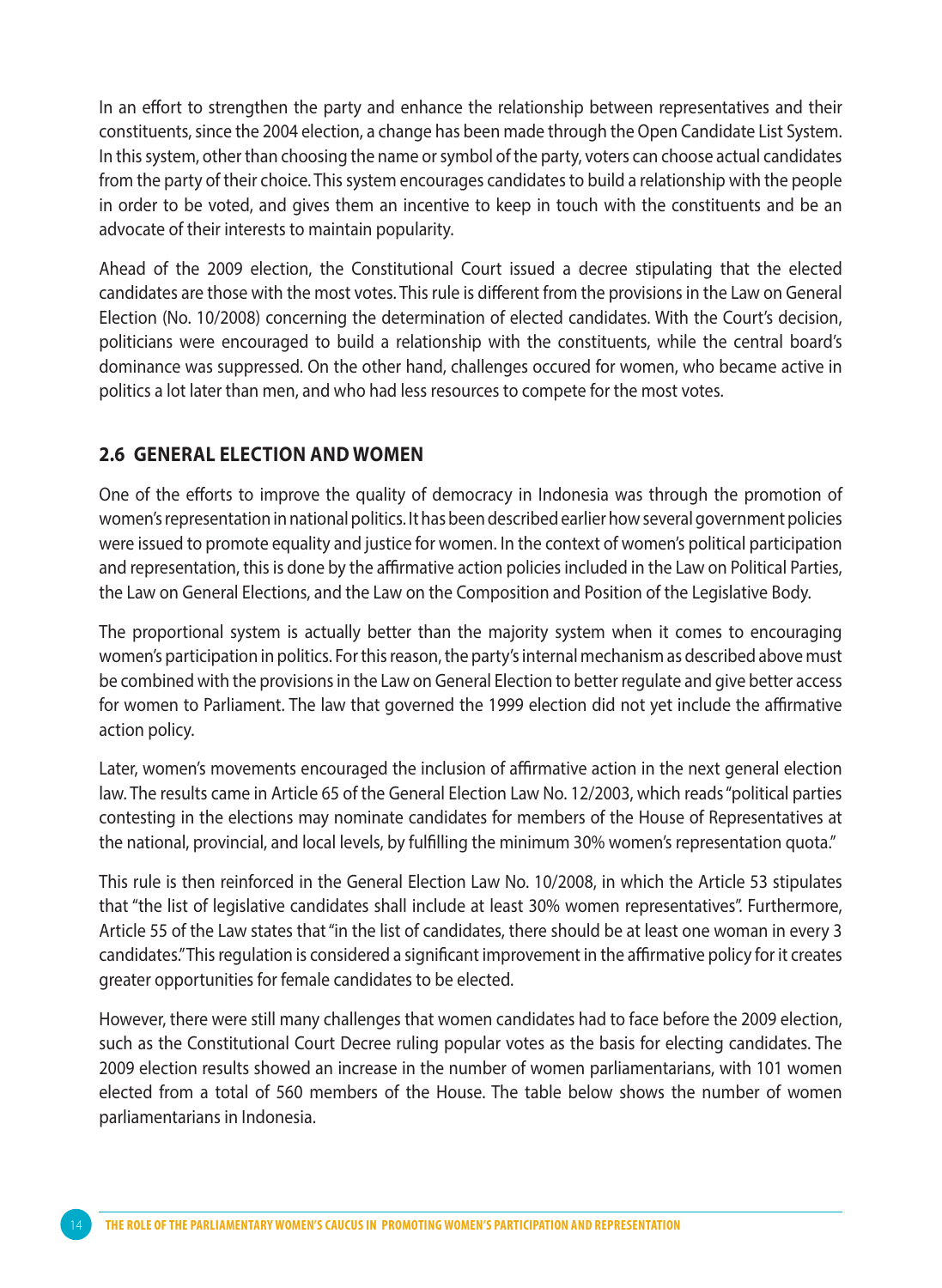| <b>General Election</b> | <b>Total Number of MPs</b> | <b>Total Number of Woman MPs</b> | <b>Percentage</b> |
|-------------------------|----------------------------|----------------------------------|-------------------|
| 1955                    | 272                        | 17                               | 6.25              |
| 1971                    | 460                        | 36                               | 7.83              |
| 1977                    | 460                        | 29                               | 6.30              |
| 1982                    | 460                        | 39                               | 8.48              |
| 1987                    | 500                        | 65                               | 13.00             |
| 1992                    | 500                        | 62                               | 12.50             |
| 1997                    | 500                        | 54                               | 10.80             |
| 1999                    | 500                        | 45                               | 9.00              |
| 2004                    | 550                        | 61                               | 11.09             |
| 2009                    | 560                        | 101                              | 17.86             |

(Source: *Potret Keterpilihan Perempuan di Legislatif pada Pemilu 2009*, Puskapol 2012)

The table above shows that the affirmative policy that went into effect after the 1999 election has helped increase in the number of women MPs. It was particularly seen just ahead of the 2009 election when the affirmative policy was included in not only the General Election Law, but also the Political Parties Law, and significantly increased the number of women's participation, although it was still far from the targeted 30% quota.

A Study by the Center for Political Studies of Universitas Indonesia (Puskapol Fisip UI) in 2009 on women MPs elected in the 2009 election, revealed the variety of the backgrounds of the women MPs. The majority of those MPs were new members in the DPR with no prior legislative experience. Presented below is a short profile of the women MPs based on their age, professional, and family background.

| Age                            | $21 - 35$ y.o.: 19,4%<br>$36 - 50$ y.o.: 47,5%<br>$51 - 65$ y.o.: 28%                                                                                                                                                                                                          |
|--------------------------------|--------------------------------------------------------------------------------------------------------------------------------------------------------------------------------------------------------------------------------------------------------------------------------|
| <b>Professional background</b> | Practitioner: 35%<br>(Physician, lawyer, teacher, consultant, etc.)<br>Businesswoman: 27%<br>Civil Servant: 11.6%<br>Celebrity, Public figure : 9,7%<br>Private Employee: 5,8%<br>Housewife: 4,8%<br>NGO Activist: 1 person<br>State/Regional Enterprise Employee : (minority) |
| <b>Family background</b>       | 26% are related (daughter, wife, niece) to party officials, state officials or ex-<br>officials, royalty, and businesspeople.                                                                                                                                                  |

### **2.7 The Indonesian House of Representatives (DPR)**

During the New Order, the Indonesian House of Representatives (DPR) ratified its third amendment to the 1945 Constitution that established a change in the structure of the representative body by adding the additional institution of Regional Representative Council (DPD). The house of representatives is now regarded as a limited bicameral body since the DPD has no equal authority with the DPR when carrying out legislative functions. The DPD does not have the authority to pass a bill into law. Its right to propose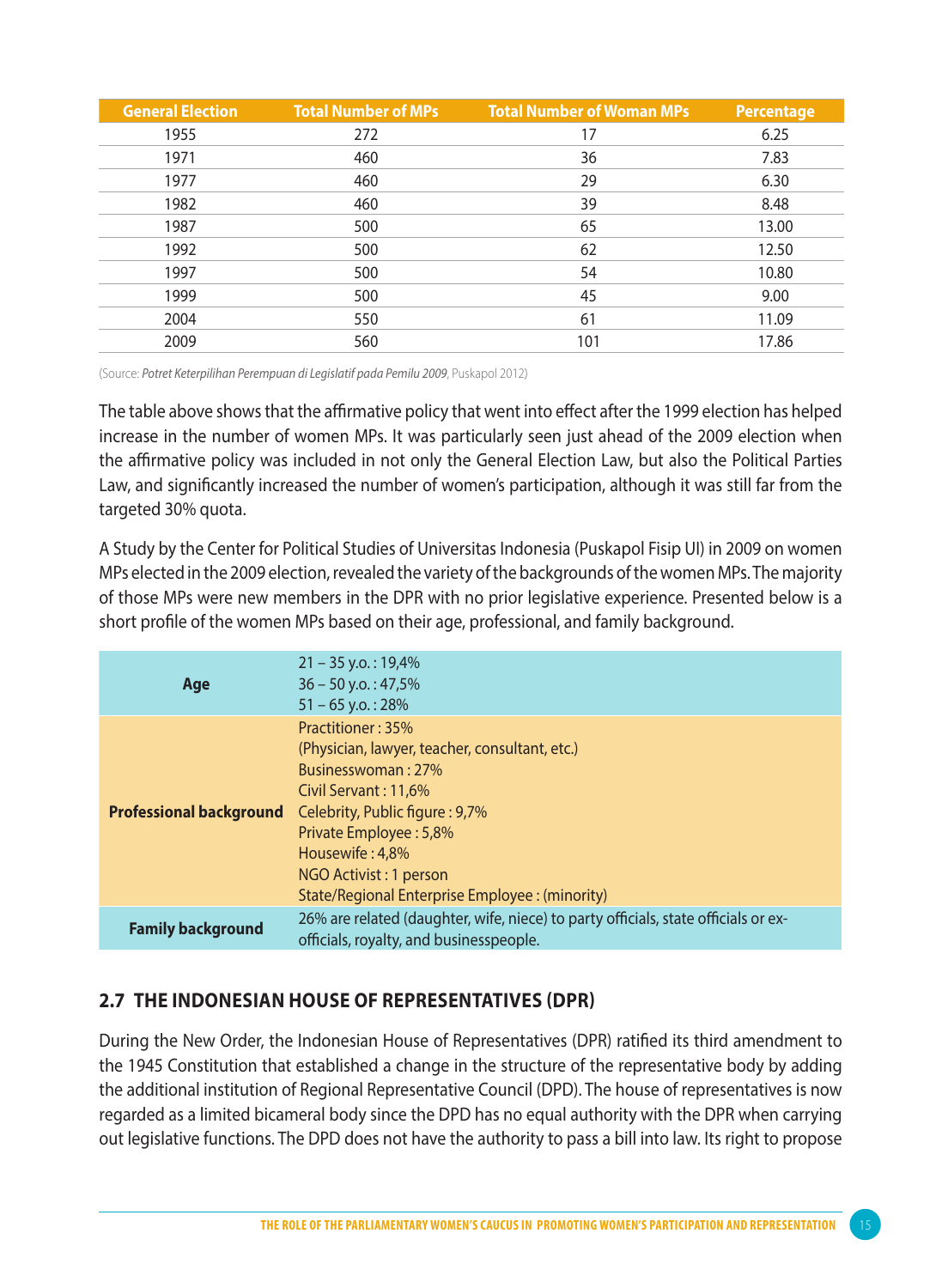bills is even limited to only bills related to regional issues. Under the Third Amendment of the 1945 Constitution, the legislative authority lies entirely in the hands of the DPR. The DPD exercises a function of something more like an advisory council.

## **2.8 The Structure, Role, and Function of the DPR**

The DPR consists of 560 Members of Parliament with a five-year term in office. MPs are divided into factions, groups of MPs based on their respective party. Each faction has its own secretariat and gains institutional support in the form of facilities, budget, and expert staff. Among other things, the DPR has the authority to make laws, discuss and approve the draft state budget and conduct oversight of the executive body. In carrying out its oversight function, the DPR has the right of inquiry, interpellation, and expressing opinions.

In performing its daily duties, the DPR is divided into a number of complementary bodies, namely:

- • Leaders of the House
- Consultative Board
- **Commissions**
- **Legislation Council**
- Budget Committee
- State Financial Accountability Committee
- **Honorary Council**
- Committee for Inter-Parliamentary Cooperation
- Household Committee
- Ad-Hoc Committee
- Other complemetary bodies as established through the plenary session.

As mandated in the Law on MPR, DPR, and DPD No. 27/2009, the DPR has the task and authority to:

- together with the executive body make laws and other policies, such as regulations in-lieu of law
- give approval to the bill on state budget proposed by the government
- consider the proposals made by the DPD regarding bills and the draft State Budget
- oversee the implementation of laws and State Budget
- discuss and follow up on results of the oversight conducted by the DPD in its authority
- give approval to the President to declare war, make peace, and treaties with other countries, as well as other international agreements
- advise the President in granting amnesty and abolition
- give considerations to the President in the appointment of ambassadors and receiving of ambassadors from other countries
- select members of the Supreme Audit Agency (BPK) by taking into consideration the input from the DPD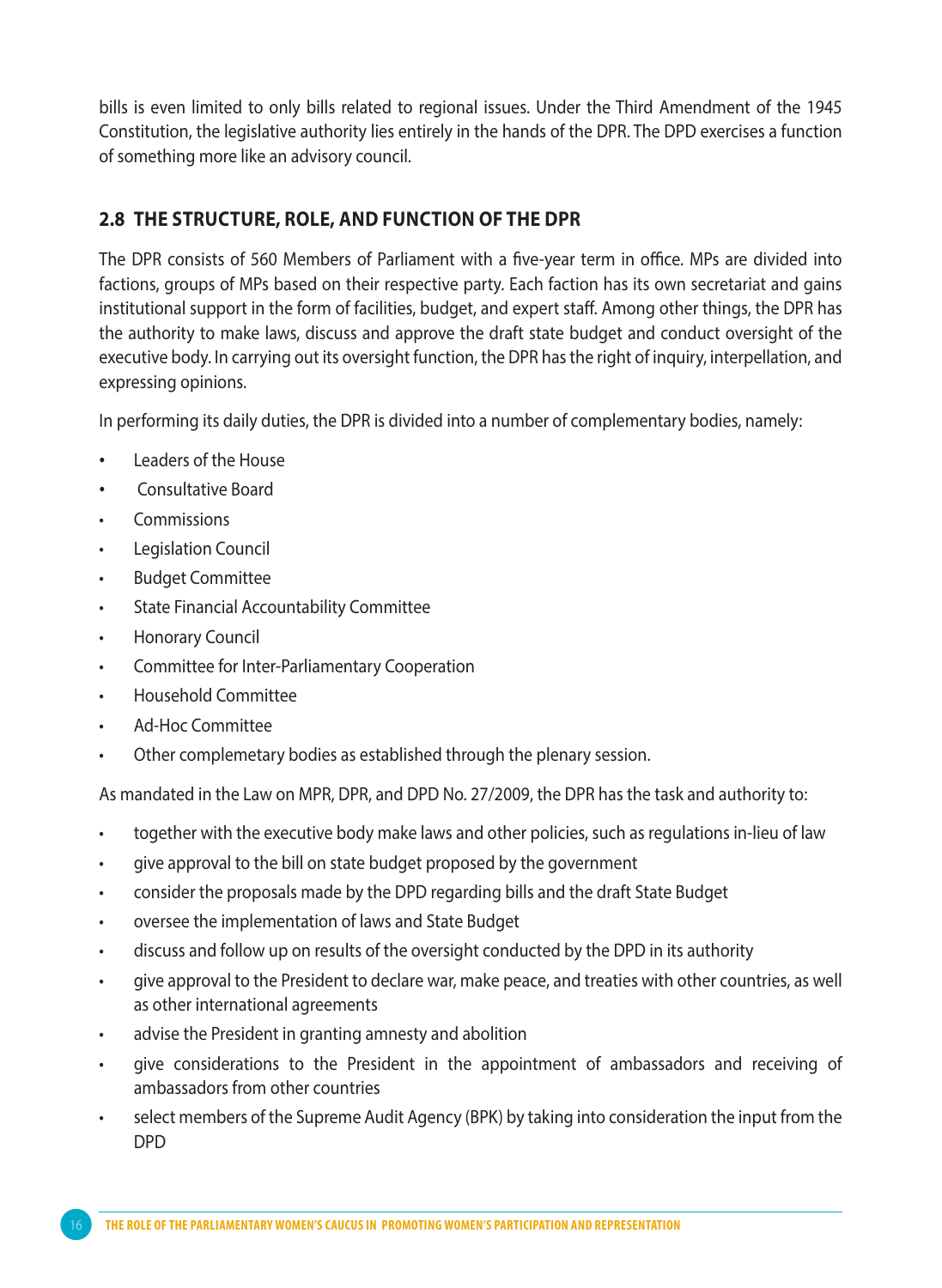- discuss and follow up audit reports released by the BPK
- give approval to the President in the appointment and dismissal of members of the Judicial Commission
- give approval to the chief justice candidate proposed by the Judicial Commission to be designated as the chief justice by the President
- select three constitutional court judges and submit them to the President to be officiated by a presidential decree
- provide consent to the transfer of state assets under its authority and under the rule of law, as well as financial agreements that have a broad impact on and fundamental to the lives of the people
- hear and respond to the aspirations of the people
- perform other duties and authorities as set forth by law.

The structure of the DPR as described above is intended to accomodate the implementation of its functions; legislative, budgetary and oversight. This is particularly visible in the work of the commissions, which are basically working committees that carry out the House's main functions on a daily basis. The Commissions are responsible for making laws, discussing the draft State Budget proposed by the government, and overseeing the implementation of policies.

The regulation on parliamentary thresholds for the 2009 Election produced "only" nine parties that gained seats in the House. Below are the results of votes and number of seats in the House by party:

| <b>Party</b> | <b>Number of Votes</b> | <b>Percentage</b> | <b>Number of Seats</b> | Percentage |
|--------------|------------------------|-------------------|------------------------|------------|
| Demokrat     | 21,703,137             | 20.85             | 149                    | 26.60      |
| Golkar       | 15,037,757             | 14.45             | 106                    | 18.92      |
| <b>PDIP</b>  | 14,600,091             | 14.03             | 94                     | 16.78      |
| <b>PKS</b>   | 8,206,955              | 7.88              | 57                     | 10.17      |
| <b>PAN</b>   | 6,254,580              | 6.01              | 46                     | 8.21       |
| <b>PPP</b>   | 5,533,214              | 5.32              | 38                     | 6.78       |
| <b>PKB</b>   | 5,146,122              | 4.94              | 28                     | 5          |
| Gerindra     | 4,646,406              | 4.46              | 26                     | 4.64       |
| Hanura       | 3,922,870              | 3.77              | 17                     | 3.03       |
|              |                        |                   |                        |            |

### **2.9 Women in the DPR and the Parliamentary Women's Caucus**

Affirmative policy in the form of quotas for women's representation in the legislative candidacy was implemented ahead of the 2004 election with the 30% women minimum quota requirement for political parties, as stipulated in the General Election Law No. 12/2004. As a result, the number of women parliamentarians in the DPR in the 2004-2009 period increased. Ahead of the 2009 election, the rule of affirmation was reinforced by provisions in the Political Parties Law No. 2/2008 regarding the inclusion of 30% of women in the establishment and management of the party, both at the national and regional levels. Furthermore, the regulations were further strengthened by the General Election Law No. 10/2008. In addition to nominating 30% of women in the list of candidates, parties are also required to nominate at least one woman for every three candidates (Article 53 and 55 of the General Election Law No. 10/2008).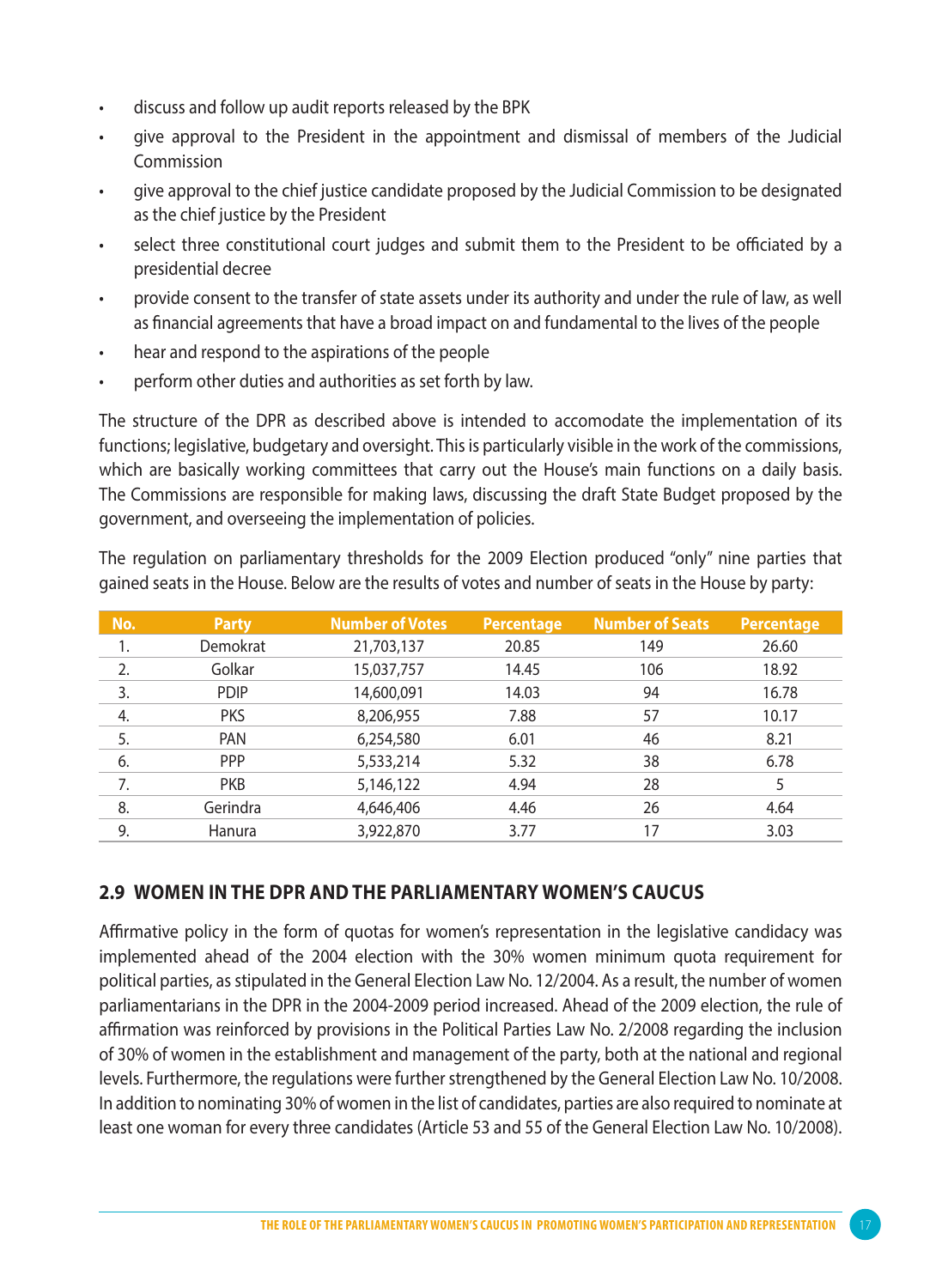The provisions concerning the determination of selected candidates by the denominator and candidate order was later canceled on December 23, 2008, by the release of the Constitutional Court Decision No. 22-24/PUU-VI/2008 due to a dispute over the Judicial Review Law No. 10/2008 on Legislative Election. This was in response to a judicial review of Article 55 and Article 214 points a-e of Law No. 10/2008, which stated: a) overrule the plaintiff's lawsuit against Article 55, which stipulates the placement of candidates on the list of candidates and, b) sustain the plaintiff's lawsuit against Article 214 points a-e, which stipulates the determination of selected candidates. In the second decision, the Court decided that the determination of selected candidates should be done by a majority vote, therefore candidates with the most votes gain seats. In the absence of such requirement, selected candidates are selected by the lowest number of votes. With this decision, the Court annulled the content of Article 214 of Law No. 10/2008 stipulating that selected candidates are those who gain as much as 30% of the denominator.

Regardless of the challenges and difficulties faced by women candidates in the 2009 election, the number of women parliamentarians elected increased compared to the 2004-2009 period. Below is a comparison of the number of women parliamentarians in the DPR elected in 1999, 2004, and 2009.

|                                         | 1999          | .2004\        | -2009          |
|-----------------------------------------|---------------|---------------|----------------|
| Number of women parliamentarians in the | 45 out of 500 | 61 out of 550 | 101 out of 560 |
| DPR (percent)                           | (9% )         | $(11.09\%)$   | (18%)          |

(note: in April 2013, the number of women MPs in DPR RI is 104 out of 560 due to MP recall).

Based on this number, Indonesia ranks 76 among other countries in terms of the percentage of women parliamentarians in the Inter-Parliamentary Union (IPU) ranking.

Law no. 27/2009 on the MPR, DPR, DPD and DPRD (the Regional House) established that women's representation must be considered in the leadership of all the DPR's complimentary bodies, namely commissions, Legislative Council, Budget Committee, State Financial Accountability Committee, Committee for Inter-Parliamentary Cooperation, Honorary Council, Household Committee, and Ad-Hoc Committee. However, this law has yet to stipulate the obligation to involve women in the leadership of factions, where most important policies are made.

The Democrat Party, as the most-voted party in the 2009 election, had the highest number of women MPs, followed by Golkar and PDI-P in second and third place. In the nominations, PKS had the highest percentage of women candidates, which was 36.61%, followed by PDI-P with 35.41%, and PKB with 33.67%. Of the total number of women parliamentarians, 69% came from the three parties with highest number of seats. The number of women from each party can be seen in the following table:

| No. | <b>Political Party</b> | <b>Number of Seats</b> | <b>Number of Women Members</b> |
|-----|------------------------|------------------------|--------------------------------|
| 1.  | Demokrat               | 149                    | 35 (23.5%)                     |
| 2.  | Golkar                 | 106                    | 18 (16.9%)                     |
| 3.  | <b>PDIP</b>            | 94                     | 17 (18.1%)                     |
| 4.  | <b>PKS</b>             | 57                     | $3(5.3\%)$                     |
| 5.  | <b>PAN</b>             | 46                     | 7(15%)                         |
| 6.  | <b>PPP</b>             | 38                     | $5(13.2\%)$                    |
| 7.  | <b>PKB</b>             | 28                     | 7 (25%)                        |
| 8.  | Gerindra               | 26                     | 4 (15.4%)                      |
| 9.  | Hanura                 | 17                     | 4(25%)                         |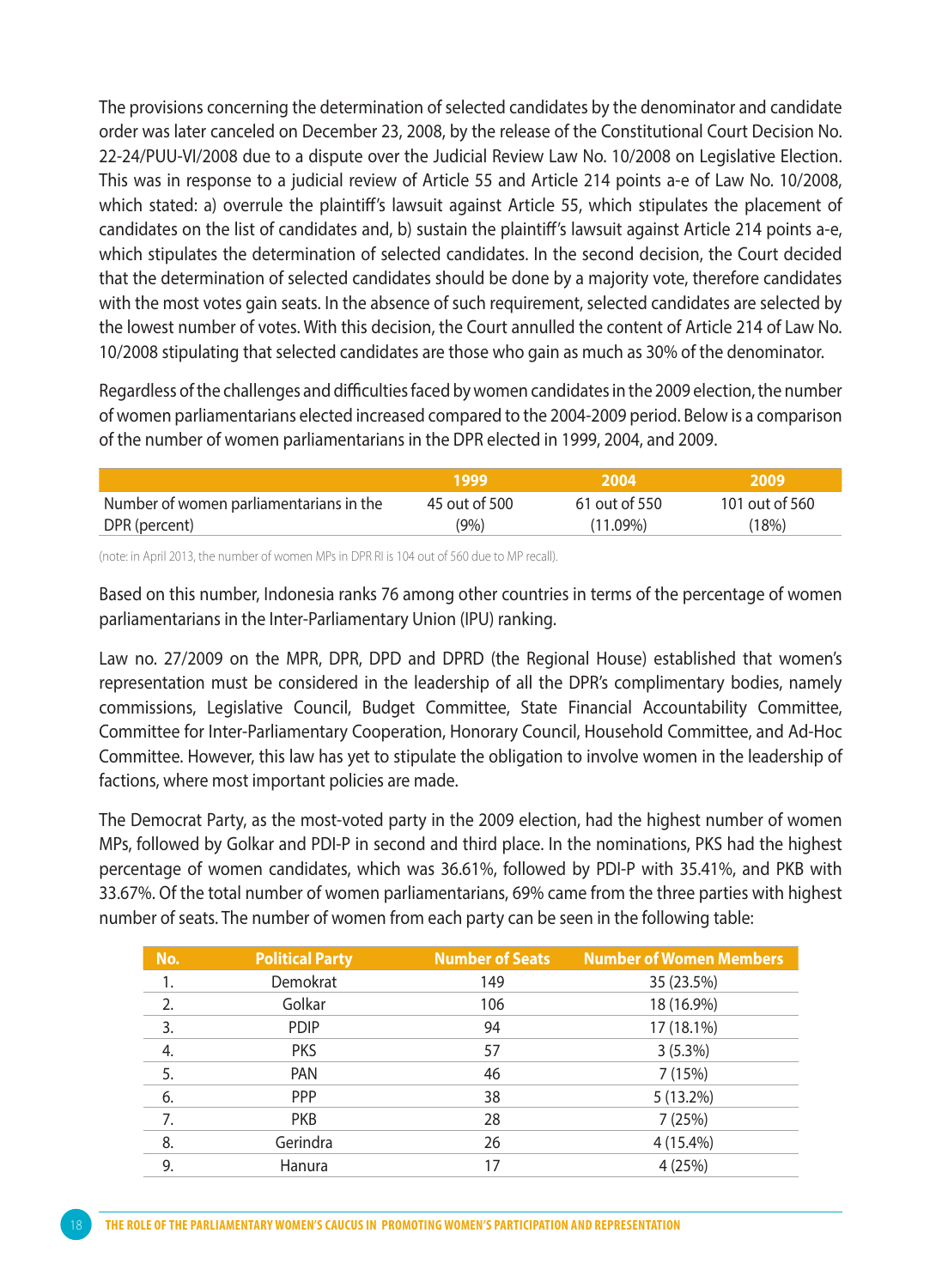There are two party factions that are lead by women MPs. These are the Democrat Party lead by Nurhayati Assegaf and PDIP lead by Puan Maharani.

Of the five leaders of the DPR, which consist of a speaker and four vice speakers, none are women. Of the seven complementary bodies other than the commissions, three are led by a woman MP. Meanwhile, the Honorary Council includes no women MPs at all.

| No. | <b>Complementary Body</b>                                 | <b>Total Number of</b><br><b>Members</b> | <b>Number of Women</b><br><b>MPs</b> | <b>Woman Leader</b>  |
|-----|-----------------------------------------------------------|------------------------------------------|--------------------------------------|----------------------|
| 1.  | <b>Consultative Board</b>                                 | 60                                       | 10                                   |                      |
| 2.  | Legislative Council                                       | 50                                       | 8                                    | 1 (vice chairperson) |
| 3.  | <b>Budget Committee</b>                                   | 76                                       | 8                                    |                      |
| 4.  | <b>State Financial Accountability</b><br>Committee (BAKN) | 9                                        |                                      | 1 (chairperson)      |
| 5.  | Household Committee (BURT)                                | 50                                       | 13                                   | 1 (vice chairperson) |
| 6.  | Committee for Inter-Parliamentary<br>Cooperation (BKSAP)  | 50                                       | 15                                   |                      |
|     | Honorary Council                                          | 11                                       | 0                                    |                      |

The commissions, as executors of main parliamentary functions, consist of 12 Commissions. The table below shows the distribution of female members in the commission membership.

| No. | <b>Commission (Field of Work)</b>                                                                                                                       | <b>Total Members</b> | <b>Women Members</b> | <b>Women Leader</b> |
|-----|---------------------------------------------------------------------------------------------------------------------------------------------------------|----------------------|----------------------|---------------------|
| 1.  | Commission I (Defense, Intelligence,<br>Foreign Affairs, Communication and<br>Information)                                                              | 50                   | 9                    |                     |
| 2.  | Commission II (Home Affairs, Regional<br>Autonomy, State Apparatus and<br>Bureaucratic Reform, General Elections,<br>Land and Agrarian Reform)          | 47                   | 9                    |                     |
| 3.  | Commission III (Law, Human Rights, and<br>Security)                                                                                                     | 51                   | 3                    |                     |
| 4.  | Commission IV (Agriculture, Plantation,<br>Forestry, Marine, Fisheries, Food)                                                                           | 51                   | 9                    |                     |
| 5.  | Commission V (Transportation, Public<br>Works, Housing, Development of Rural and<br>Underdeveloped Regions, Meteorology,<br>Climatology and Geophysics) | 56                   | 7                    |                     |
| 6.  | Commission VI (Commerce, Industry,<br>Investment, Cooperatives, SMEs and SOEs,<br>National Standardization)                                             | 50                   | 3                    |                     |
| 7.  | Commission VII (Energy and Mineral<br>Resources, Research and Technology,<br>Environment)                                                               | 50                   | 6                    |                     |
| 8.  | Commission VIII (Religious, Social, Women's<br>Empowerment)                                                                                             | 50                   | 12                   | 1 (chairperson)     |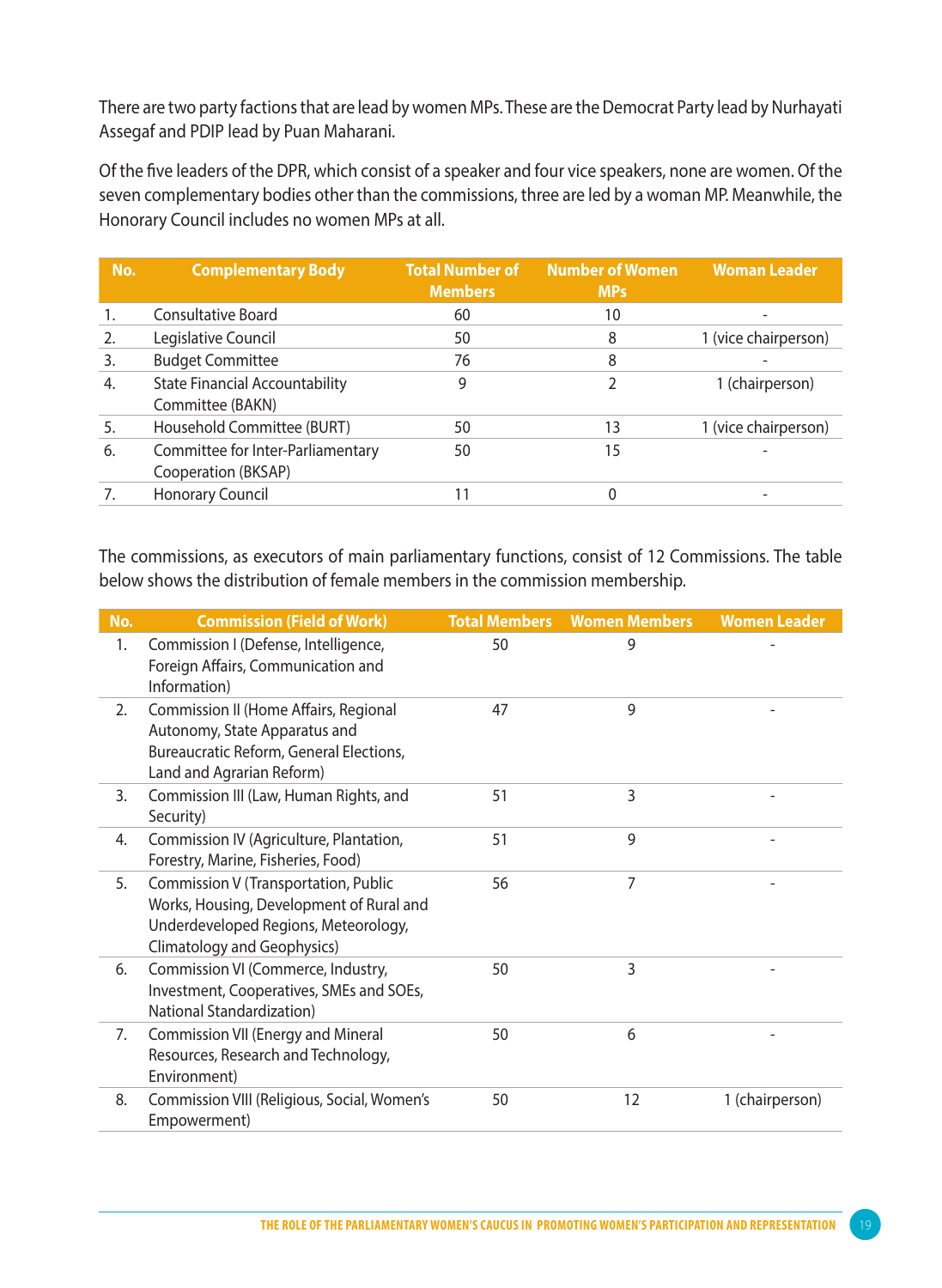| No. | <b>Commission (Field of Work)</b>                                                       |    | <b>Total Members Women Members</b> | <b>Women Leader</b>                     |
|-----|-----------------------------------------------------------------------------------------|----|------------------------------------|-----------------------------------------|
|     | Commission IX (Manpower and<br>transmigration, Population, Health)                      | 50 |                                    | 2 (chairperson and<br>vice chairperson) |
| 10. | Commission X (Education, Culture, Tourism,<br>Creative Economy, Youth, Sports, Library) | 55 | 10                                 |                                         |
|     | Commission XI (Finance, Development<br>Planning, Banking)                               | 49 |                                    | 1 (vice chairperson)                    |

The table shows several things. First, there is still a lack of women's involvement in important commissions such as the Commissions III and Commission VI, in which only three women are involved. In another equally important commission, Commission VII, only 6 women MPs are members, although this is a very strategic commission dealing with energy and mineral resources. None of the women MPs in those commissions are part of the leadership.

Although the Law. 27/2009 clearly stipulates that commission leadership must take into cosideration women's representation; it is not practiced in on the ground. Women leaders are mostly found in commissions that are traditionally considered to be related to women, such as Commissions VIII and IX. Commission XI, which deals with the development planning, among others, is led by a woman vice chairperson.

### **2.10 Women's Caucus in the Indonesian House (DPR)**

The Parliamentary Women's Caucus of the DPR (KPPRI) was first established by women MPs in 2000. At that time, the main purpose was to form an organizational means for women MPs to achieve equality of access and control among men and women MPs in Parliament. When it was first established, the KPPRI had 44 members, and in the 2004-2009 period, it grew to 68 members. Currently, KPPRI has 103 members, the total number of women MPs in the House.

Practically, the purpose of the KPPRI is to empower women MPs to carry out their functions. To this end, it is necessary to ensure the involvement of women in commissions and other complementary bodies, and have an influence over the policy-making processes. Thus ensuring that women's issues and interests are accommodated. The KPPRI also aspires to promote networking with civil society groups to obtain feedback on the issues and interests of women needed for a variety of policy discussion in the House (Ani Soetjipto et.al, 2010).

The experience prior to the 2009 election showed that networking among women MPs, the ministry of Women's Empowerment and Child Protection, and civil society activists, managed to reassure the adoption of provisions that strengthened the affirmation policy in the form of political laws. The Law on Political Parties ensures the involvement of women in the establishment and management of a party. In the Law on General Elections, in addition to the provision to nominate 30% of women in the party's list of candidates, the law also says that there should be one woman in at least three candidates. Critics of the Caucus claim that it has not put its role to the best use when it comes to revising the laws.

The Women's Caucus is not a complementary body of the DPR. Thus, it is not entitled to a range of amenities and facilities like, such as budgetary and expert staff supports. To finance its activities, the caucus raises funds through mandatory membership dues and fund-raising events.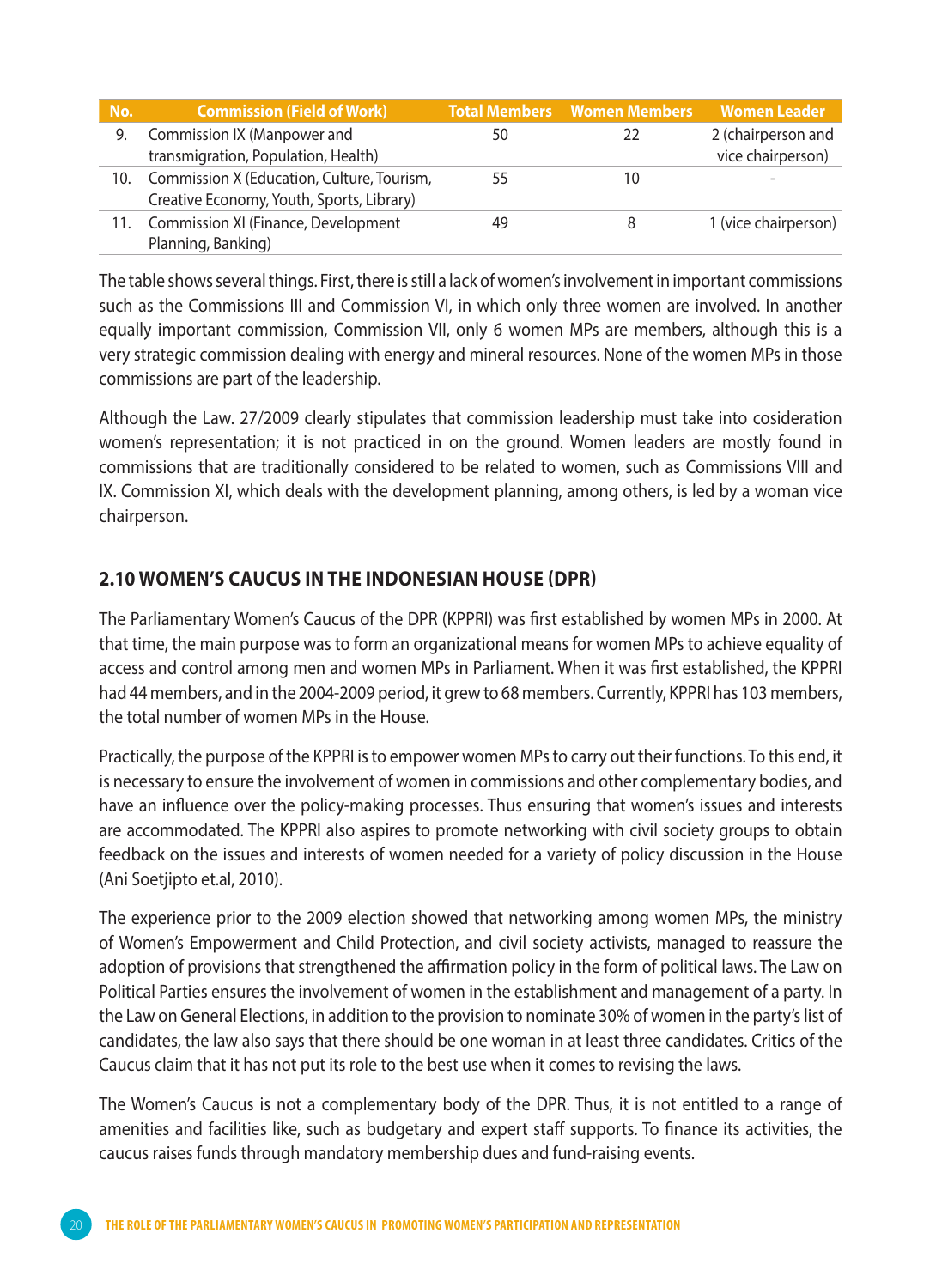The KPPRI underwent several institutional changes among 2009 to 2014. According to the first chairperson of the KPPRI for the period of 2009-2014, Timo Pangerang Andi, revisions were made to the KPPRI in terms of the leadership model. The Caucus was first led by a presidium where the leadership changed every 6 months following the order of the most voted party in the last legislative election. The revised model now appoints leaders at the beginning, a team consisting of a chairperson, secretary, and six vice chairpersons. The six vice chairpersons help the chairperson by leading different task fields; legislative, internal, external, training, budget, and communication and public relations. The second change was related to membership. When it was first established, members of the KPPRI included all women MPs in the DPR. In the period of 2009-2014, its members include a combination of female members of the DPR and the DPD. However in 2012, the DPD formed its own separate caucus.

Under the leadership of Timo Pangerang, the Caucus was faced with the choice of becoming either a large or small association. Then group decided to prioritize on the representative aspect and set a large membership, which included both parliamentary institutions. In addition, the Caucus also wanted to improve their network by cooperating with external parties such as academics, non-governmental organizations, and embassies of various countries.

The Caucus also wanted to strengthen its coordination with women members of the local legislature. One of their first efforts towards this was to encourage the establishment of local caucuses at the provincial, and district and city levels. The relationship between the KPPRI and local caucuses was built, by among other, things, sharing input and updates on the current situation in the local regions.

Another partnership was also developed with the ministries. The Government is indeed the parliamentary commission's counterpart, therefore it is only natural that the KPPRI interact intensively to be able to cooperate on the formulation and implementation of policies. With the network that it had at the district and city level, the Caucus could assist the Government in disseminating the programs initiated by the ministries. Caucus members were now able to conduct working visits back to their constituencies with knowledge of updated Government programs.

According to Timo Pangerang, the significance of coordination between the central and local caucuses can be seen in terms of budgeting, such as synchronizing the national budget and the local budget. There were programs that were budgeted at the central level but often budgeted again at the local budget due to a lack of coordination. The Caucus network, in this case, helped spread the information about the items in the state budget to local legislators.

In accordance with the original purpose of its establishment, the Women's Caucus of the DPR is expected to encourage its members to closely oversee gender-sensitive policies and laws. Timo Pangerang recognizes the challenges in encouraging women's involvement in making gender-sensitive policies because the proposals made by the Women's Caucus have not been delivered in a systematic manner. The Caucus is a focal point in the delivery of information related to policy issues, and in the formulation of proposals to be delivered by the members in their respective cluster.

Another challenge for the Caucus is the weak consolidation among its female members. In terms of timing and dealing with policy issues, a lot of women MPs still have to face the dilemma of prioritizing the interests of their party or the Caucus. More often than not, the Caucus' programs are not prioritized when they have overlapped with Party's agenda. This is evident in Timo pangerang's following statement: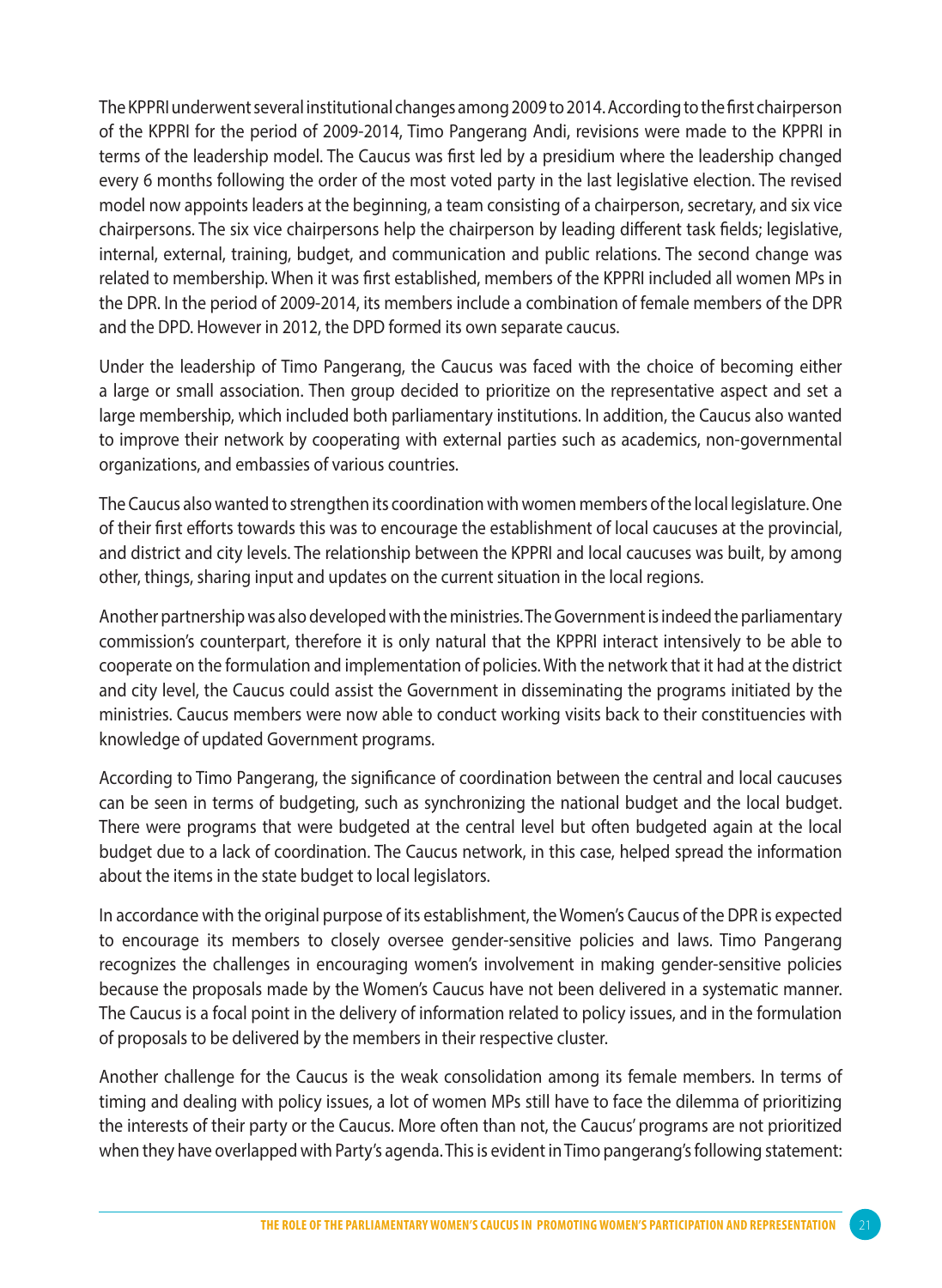*"You see, this Caucus was established by women from different parties. Will it be able to function properly when its members have different party agendas? ... There was once a discussion related to the General Election Law where five points were discussed, but all of us had different ideologies, and some of those who opposed were reluctant to say anything. When I wasn't okay with something, I would stay silent, too. ...... At that time, the emphasis was women's representation, how more women could have representatives. In this regard, we all agreed. For the rest, not so much"*

Another challenge is the lack of adequate understanding of gender issues among the members themselves. According to Tetty Kadi, the Caucus remains to be preoccupied with affairs like dissemination of women's issues for its members. As a consequence, a lot of women MPs never raise their voice during bill discussions and other legislative activities. In such circumstances, male MPs once again dominate the forum, and female MPs who do understand gender issues have to cover the shortfall of their colleagues' inexperience. This only corroborates the claim that efforts to safeguard the Women's Caucus' agenda are unsystematis as explained by Timo Pangerang.

The lack of power in the Caucus is also highlighted in statements made by Timo Pangerang and Tetty Kadi, which show that the power it has to put pressure on the House is still dependent on the leadership factor. When the Caucus is led by a chairperson with a vision, it tends to have more success in lobbying and the legislative processes.

A different view of the Caucus came from another woman MP, Eva Sundari. She said the Caucus is yet to demonstrate its ability to represent women's interests, and has not done much in terms of gender mainstreaming in Parliament. This can be seen from the minimum effort that the Women's Caucus has made in promoting women's interests, especially in the legislative process, which is performed only in processes associated with women-specific laws.

In agreement with this, another MP, Budiman Sudjatmiko, believes that not all women MPs are "proponents" of women's issues and interests. According to him, in the lawmaking process, the Women's Caucus has not played much of a role in promoting gender-sensitive policies. In fact, based on the example given by Eva Sundari, in drafting bills that are critical to the protection of the rights and interests of women, such as the Bill on Social Conflict Management, the Caucus never provided input or other forms of advocacy.

The problem with the Women's Caucus is much bigger than just an institutional challenge as stated by Andi Timo Pangerang. According to Eva Sundari, the Caucus as a women's organization could play an important role in driving women's strategic interests, but that has not yet been recognized by the Caucus' board members. Her statement is as follows:

*"I saw women's organization as a means of empowerment and exercising women's agendas. Those agendas, to me, include two things: one that is related to practical interests, and the other to strategic interests. Strategic importance has something to do with the audacity to break the status quo and change power relations in the negotiation, among others. However, the Caucus is related to the second type of interest, practical interests. These are the interests that we have to promote. They advocate the legislation, but the effort is nothing compared to what our colleagues from Jangka-P3<sup>\*</sup>. Only echo, but it was never prepared in a special draft. You know, this Jangka P3 with girls, Ratna Batara Munti and the others. They only went as far as providing endorsement, but without any agenda to challenge the status quo"*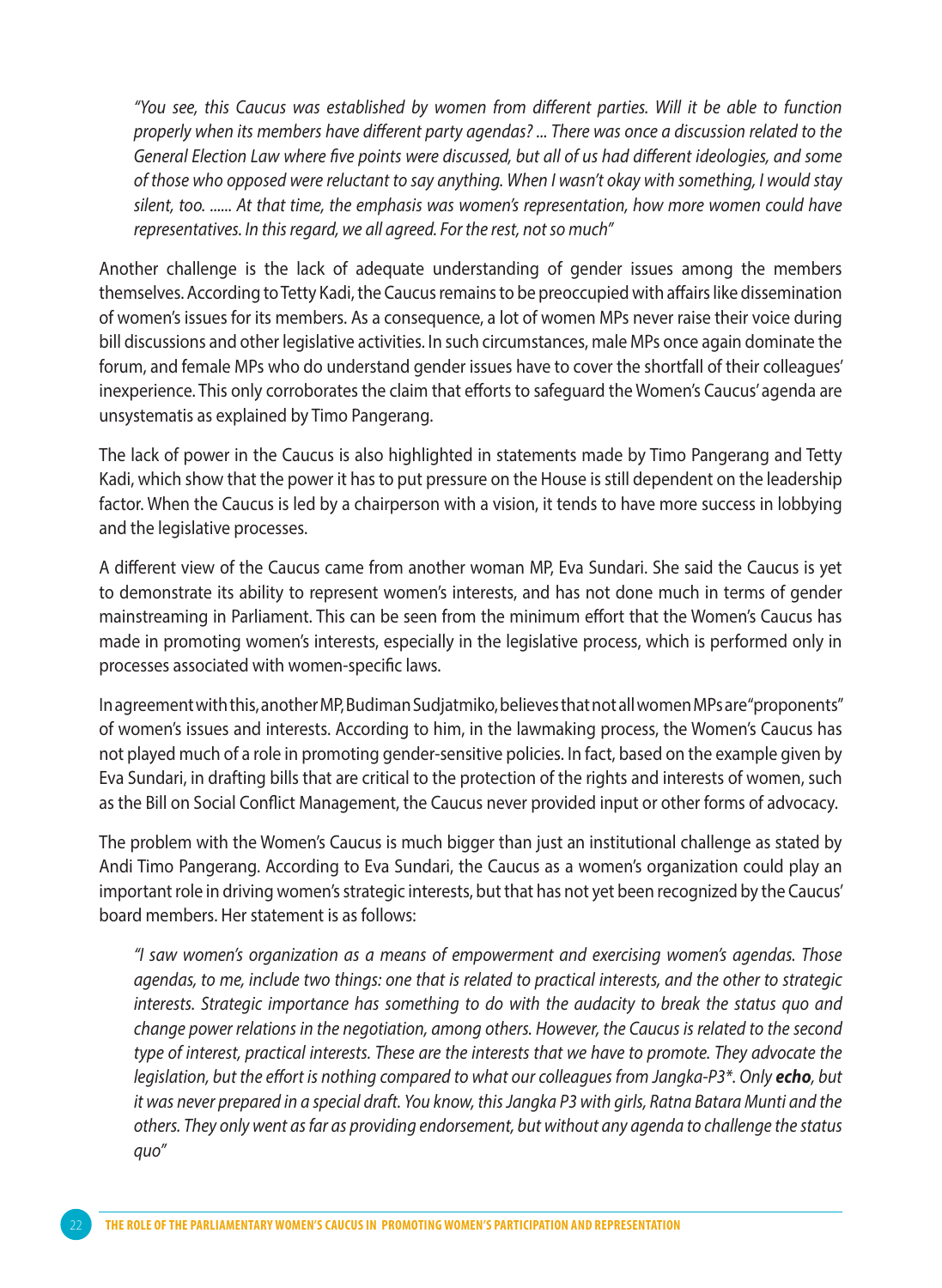It appears that the Caucus has no clear strategic agenda. Its working programs are not directed towards strategic objectives either. In the legislation process related to women's interests, the Caucus still has not played its role in promoting policies that support women's interests. This is supports Budiman Sujatmiko's claim that even the simplest role of voicing women's interests in the media or other public forums, has not been performed by the Caucus.

"I haven't sensed the presence of the Women's Caucus. I haven't seen the members attend a meeting or engage in activities. There are also several other caucuses, not just the Women's Caucus, but their presence is only felt by those who are part of the caucus"

For Budiman Sujatmiko, the caucus also has not been able to run an advocacy campaign to support women's issues, convey important ideas or lobby for a better bargaining position. This argument is consistent with the statement made by Eva Sundari as follows:

"They never speak up on issues like accountability, corruption, or the environment, although they actually should be involved in all sectors. Security, .. they didn't even stand up in debates on issues like rape on public transport. So, I'm not sure..."

The role of the Caucus as a liaison to civil society groups to solicit input does not seem to have come to fruition either. The fundamental problem lies in the lack of awareness about who is represented by the Caucus. At least for now, for Eva Sundari, the Caucus has not represented women's interests, as evident in her statement as follows:

"Yes, it represents itself. I still see it as a means of interest to ... umm ... I don't think it was really nice, do you? It's as if they work for their own benefit ... but they couldn't define the problems or explain the purposes behind the establishment of the Caucus itself. But maybe it's just me, because I only participated in three or four meetings and then I bailed out ... You'd have to check it with them. I never saw it, not even in the newspapers or anything. And they only dealt with "womenly" legislations, but never with gender mainstreaming. In lawmaking, I was once approached in PKS\*\*. But the bills were drafted by members of KPP. And it's much better for them. They just reminded me, "Ma'am, if you would please consider the quota." As for other laws, however, none of them ever spoke up. Just like with the KPP, only 'womenly" issues, not yet gender mainstreaming. The problem is that the only person who seems to care about such issues is the chairperson, or the secretary. But as I say, even in discussions on women's issues, they hardly talk, and that's what amazes me. So, to me, it appears as if they've lost their political function"

Budiman Sujatmiko's claim also indicates the same thing about relationship between the Caucus and civil society groups. This is evident from the lack of input on women's interests in the discussion of laws.

"I didn't see any of them standing out in Commission II. Neither did I see them in the Ad-Hoc Committee on the Village and Regional Administration Laws, ...none of them ever brought out those specific topics. The ones who did talk about gender equality, unfortunately were men parliamentarians, not the women"

Further studies need to be conducted to investigate the root causes to the Caucus' inability to fight for their interests. Institutional and structural factors may be one of them. The statements made by Eva Sundari and Budiman Sudjatmiko imply that political parties do not see women as strategic members, even though they may be knowledgeable and capable. The other statement made by Andi Timo Pangerang also shows that political parties encourage women to put their party's interests ahead of women's issues.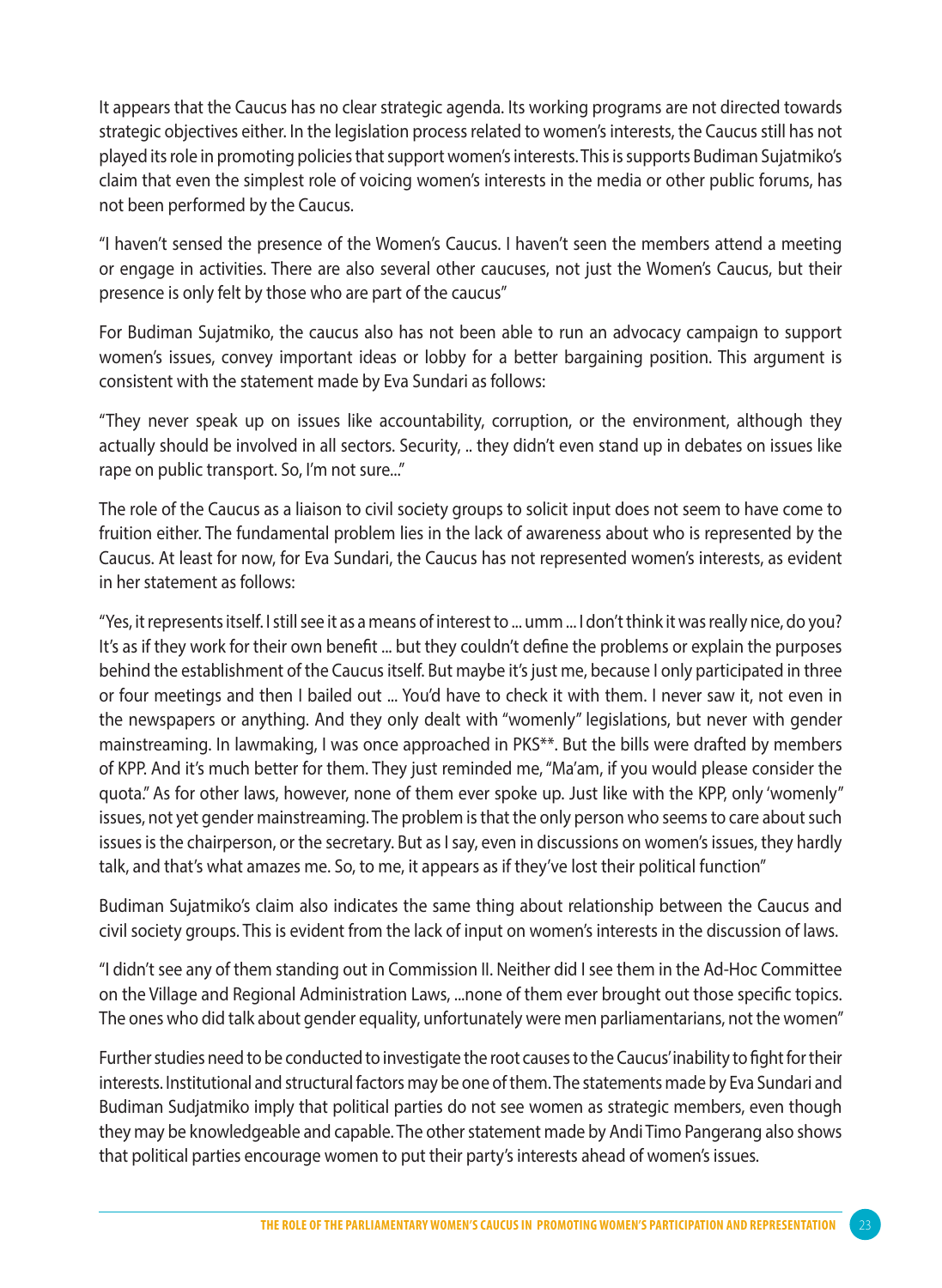Political parties in general do not have an internal agenda on women's affairs. Consequently, the establishment of the Women's Caucus in the House is not regarded as important, especially for the benefit of parties. As acknowledged by Budiman Sudjatmiko, a party's policy with regard to women's representation is more of a regulatory obligation. Moreover, political parties have no particular attitude towards the Caucus, and neither do they have a specific policy for women MPs to focus on in the Caucus. The following is Budiman Sujatmiko's statement with regard to political parties' stance on affirmative action for women.

"Of course all parties do it, because it's what the laws require us to do, to include women in party management, both at the national and local levels. The same thing also applies to candidacy, so that's the benchmark for parties, and it's the rule of law. That's one. Now the question is, does it bring a significant change?.. For me, maybe yes, in terms of programs, but I can't say the same about public policies. And as for the structure and composition of a party, which should include a portion of women members, that's also stated in the law. So, for me personally, I've never seen their significant performance in the party, nor in the bill drafting of laws in which gender equality is one of the main aspects. And normally there's no encouragement from parties either. None whatsoever.."

A number of challenges, as well as institutional and structural barriers still limit the role of the Women's Caucus. Political parties are yet to show full support for the fulfillment of women's interests. Similarly, institutional mechanisms and procedures in the DPR have not become a supporting system for the Caucus. Factions in the DPR, as an extension of the central board of the political parties, have full authority in determining priority issues, policies, and personnel placement in different legislative functions. In this regard, women parliamentarians are still constrained within the limits of the party's agendas and interests, which are not gender-sensitive, and consequently do not view women's affairs as a strategic issue that should become one of the party's priorities.

Even knowledgeable women or those who have strong supporters in their constituency are not regarded as an important asset to the party. Women's representation in the DPR is improved with the help of the parties, and yet parties still involve women as a formal requirement and as "vote getters." This paradox shows that women parliamentarians, who are expected to promote women's interests in lawmaking, are still hampered by the hegemony of political parties as the most powerful element in carrying out political process in the legislative body.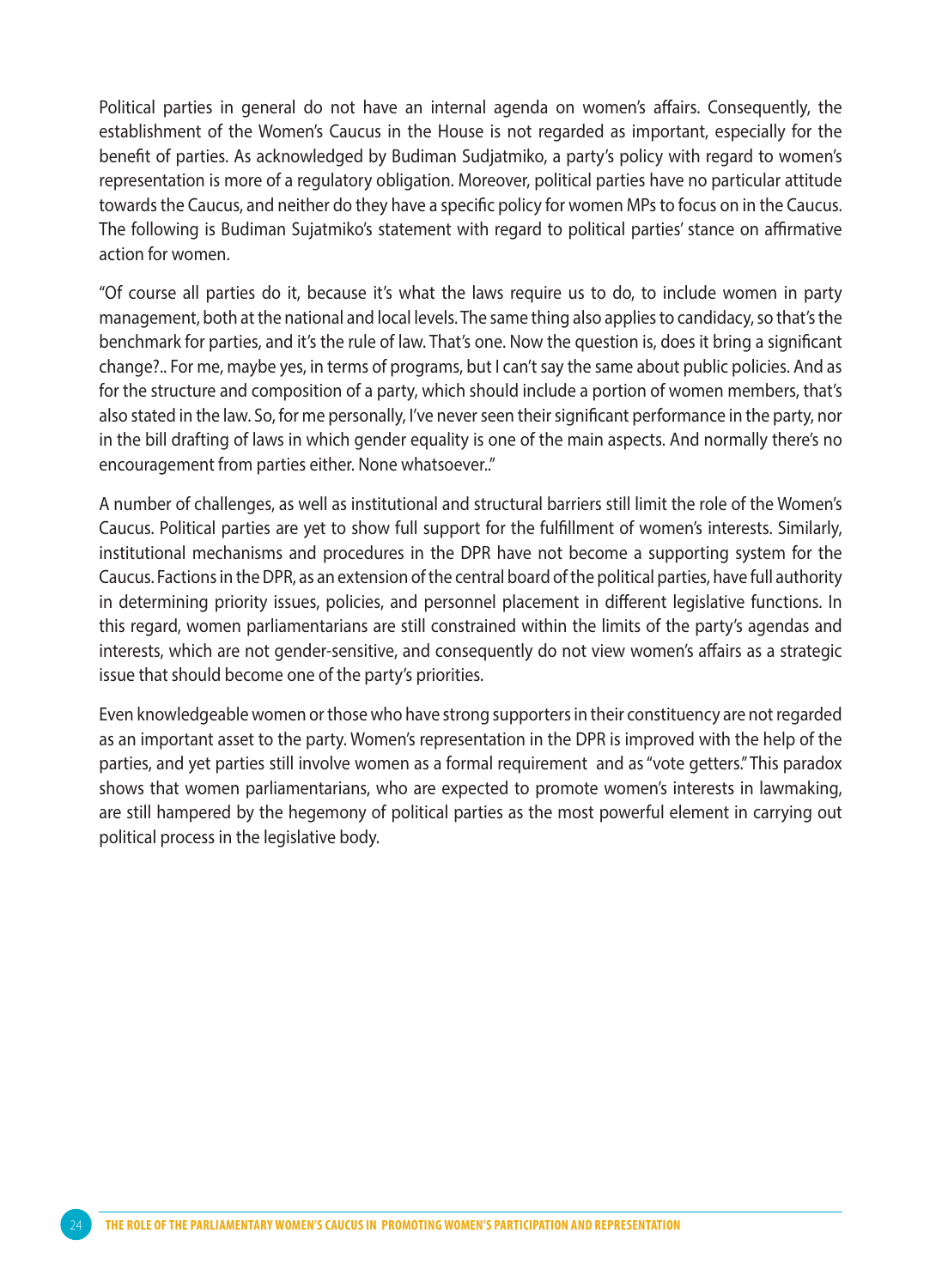## CHAPTER 3

## The Parliamentary Women's Caucus in Timor-Leste (GMPTL - Grupu Muhler Parlementar Timor-Leste)

## **3.1 Background**

 The Democratic Republic of Timor-Leste became independent in 2002. Since its independence, this country has worked hard to improve the lives of women, fight for gender equality, and empower women through a series of reforms in policy, legislation and institutional mechanism, as well as public campaigns to raise the people's awareness of gender equality and justice.

Equality before the law is guaranteed in the Constitution of Timor-Leste. The Constitution of Timor-Leste can be regarded as a constitutional guarantee of gender equality with a gender perspective. Article 16 of the Constitution guarantees the principle of equality and non-discrimination for all citizens regardless of color, race, marital status, gender, ethnicity, language, socioeconomic status, political belief or ideology, religion, education, and physical and mental condition. Article 17 of the Constitution also guarantees equal rights and responsibilities for men and women in the household, political participation, economic, social and cultural affairs. Article 63 of the Constitution further states that equal participation between women and men in politics is fundamental to the practice of democracy in Timor-Leste.

In addition to the state's Constitution, the country has also ratified the Convention on the Elimination of all Forms of Discrimination (CEDAW). Also a national institution that works for the promotion of women's issues and interests named the State Secretariat for the Promotion of Equality (SEPI), has been established and is under the Prime Minister's command.

The Constitution of Timor-Leste set the provisions that guarantee equal rights and position of women in public life. Here are several articles in the Constitution related to women's rights:

| Section 17          | Women and men shall have the same rights and duties in all areas of family, political,<br>economic, social and cultural life                                                                                                                                                                                                                               |
|---------------------|------------------------------------------------------------------------------------------------------------------------------------------------------------------------------------------------------------------------------------------------------------------------------------------------------------------------------------------------------------|
| Section 39 Clause 3 | Marriage shall be based upon free consent by the parties and on terms of full equality of rights<br>between spouses, in accordance with the law                                                                                                                                                                                                            |
| Section 39 Clause 4 | Maternity shall be dignified and protected, and special protection shall be guaranteed to all<br>women during pregnancy and after delivery and working women shall have the right to be<br>exempted from the workplace for an adequate period before and after delivery, without loss of<br>remuneration or any other benefits, in accordance with the law |
| Section 50 Clause 1 | Every citizen, regardless of gender, has the right and the duty to work and to choose freely his<br>or her profession                                                                                                                                                                                                                                      |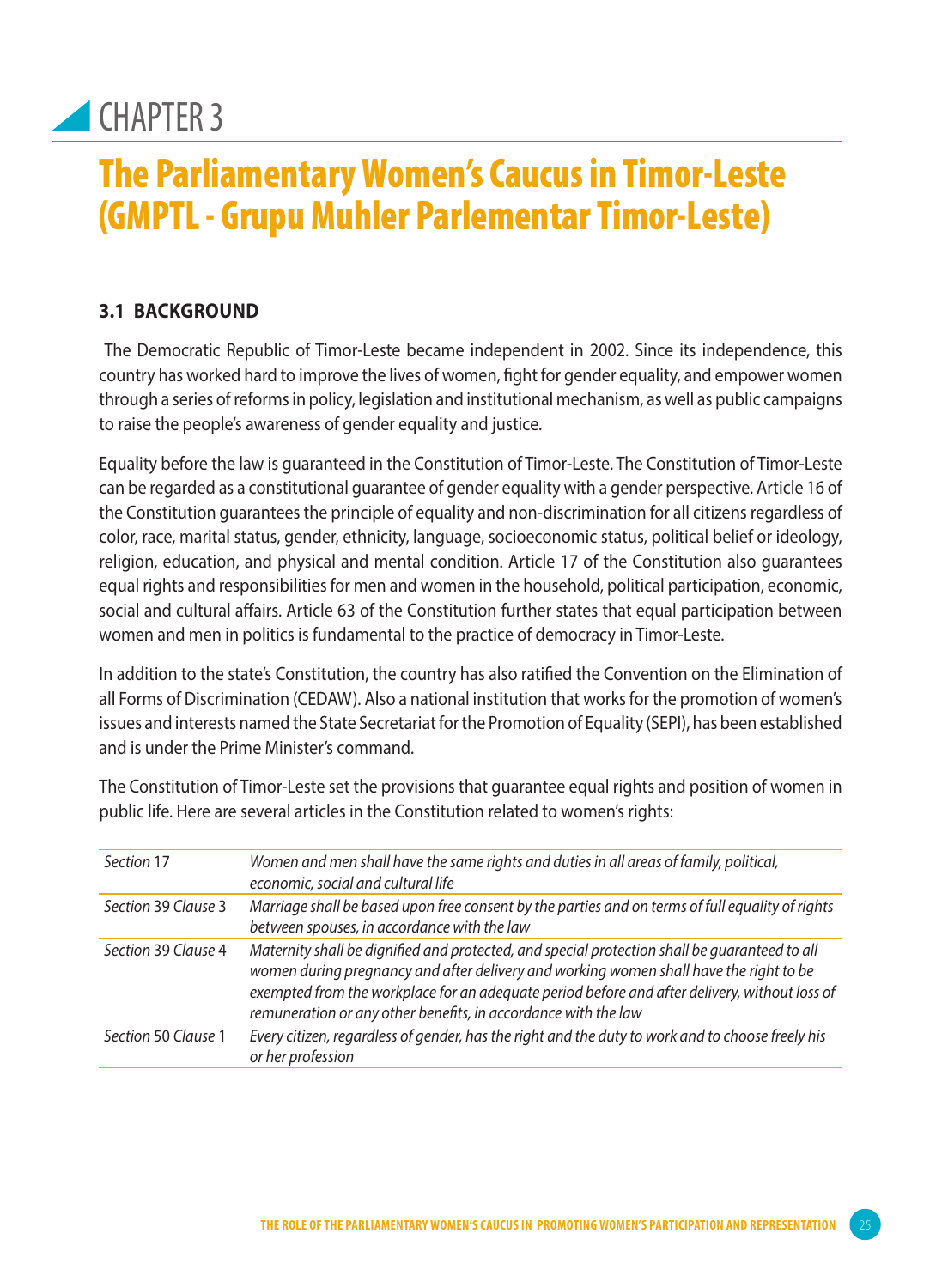#### **3.2. Timor-Leste in the Context of a Country**

In the  $16<sup>th</sup>$  century East Timor was colonized by the Portuguese. When in 1975 it became independent from Portugal, East Timor was invaded by Indonesia and from August 17, 1975, became the 27th province of the Republic of Indonesia. In 1999, East Timor decided through a referendum (a UN sponsored act for self-determination), to secede from Indonesia and a transitional administration was set-up sponsored by the United Nations Mission in East Timor (UNAMET). In 2002 East Timor became a fully independent state known as Timor-Leste,

Timor-Leste's territory consists of 13 districts, 65 sub-districts and 442 villages (*suco*). The country covers a total area of about 15,007 km², with a population of 1,066,409 in 2010. Timor-Leste's population speaks more than 16 local dialects, while the national language is Tetum. The majority of the population is Catholic.

During the transition period from 1999 to 2002, the UNTAET transitional government was mandated to run the interim government of Timor-Leste in its transition to independence. Its authority covered a very wide scope, ranging from the maintenance of peacekeeping efforts and running the executive and legislative branches of government, to building a new administrative structure to implement state policies. UNTAET also provided basic services, humanitarian relief, rehabilitation, and ensured regional security with the support of a large peacekeeping force.

Timor-Leste officially became independent on 20 May 2002 and established its own political system. This system is semi-presidential, and political power is divided between four pillars: the Government, Prime Minister, Parliament and the judiciary. The head of Government is the President, who is elected every five years through direct elections. The current president of Timor-Leste is Taur Matan Ruak. Although the President plays more of a symbolic role, he still has veto over a number of laws. After the election, the President appoints a Prime Minister from the election-winning majority or coalition party. The Prime Minister is the leader of the executive branch. The current Prime Minister of Timor-Leste is Xanana Gusmao from the National Congress for Timorese Reconstruction (CNRT) party.

| 2001    | UNTAET-sponsored election to elect members of the constitutional assembly to prepare a new<br>constitution for Timor-Leste                           |
|---------|------------------------------------------------------------------------------------------------------------------------------------------------------|
| 2002    | First presidential election. No legislative election. Parliament consists of members of the<br>constitutional assembly elected in the 2001 election. |
| 2004/05 | Local elections to elect heads of suco                                                                                                               |
| 2007    | Elections to elect the President and members of Parliament for the period of 2007-2012                                                               |
| 2012    | Elections to elect the President and members of Parliament for the period of 2012-2017                                                               |

The table below shows a brief political history of Timor-Leste after the 1999 polls.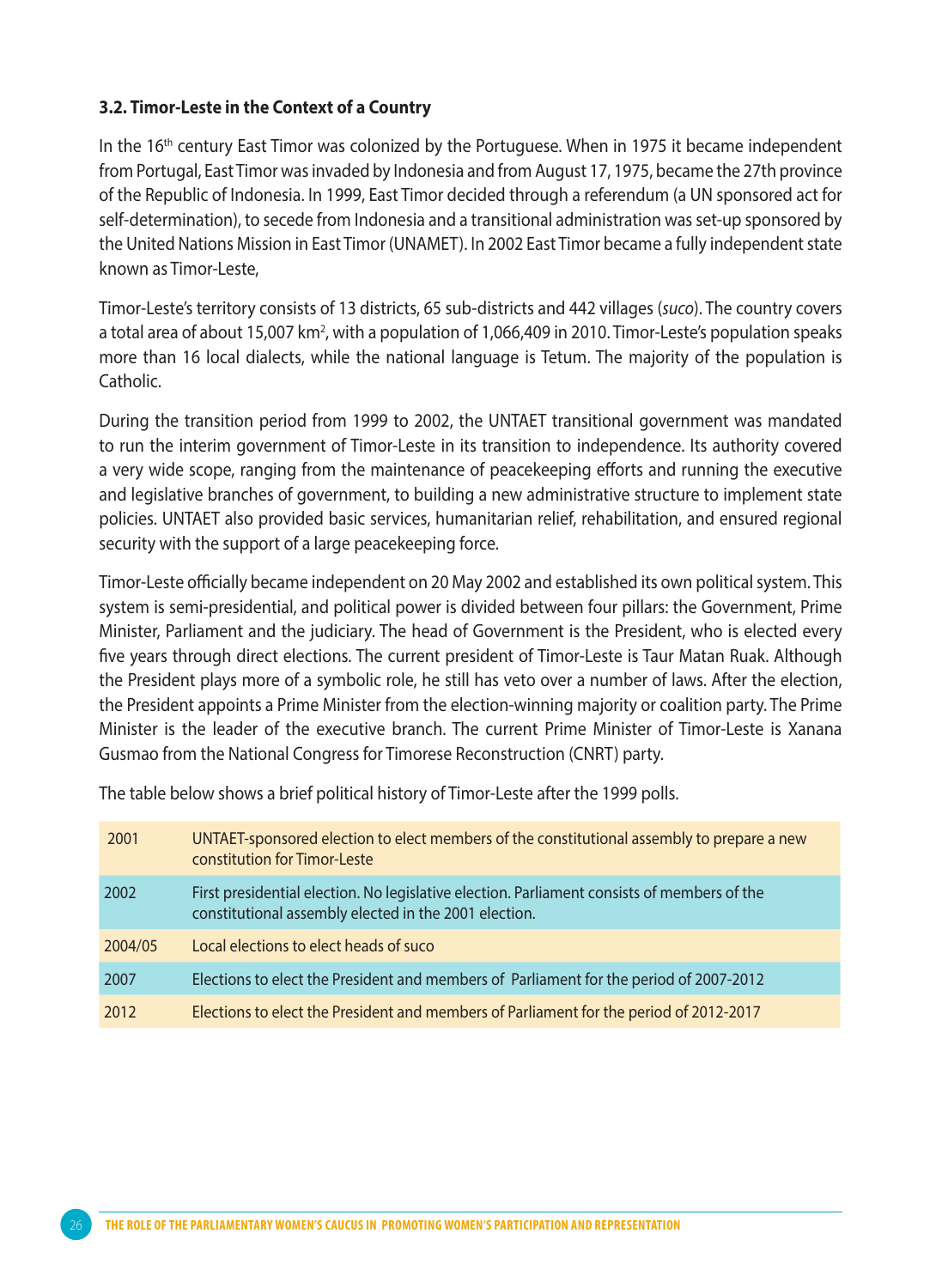As a member of the United Nations (UN), Timor-Leste has ratified international conventions on the promotion of human rights and freedom. Among the conventions ratified are the International Covenant on Civil and Political Rights (ICERD), the Convention on the Elimination of all forms of Discrimination Against Women (CEDAW), the Convention on the Right of the Child (CRC), the Convention Against Torture (CAT), the International Covenant on Economic and Social Rights (ECOSOC) and the International Convention on the Protection of the Rights of all Migrant Workers and Members of Their Families (ICRMW).

The Universal Declaration of Human Rights and a variety of regulations, including international instruments as mentioned above, have been adopted into the Constitution and domestic regulations in Timor-Leste to ensure it is a democratic country.

The Parliament of Timor-Leste is a unicameral parliament. The Constitution holds that Parliament is a sovereign organ representing all Timorese citizens and is vested with legislative, oversight and policymaking functions. Members of Parliament are elected through general elections held every five years. The number of MPs varies from 52 to 65 people. Since the last election in 2012, there are currently 25 women MPs out of a total of 65 MPs, or 38.5%. According to IPU (the Inter-Parliamentary Union), this achievement makes Timor-Leste a country with the highest level of women's representation in parliament in Asia.

The President as the head of state and supreme commander of the armed forces has a term of five years and can be reelected for a second term. The President's term in office is limited to two periods. The President is the symbol of independence and national unity and a symbol that demonstrates a functioning democratic government.

The legislative body acts as a watchdog and public policy maker. The MPs' tenure is 5 years. The Constitution stipulates that Parliament chooses the "House Speaker" and five members of the state council. The government has the task and authority to implement the policies on a daily basis. The Prime Minister and his cabinet -- composed of ministers and the state secretary -- play a major role in running the day-to-day administration. The Prime Minister of Timor-Leste is chosen by the election-winning majority or coalition party.

The Government has the right to propose bills to be discussed in Parliament. Parliament may veto, approve, or revise the bills proposed. The laws that have been approved by Parliament are subsequently ratified by the judicial authority and implemented by the President.

The Prime Minister has the authority to propose candidates for ministers who will sit in the Government. The names are submitted to the President for approval. In carrying out his tasks and responsibilities, the Prime Minister is accountable to the President and Parliament.

In the semi-presidential system, Parliament is allowed to propose a no confidence motion if the Government is no longer deemed fit to perform its duties. The regulation regarding this is stipulated in the Constitution of Timor-Leste.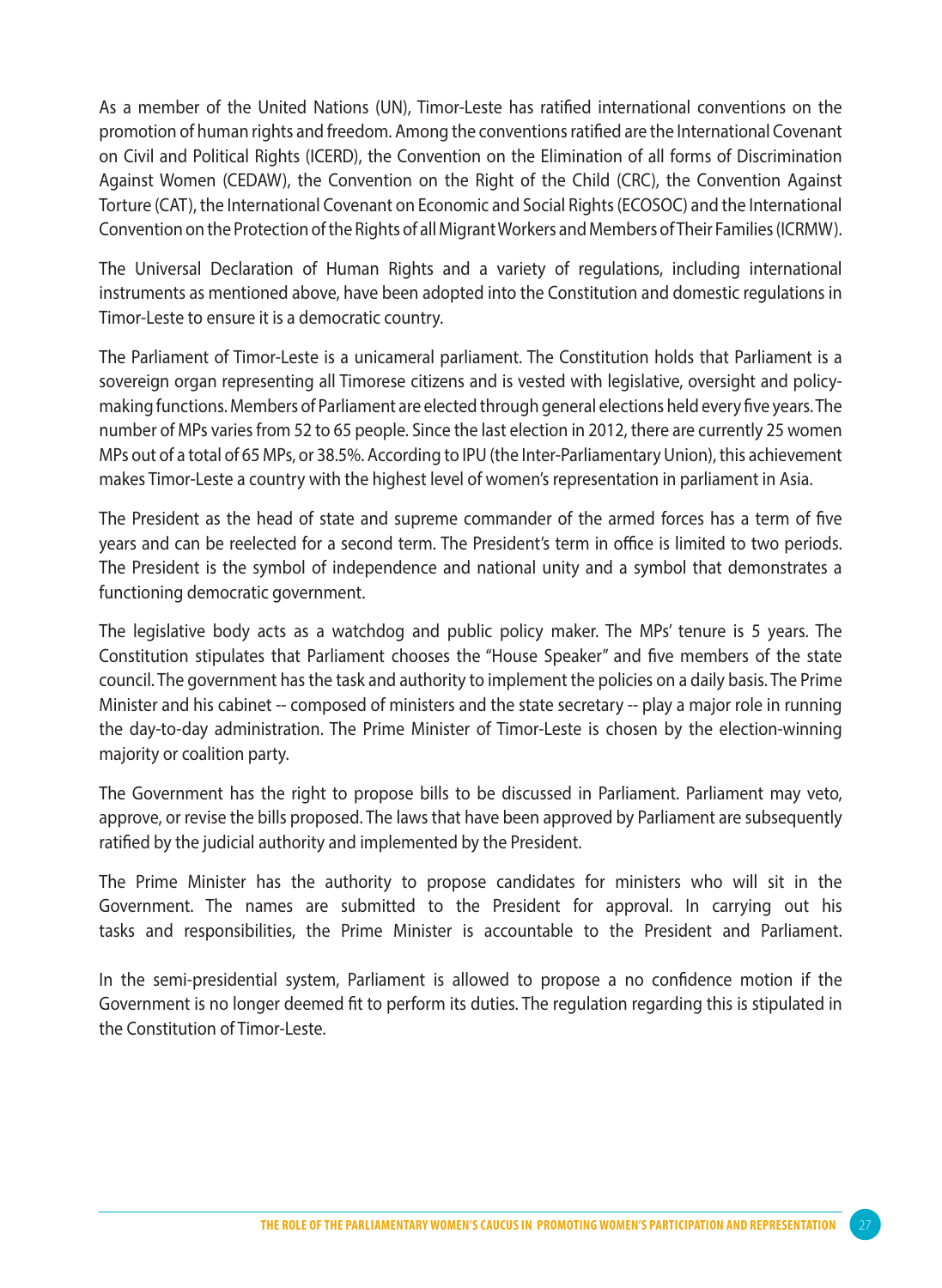#### **President, Prime Minister and Chair of the National Parliament of the Democratic Republic of Timor-Leste**

| <b>Period</b> | <b>President</b>                                                                                      | <b>Prime Minister</b>                                                                                                                                             | <b>Chair of National</b><br>Parliament  |
|---------------|-------------------------------------------------------------------------------------------------------|-------------------------------------------------------------------------------------------------------------------------------------------------------------------|-----------------------------------------|
| 2002-2007     | Xanana Gusmao                                                                                         | Mari Alkatiri<br>(Fretilin) replaced by Ramos Horta<br>(Independent) during the political crisis of 2006.<br>He was succeeded by Estanius da Silva until<br>2007. | <b>Fransisco Gueteres</b><br>(Fretilin) |
| 2007-2012     | Ramos Horta<br>(Independent),<br><b>Vincente Gueteres</b><br>(CNRT),<br>Fernando de<br>Araujo<br>(PD) | Xanana Gusmao (CNRT)                                                                                                                                              | Fernando de Araujo (PD)                 |
| 2012-2017     | <b>Taur Matan Ruak</b><br>(Independent)                                                               | Xanana Gusmao<br>(CNRT)                                                                                                                                           | <b>Vincente Guteres</b><br>(CNRT)       |

Meanwhile, the development index in Timor-Leste based on the UNDP data is as follow:

|      | <b>HDI</b>                                | GII                                                                                                        |
|------|-------------------------------------------|------------------------------------------------------------------------------------------------------------|
| 2010 | 0.502 (ranks 120 out of 127<br>countries) | The Gender Inequality Index Data for the 2010-2012 is not                                                  |
| 2011 | 0.495 (ranks 147 out of 178<br>countries) | found. According to some Internet-based reports, Timor-Leste<br>doesn't have the GII data for this period. |
| 2012 | 0.576 (ranks 134 out of 186<br>countries) |                                                                                                            |

Source: UNDP Human Development Report 2010-2013

Timor-Leste inherited numerous problems from the period of Indonesian colonization and the transition into an independent state. As such it is burdened with many political, social, and economic issues. Some of the problems that effect women in particular include:

- Vulnerability of women and girls to domestic violence and conflicts, especially related to genderbased violence and trafficking in persons
- Lack of social services to deal with victims of violence, exploitation and abuse of women and girls, particularly in rural areas
- Women and girls in families with female head of households in poor areas and areas prone to trafficking are in danger of not getting social assistance, and thereby further increase their vulnerability
- The lack of disaggregated data in all sectors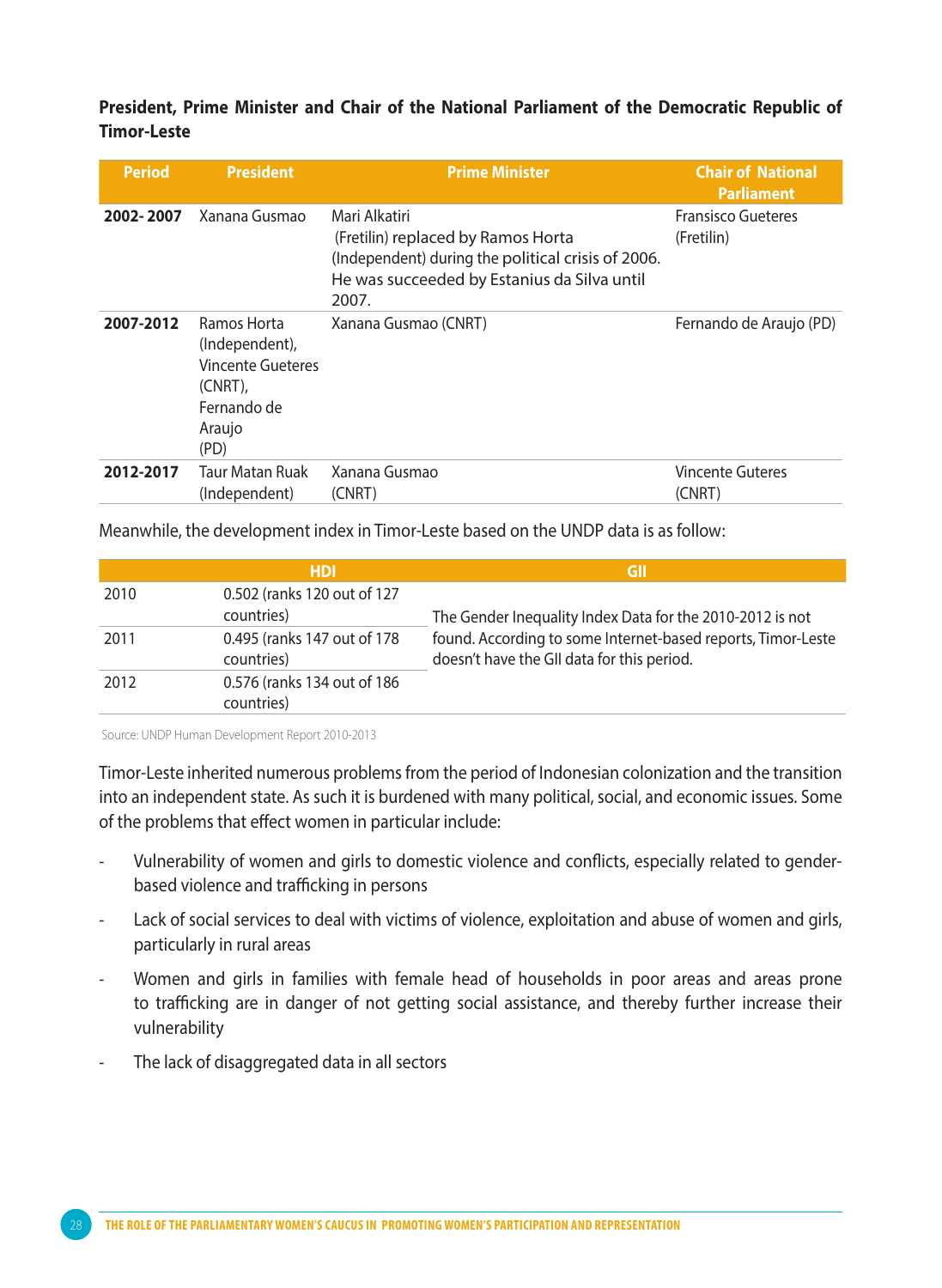- **Poverty**
- High maternal mortality rate
- Low level of education for women
- High rate of illiteracy among women
- Cultural values that discriminate against women in society, such as the Catholic teaching, the cultural practice of belis (dowry), and others

#### **3.3 Political Parties and General Elections in Timor-Leste (2001- 2013)**

From 2001 political parties in Timor-Leste were re-established. Old parties like the Revolutionary Front of East TImor (Fretilin), the Timorese Democratic Union (UDT), the Association of Timorese Heroes (KOTA), and the Popular Democratic Association of Timor (APODETI) returned, and along with a few new parties, were prepared for the first election in 2001.

The new emerging party was the Social Democratic Party (PSD), founded by Mario Carrascalão, who was also the founder of UDT in 1974. The Democratic Party (PD) was also established in 2001 by young former student activists who formed a resistance movement while studying in Indonesia. The party's agenda was to channel the voice of young intellectuals in the process of nation building. The Socialist Party of Timor (PST), with its ideology that promotes equality, was established at the same time as PD. The other party is the Timorese Nationalist Party (PNT).

#### **3.4 Political Parties and Women**

Political parties are an effective means of promoting women's political participation. They have the strategic ability to nominate candidates at the national and local levels, who will then be posted in public offices. The Political Parties Law No. 2/2004 Article 8 states that:

"*political parties should promote the participation of women especially in the organs of the party leadership, and at their discretion, a system of quotas or other measures to promote the participation of women in party political activities"*

Meanwhile, Article 8 Paragraph 2 states:

*"political parties should also promote the participation of younger citizens in the age group between 17- 35 years into the party's top management by setting a quota system, if appropriate"*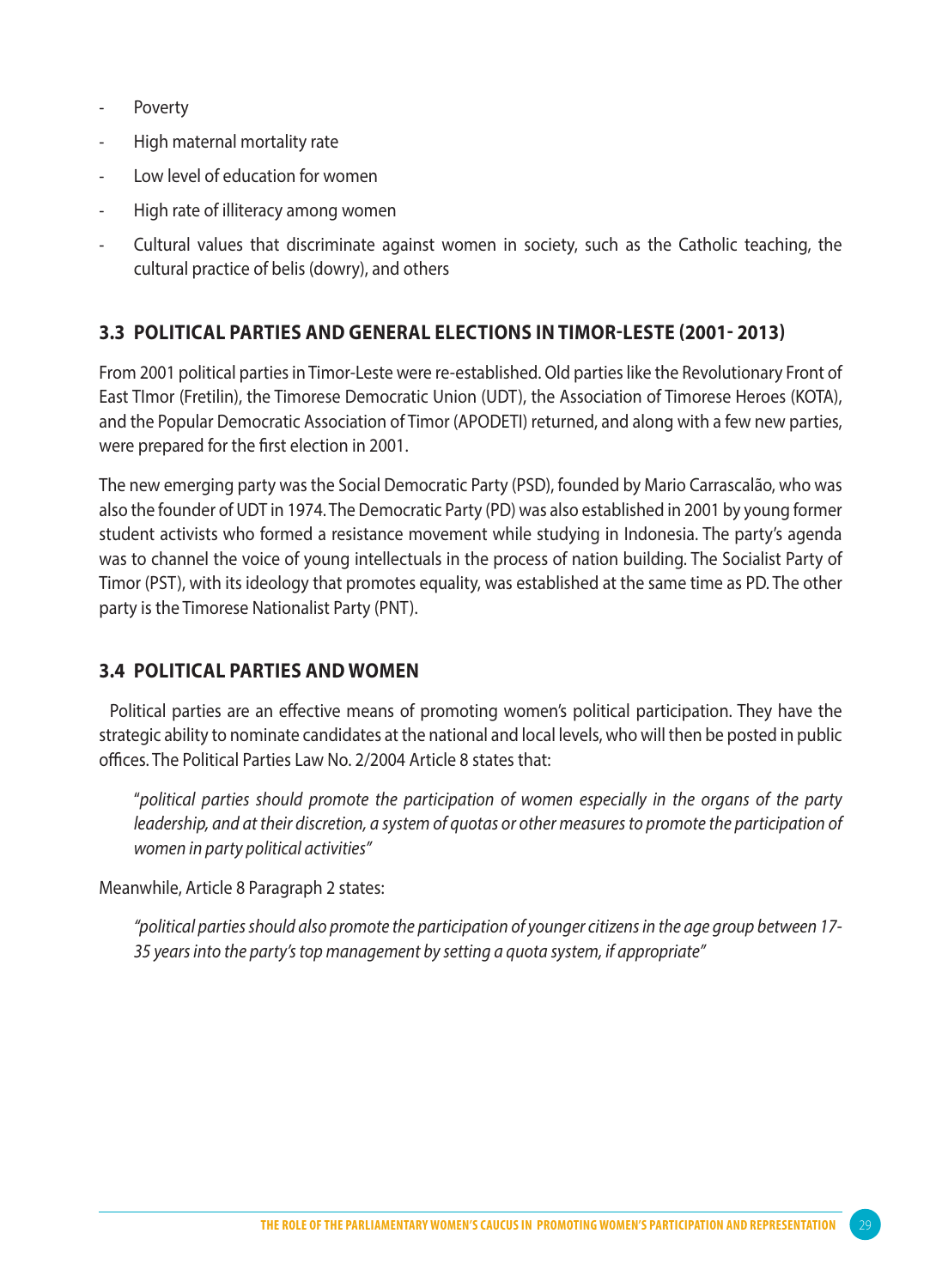How have these provisions been taken on board by political parties in Timor-Leste? Below is a description of the parties' stances on the rules:

| <b>Party</b>                                    | <b>Established</b>      | <b>Women's Wing</b>                                         | <b>Ideology</b>                                      | <b>Stance on</b><br>Quota | % Women<br>the Women's Parliamentarian | <b>Chair</b>                    |
|-------------------------------------------------|-------------------------|-------------------------------------------------------------|------------------------------------------------------|---------------------------|----------------------------------------|---------------------------------|
| <b>CNRT</b>                                     | March 2007              | Women's party<br>organization                               | Anti-communist Pro<br>and social<br>democracy        |                           | 33,3% (10<br>women out of 30<br>seats) | Xanana<br>Gusmao                |
| Fretilin                                        | 11<br>September<br>1974 | OPMT<br>(Timorese<br>Women's<br>Resistence<br>Organization) | Democratic<br>socialism,<br>left-wing<br>nationalism | Pro                       | 36% (9 women<br>out of 15 seats)       | Fransisco<br>Guteres            |
| Democratic<br>Party East<br>Timor               | 10 October<br>2001      | Democratic<br>women<br>organization                         | Centrist                                             | Pro                       | 50% (4 women<br>out of 8 seats)        | Fernando<br>Lasama<br>de Araujo |
| Frente<br>Mudanca<br>(Fretilin<br>Reform Party) | <b>July 2011</b>        | (data couldn't be<br>found)                                 | (data couldn't<br>be found)                          | Pro                       | 100% (2 women<br>out of 2 seats)       | Jose<br>Louis<br>Gueteres       |

In response to the rules regarding quotas, especially in terms of leadership recruitment and nomination, the stance of the parties is very diverse. In general, there is still an ambiguous attitude among parties towards the quota policy stipulated in the Law on Political Parties. However, in general, the matrix above shows that the parties have complied with the regulation and this is reflected in the large number of women elected to the national Parliament from each of those parties.

The role of the women's wing of the party is very strategic in integrating affirmative policy into the party, as well as preparing candidates, training them through cadre capacity building, and building an integrated organizational management from the lower level in the village, all the way up to the district and national levels. For example, the Timorese Women's Resistance Organization (OPMT), as the women's wing of Fretilin, regularly met ahead of the party congress to prepare the list of delegates and a list of women candidates to be submitted to the national committee and leaders of the party. At first, Fretilin was one of the parties that strongly opposed the women's quota policy. Until in 2006, the party leaders were firmly rejected the women's quota policy. It wasn't until early 2008 that Fretilin formally complied with this provision.

The women's wing of the Democratic Party of Timor-Leste used a strategy establishing a women's wing down to the village level and making a gender department at the national level. The women's wing of the Democratic Party has strived to increase gender awareness and sensitivity in the party and does the best it can to attract more women into the party. In the last election in 2012, the Democratic Party managed to secure seats for 50% of the women it nominated (4 women out of a total of 8 seats) in the election.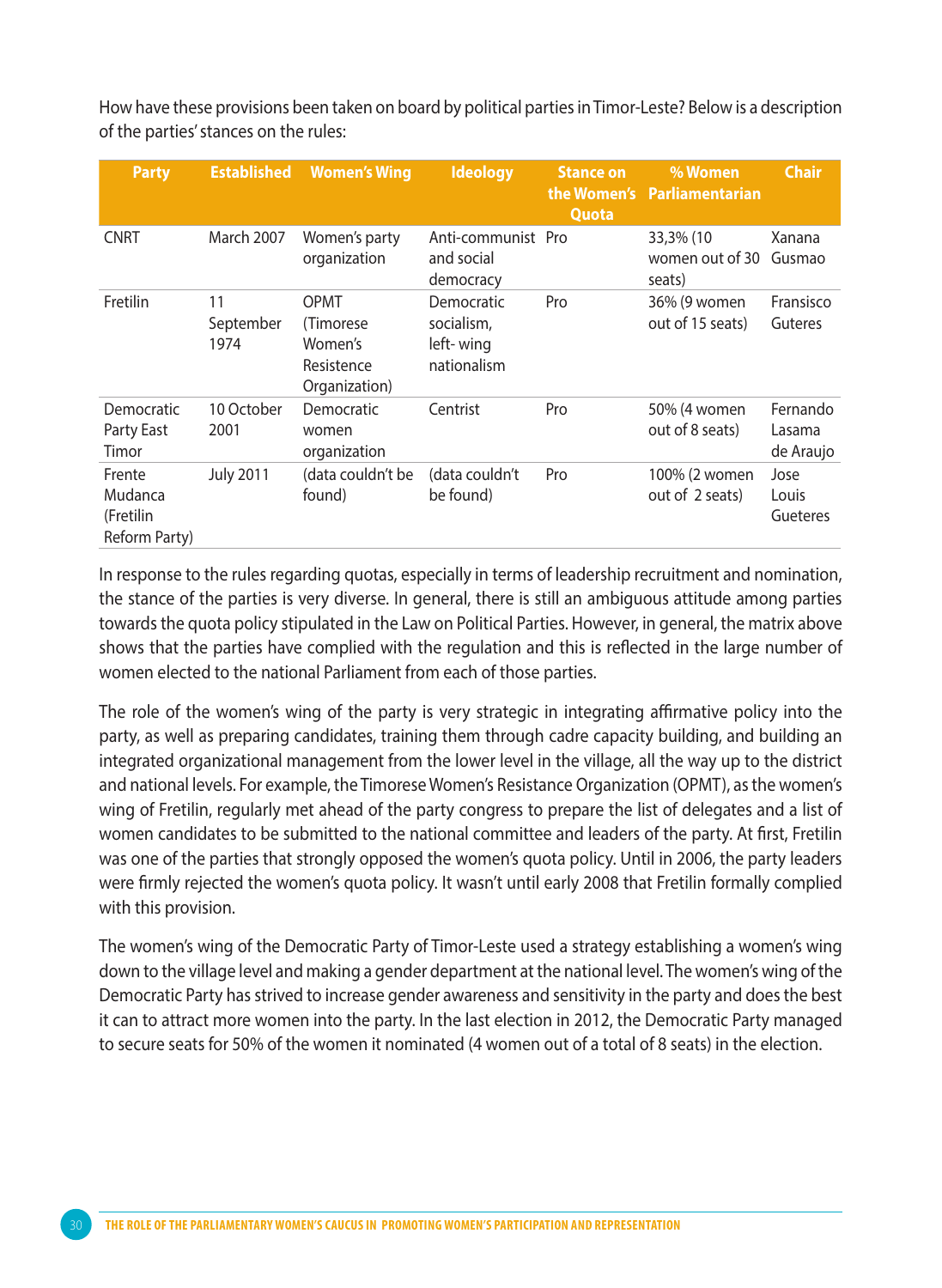#### **3.5 Women and General Elections in Timor-Leste**

To date, four general elections have been held, including the 2001 election to elect members of the Constitutional Assembly, the election for *suco* (village chiefs) from 2004 to 2005, the 2007 election, and the lastest 2012 election.

The General Election Law No. 6/2006 established the closed list proportional representation system. This law stipulated that every party who received 3% of the total votes would get a seat in Parliament. The voters in this electoral system got to choose the name and symbol of a political party during the election, and but not the candidates.

This law was revised in 2011 on a limited basis. Where the previous Law No. 6/2006 said that the candidates proposed by the parties should include women with the ratio of 1:4, the 2011 revision required women candidates be included with a ratio of 1:3.

This provision is compulsory and if the party does not comply with this provision, the National Commission on Election (CNE) of Timor-Leste will make a public report and the court will disqualify the party from participating in the election.

Paragraph 3 of Article 12 of the amended General Election Law in 2011 says "one of the three candidates has to be a woman". Any party that does not meet this requirement will be sanctioned by disallowing it from participating in the election.

The National Commission on Election (CNE) of Timor-Leste consists of 15 members. Of all the members, three are appointed by the President, three by Parliament, and another three by the Government, and there is one member from the magistrates, prosecutors, and public defenders office, chosen by their peer-group. The other three include a representative of the Catholic Church, a representative of another religion and one member representing women.

Article 5 of the law on the election committee also includes women's representation in each one of the three candidates selected by the President, Parliament and Government. Article 12 also states that parties who fail to meet the 1:3 ratio requirement are disqualified from the election.

#### Table 1. Women's Representation in the Parliament of Timor-Leste

| <b>Election</b> | Male MPs   | <b>Female MPs</b> | <b>Total MPs</b> |
|-----------------|------------|-------------------|------------------|
| 2007            | 46 (70.8%) | 19 (29.2%)        | 65               |
| 2012            | 40 (61.5%) | 25 (38.5%)        | 65               |

Data: IPU 2012

#### Table 2. Women's representation in Parliament in 2012 based on party

| <b>Party</b>            | <b>Female</b> | <b>Male</b> | <b>Total</b> |
|-------------------------|---------------|-------------|--------------|
| <b>CNRT</b>             | 10            | 20          | 30           |
| <b>Fretilin</b>         |               | 16          | 75           |
| <b>Fretilin Mudansa</b> |               |             |              |
| <b>Democratic Party</b> |               |             |              |
| <b>Total</b>            |               | 40          |              |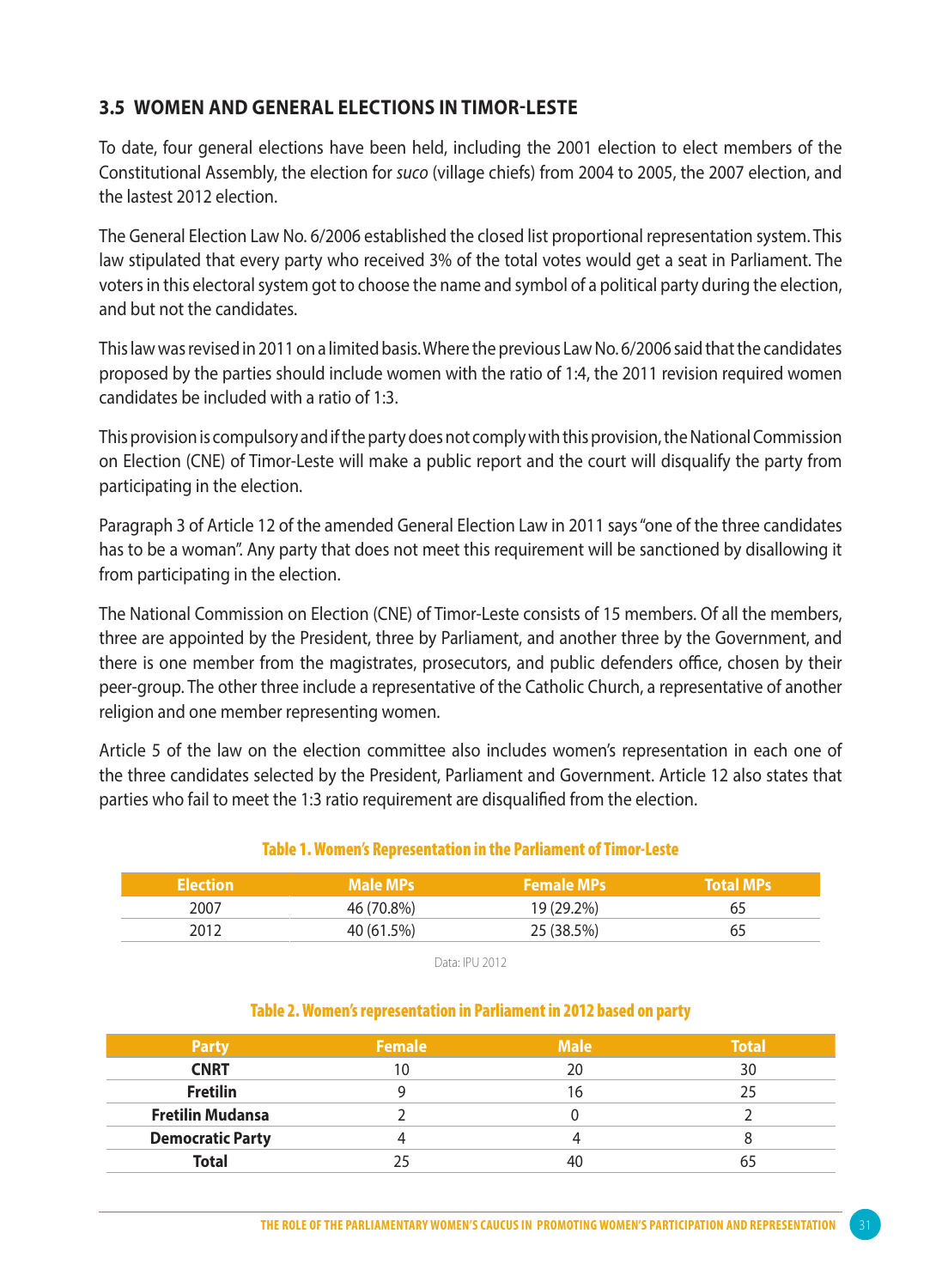#### **3.6 Structure of Parliament in Timor-Leste**

The Parliament of Timor-Leste is led by the Speaker of the House who is elected by secret ballot from a number of nominated candidates. The maximum number of candidates that can be nominated is 20 people, while the minimum is 10 people. Leadership in Parliament consists of the President and two Deputy Speakers of the House which consists of party representatives, one secretary and two deputy secretaries. Parliament Leaders are called Mesa.

The Parliament also has factions. Factions are a grouping of the parties or coalition of parties in Parliament. In the current Parliament there are four parallel party factions, namely CNRT, Fretilin, Fretilin Mudansa and the Democratic Party. Each faction sends its members to the commissions. Factions with fewer members usually cannot send its representatives to all the commissions.

There are overall seven commissions in the Parliament of Timor-Leste, These commissions are:

- Commission A: human rights, constitutional affairs, local governance, anti-corruption, public administration;
- Commission B: foreign affairs and domestic security;
- Commission C: trade and economic affairs;
- Commission D: agriculture, fisheries, and the environment;
- Commission E: infrastructure, transportation and telecommunications;
- Commission F: health, education, social welfare, gender equality, solidarity and work;
- Commission G: ethics, Honorary Council.

Almost all parliamentary works in Timor-Leste are performed at the commission level. In the commissions, MPs discuss, assess, and decide on projects as well as laws and policy initiatives to be followed up, and deal with petitions submitted to Parliament. In performing its functions, Parliament may summon the Government to a hearing and invite members of civil society organizations to attend the session. Public consultation is also welcome, and debates in the Parliament are recorded and filed into monthly reports.

In addition to permanent commissions, ad-hoc commissions can also be formed in Parliament when they are needed. In 2006, there was an ad-hoc commission formed to deal with veterans and a commission to deal with committee renewal in Parliament.

The Parliament includes a secretariat that provides administrative and technical support to lawmakers in the commissions, factions, as well as support to leaders of Parliament in order perform their tasks optimally. There are approximately 40 staff members working in divisions of public relations, library and documentation. However, the secretariat still has a shortage of specialized technical assistants to assist with the preparation of the budget and legal drafting, who could provide substantive inputs in the lawmaking process.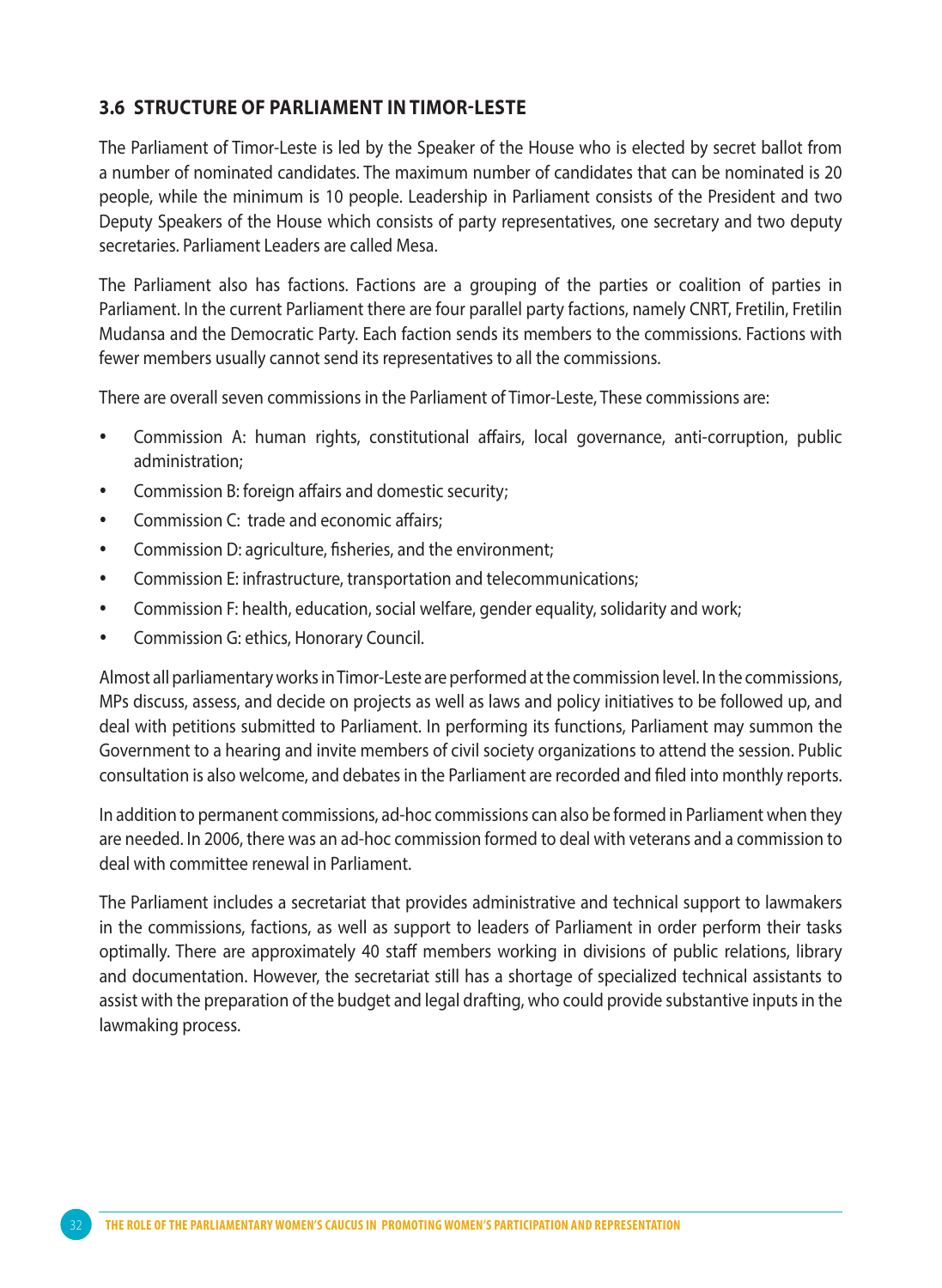## **3.7 Women MPs in Parliament**

In 2013, during the period of this research, new members were elected from the 2012 election. Out of the 65 members of parliament, 25 members are women (38.5%), putting Timor-Leste as the country with the highest women's political representation in Asia, and ranking it 19th in the world (2012 IPU data).

The 25 women MPs are evenly distributed in all commissions. The following table shows the distribution of women MPs in the Parliamentary commissions.

| <b>Commission</b>                             | <b>Male</b> | <b>Female</b> | <b>Note</b>       |
|-----------------------------------------------|-------------|---------------|-------------------|
| Commission A: human rights,                   | 8           | 3             | Female Chair      |
| constitutional affairs, local governance,     |             |               |                   |
| anti-corruption, public administration        |             |               |                   |
| Commission B: foreign affairs and             | 6           | 3             | Female Chair      |
| domestic security                             |             |               |                   |
| Commission C: trade and economic affairs      | 5           | 6             | Female Vice Chair |
| Commission D: agriculture, fisheries,         | 6           | 5             | Female Chair      |
| environment                                   |             |               |                   |
| Commission E: Infrastructure, transportation, | 8           |               |                   |
| telecommunications                            |             |               |                   |
| Commission F: health, education, veterans,    | 5           | 6             |                   |
| social affairs, gender equality               |             |               |                   |
| Commission G: ethics, Honorary Council        | 2           | 4             |                   |

Some women MPs occupy a strategic position in Parliament. Of the seven commissions, women are the chairperson in three commissions, namely Commission A, B and D, even though there is no provision in the parliamentary code of conduct that requires commission leadership to include 30% women representation. Women MPs are also present in all the parliamentary commissions.

The election of the commission chairperson is conducted democratically through internal elections in commissions. With a large number of women MPs in Parliament, they have a greater chance of being elected as chairperson.

Women MPs also occupy the post of chairperson in the Democratic Party (PD) and Frente Mudanca (Fretilin Mudanca). Meanwhile, the other two factions, CNRT and Fretilin, are chaired by men MPs.

### **3.8 The Women's Parlimentary Caucus in Timor-Leste**

The establishment of the Women's Parliamentary Caucus in Timor-Leste dates back to 2002 (Sofi Ospina, UNIFEM 2006). Since the establishment of the Parliament, numerous efforts have been made to bridge women parliamentarians and other women's groups outside Parliament and government.

Facilitated by the International Republican Institute (IRI) and the United Nations Development Programme (UNDP), a variety of meetings, seminars and study visits were conducted to promote efforts to build gender sensitivity in Parliament and to help identify gender issues and to understand how parliamentary works are strategic in creating gender equality and justice.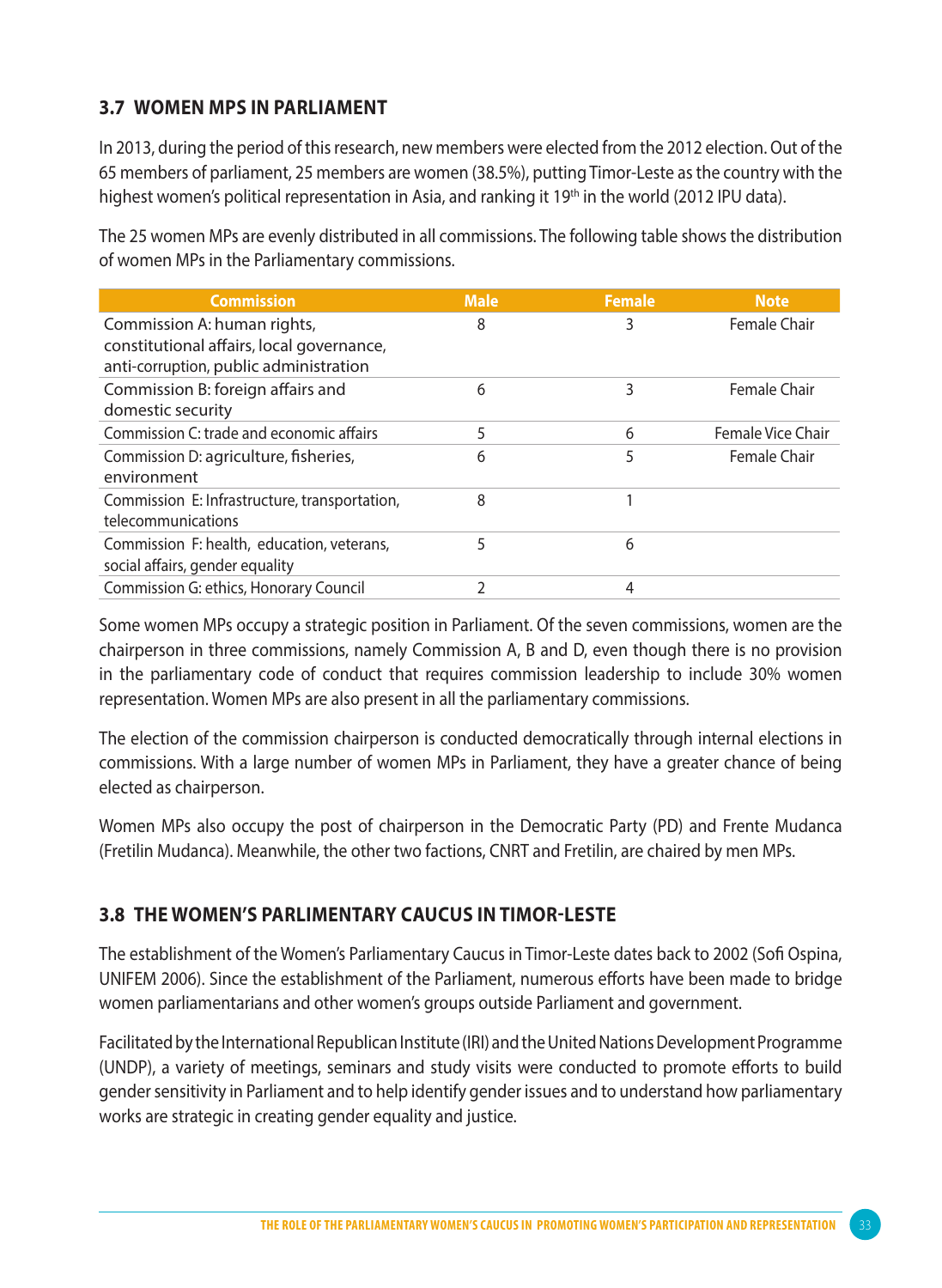In 2004, an initial effort to establish an ad-hoc commission for gender affairs, equality and children failed to come to fruition and lost the veto in a plenary session. This idea was considered discriminatory against men.

Voting in Parliament is conducted in a prevalent way as practiced in any other parliament, either based on hierarchy or party lines. Such voting practices are strengthened by an open voting system by a show of hands rather than confidential voting. The majority of women MPs do not have enough confidence to support 'women's issues' that are at odds with the party line, especially when the faction leaders have clearly opposed the issue*.*

This failure did not discourage women MPs from continuing to fight for the establishment of a permanent Parliamentary Women's Caucus in Timor-Leste, not just an ad-hoc committee as previously proposed. Facilitated by UNDP, women MPs got the opportunity to participate in various international conferences, including discussions with parliamentarians from other countries, such as the Swedish Parliament and a Portuguese-speaking parliamentary community from the Portuguese Speaking Countries Community (CPLP) network.

In 2007 the efforts of the women MPs paid off with Parliamentary Resolution No.16/2007 dated October 24, 2007, approving the establishment of a Timorese Parliamentary Group for Women. In the resolution signed by the President of the National Parliament of Timor-Leste, Fernando La Sama de Araujo, it was declared that the Parliament of Timor-Leste approved the establishment of the Timorese Group of Parliamentary Women and allocated a budget to support the group's function and programs.

On March 12, 2008, the Women's Parliamentary Group of East Timor (GMPTL), followed up the resolution through a statute on the establishment of the GMPTL. In the statute, which consists of four chapters and 17 articles, it is stated that:

- GMPTL membership includes all women parliamentarians of the National Parliament of Timor-Leste
- The objectives of the Parliamentary Caucus are:
	- a. To promote activities that optimize women's participation and representation in politics
	- b. To promote debate, exchange of experience and best practices in the effort to promote gender equality and eliminate discrimination
	- c. To create a network with women MPs from other parliaments of Portuguese-speaking and non Portuguese-speaking countries
	- d. To support women's participation in various activities and cooperation initiated by women parliamentarians from Portuguese-speaking and non Portuguese-speaking countries
	- e. Establish communication with other national and international institutions
- As an organization, GMPTL is led by a president, vice president and secretary.
- • GMPTL is supported by one executive secretary.
- GMPTL will hold regular monthly meetings and may also call for a special session on the initiative of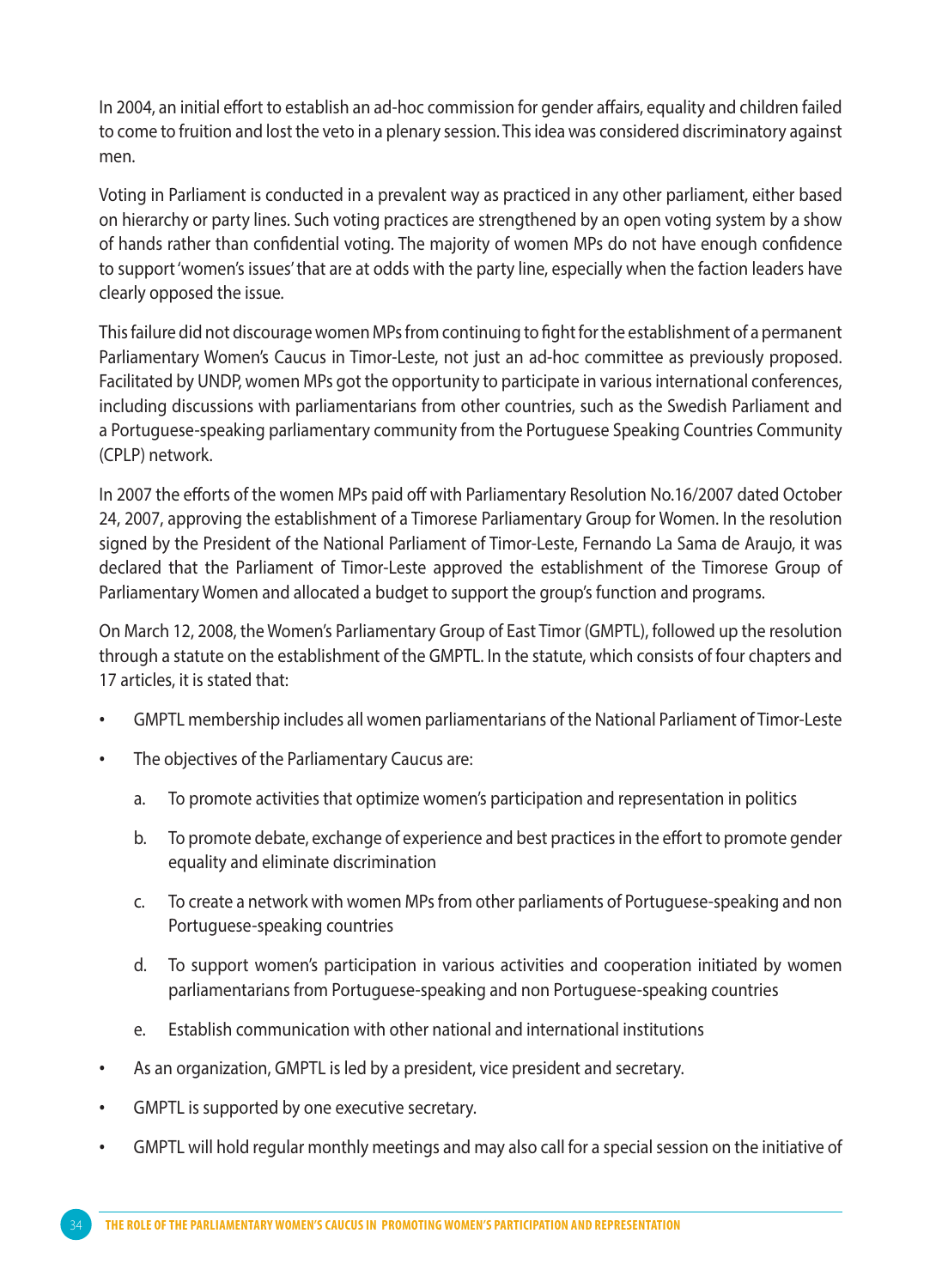the president or at the request of a majority of women MPs.

- • GMPTL also has working programs that are tailored to their parliamentary schedule, and by the end of every session period, a working report is made along with the progress report and pending agendas
- • In each of its meeting, a former MP, women officials from the government and other parties affiliated with GMPTL are invited and participate, even though they do not have voting rights.

The first GMPTL President in 2008 was Maria Paixao from the PSD party and the Vice-President was Josefa Alvares Pereira Soares from the Fretilin.

In an interview with Josefa Alvares Pereira Soares, the current chair of the GMPTL, she explained that leaders of the GMPTL are selected through a selection process among its members for a term of 2 years and 6 months. Although the Caucus has its own strategic plan and work programs, in reality they are not easy to implement.

*"sometimes our schedule overlaps with parliamentary tasks. Sometimes we have to attend bill drafting discussions outside the group (GMPTL), as well as in the commissions. This is where we should give priority...."* (interview on February 24, 2013)

Another challenge is the differing perspectives and level of awareness among women MPs about women's issues that they aspire to advocate. So, even though the Timorese Parliament has the highest number of women parliamentarians, it does not mean to say that they have made significant influences in terms of lawmaking or that they have made a big difference. In addition to differences of perspective, a lot of women MPs in the Timorese Parliament are still lacking the analytical skills on issues that are discussed in Parliament. In this case, capacity building programs are needed.

Jacinta Pereira, Chairperson of Commission D from the Democratic Party, and member of the GMPTL, made a similar statement:

"*In the discussion of laws related to women's interests, based on my experience, so far I think we haven't done the best we could. But we're definitely moving in that direction.*"

What is also causing problems is the parliamentary code of conduct. It mostly regulates monthly attendance when reports are submitted in the plenary. Reports are made by the commissions, and they include monthly working programs for the period of one year. Parliament schedules its plenary session on Mondays and Tuesdays. Wednesdays and Thursdays are scheduled for commission agenda, while Fridays through Sundays are for activities in the electoral districts.

So far, some of the achievements of the GMPTL are laws such as the Law against Domestic Violence, Law on General Election which incorporates affirmative policy, and an amendment to the Law on Health which reduces maternal mortality. On the other hand, the group has not been successful in passing the Law on Compensation for Victims of Violent Crime year 1975-1999, while the Municipal Law (decentralization) is still pending.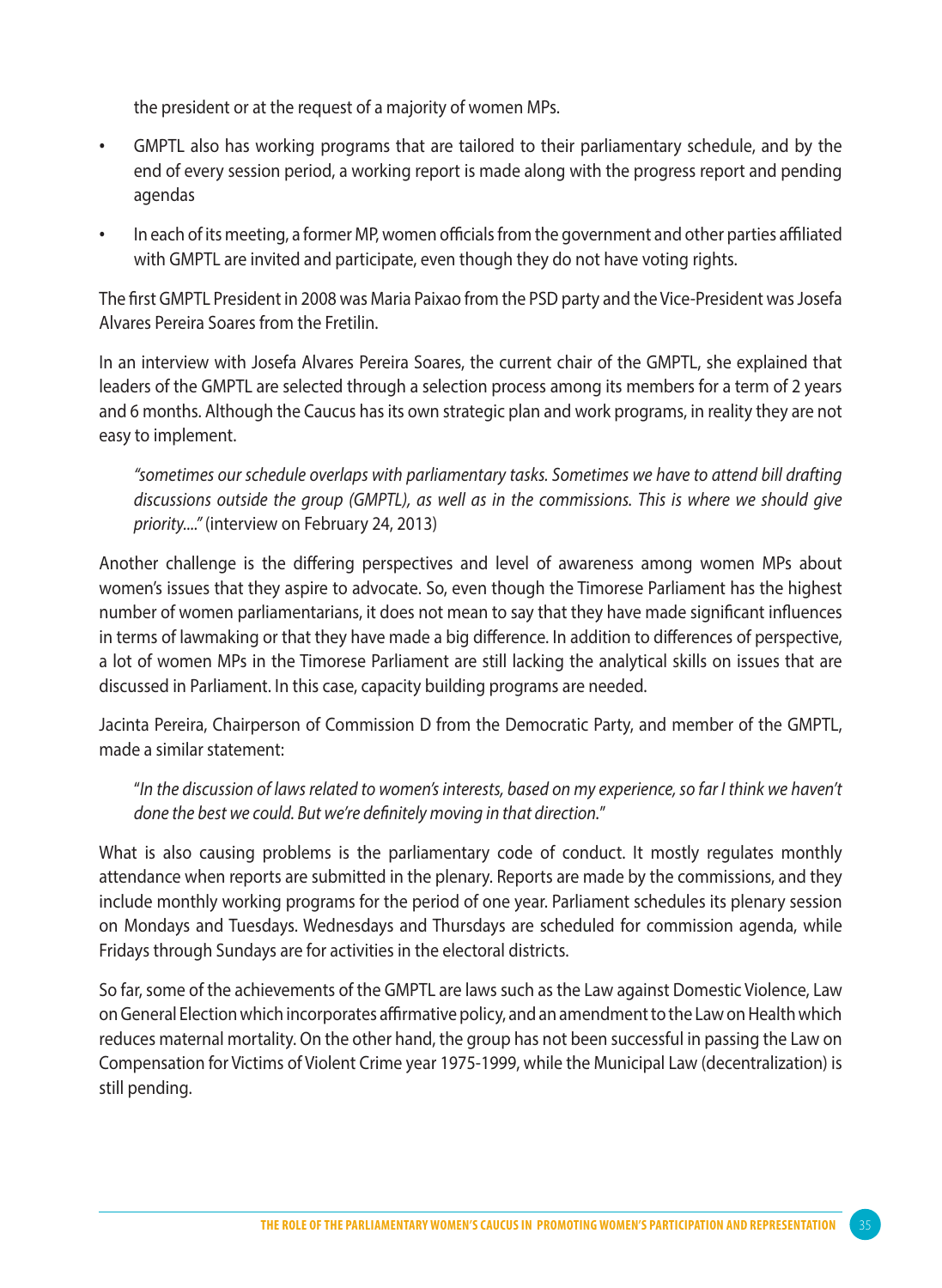#### **3.9 Networkingand Coordinationbetweenthe GMPTL, the State Secretariat for Women's Empowerment (SEPI), and the Women's Movement (Rede Feto) in Timor-Leste**

Efforts to promote gender justice in Timor-Leste require not only a sufficient number of women in public offices and policymaking institutions, but also regulations that guarantee equality among citizens. Furthermore, it requires effective women's movements that can play an active role in the political arena and the making of public policies.

The women's movement in Timor-Leste, as an integral part of civil society movements, plays an important role in supporting the Parliamentary Women's Caucus (GMPTL) and the State Secretariat for Women's Empowerment (SEPI) as a government institution playing a strategic role in the implementation of government policies.

A discussion on the women's movement in Timor-Leste cannot be separated from the role played by Rede Feto. *Rede Feto* is a Tetum phrase meaning the *umbrella organization*. The ideas, aspirations and motivation behind the establishment of this network were founded through a lengthy process. Following the poll and in preparation of the independence, in 2000, a diverse group of women consisting of freedom fighters, those who had worked overseas through diplomatic channels, former members of resistance movements, housewives, as well as church sisters and nuns, all assembled and decided to hold a Women's Congress and discuss their shared dreams in the future.

In the first congress held on 14-17 June 2000, the recommendations made were: increased participation of women in policymaking institutions at the national level, as well as support for women's capacity building and the promotion of women's leadership in politics and public life.

The Women's Congress was supported by the women's wing of UNTAET (Gender Affairs Unit / GAU) and ensured that 50% of GAU members were Timorese women. The congress also encouraged a 30% quota of women in all sectors and ensured that women take an active part in the formation of the Constitution of Timor-Leste.

As mentioned above, during the transition period, UNTAET as the temporary administration also had its own Gender Affairs Unit (GAU). Its function was to mainstream the principle of gender equality in all policies made by UNTAET and to ensure the participation of East Timorese women in the law-making process.

Rede Feto, which at the time was the umbrella organization for 15 women's non-governmental organizations (NGOs), was the working partner of GAU in advancing the agenda of East Timorese women. In preparation for the drafting of a new Constitution, a general election was held to choose members of the Constitutional Assembly, who would be responsible for developing the Constitution of Timor-Leste.

In the drafting of the general election bill, women's organizations led by Rede Feto also submitted a proposal to include the affirmative policy of 30% women's participation in the list of party candidates. Furthermore, Rede Feto also suggested that women be placed in winnable positions, which are the top candidacy numbers.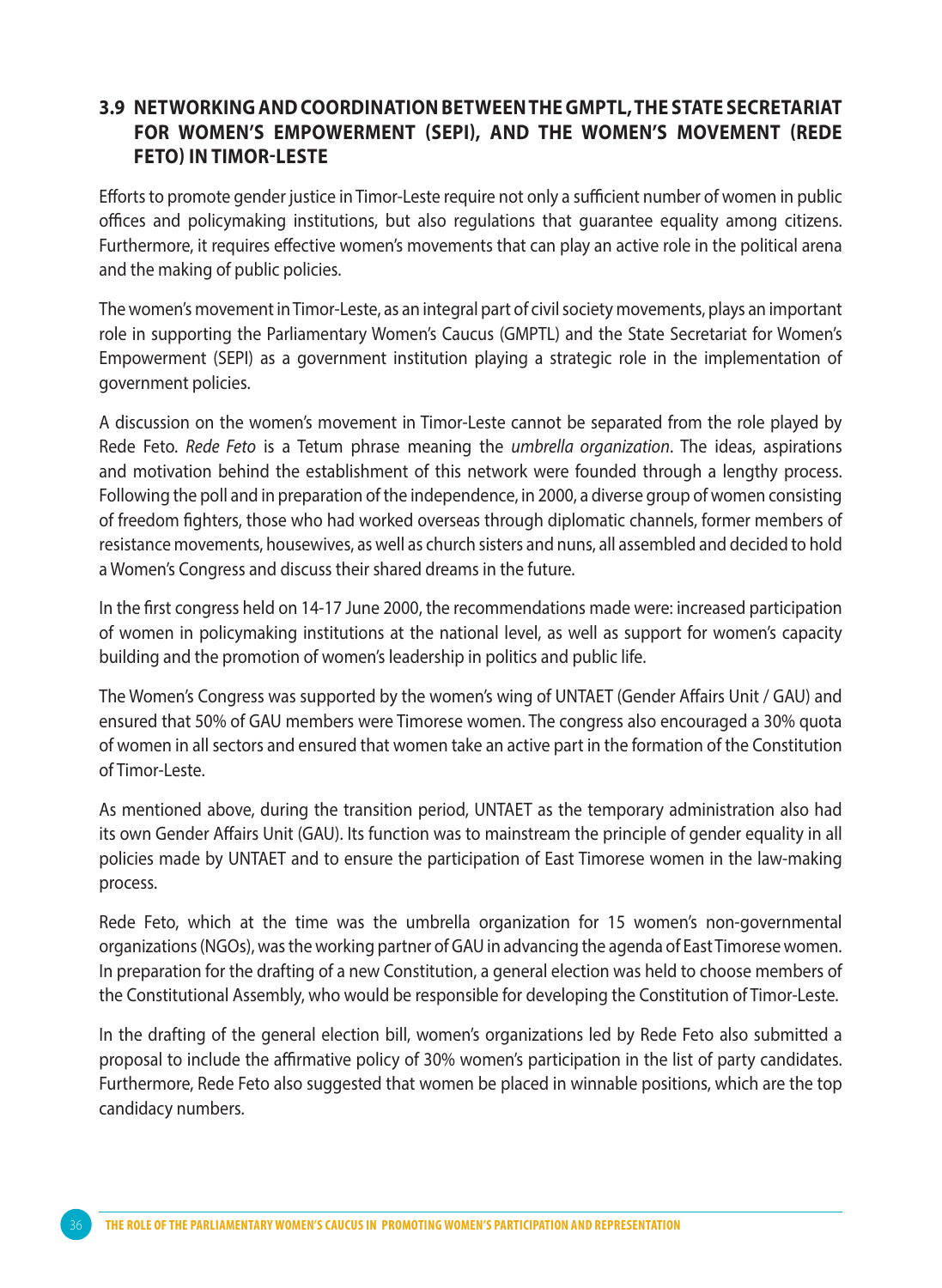Initially, there was debate over whether or not incorporating the affirmative policy in the General Election Law was necessary. Not only were there different views between political parties and women activists, but also between The United Nations Development Fund for Women (UNIFEM) and UNTAET. UNTAET balked at the affirmative action proposal and threatened to revoke support for the establishment of the Constitutional Assembly if the quota was enforced.

Tensions came to an end after the UN Administration and Special Rapporteur for the UN Secretary General (SRSG) held a meeting with women's organizations in Timor-Leste, regarding the affirmative provision in the Election Law. The meeting resulted in the training for 100 women to promote their candidacy in the Constitutional Assembly.

The Election Law made to regulate the election of General Assembly did not contain provisions on affirmative action. What the SRSG did do to promote women candidates was to provide incentives by providing twice as much media coverage for parties that nominated women and put women in winnable positions. The SRSG also encouraged parties to make a manifesto that included women's interests and needs. The same policy was also adopted by the Election Commission in the education of gender equality-based election.

It is safe to say that Rede Feto plays an important role in the effort to empower women in Timor-Leste and ensuring that the principle of gender equality is included as an integral part of public policies made by the Government, and in advocating women candidates in public offices.

Initially, Rede Feto had only seven member organizations before the number went up to include 15 organizations. To date, 24 women's organizations are registered as its members. AWomen's Congress is held every four years to choose a new director, renew the agenda, and evaluate the past working programs. Today, Rede Feto is supported with office space and an operational budget from the Government.

In addition to actively cooperating with the Government, Rede Feto also works intensively with the GMPTL, primarily in making policies related to urgent women's issues, such as maternal mortality, violence against women, and women as agents of peace. Collaboration with the GMPTL has resulted in the passing of the Law on the Elimination of Violence against Women, gender related articles in the General Election Law, and others.

### **3.10 The Role of the State Secretariat for Women's Empowerment (SEPI)**

This office was established in 2002 as an advisory unit to the Prime Minister called the Office for Promotion of Equality. In 2007, the office was upgraded and its name changed to the State Secretariat for Women's Empowerment (SEPI), gaining equal status with other ministries. The current minister for women's empowerment is Idelta Maria Rodrigues, who has served for two terms.

SEPI has a very strategic position and has the privilege of participating in the weekly meetings of the Council of Ministers consisting of all ministers, the Prime Minister, Deputy Prime Minister and the Minister of Youth (called the Secretary of State in Timor-Leste). In the Council of Ministers, SEPI has the capacity to voice gender issues and has full authority as leader of the Gender Working Group. In addition, SEPI is also in charge of gender issues through the establishment of gender focal points in the 13 districts of Timor-Leste.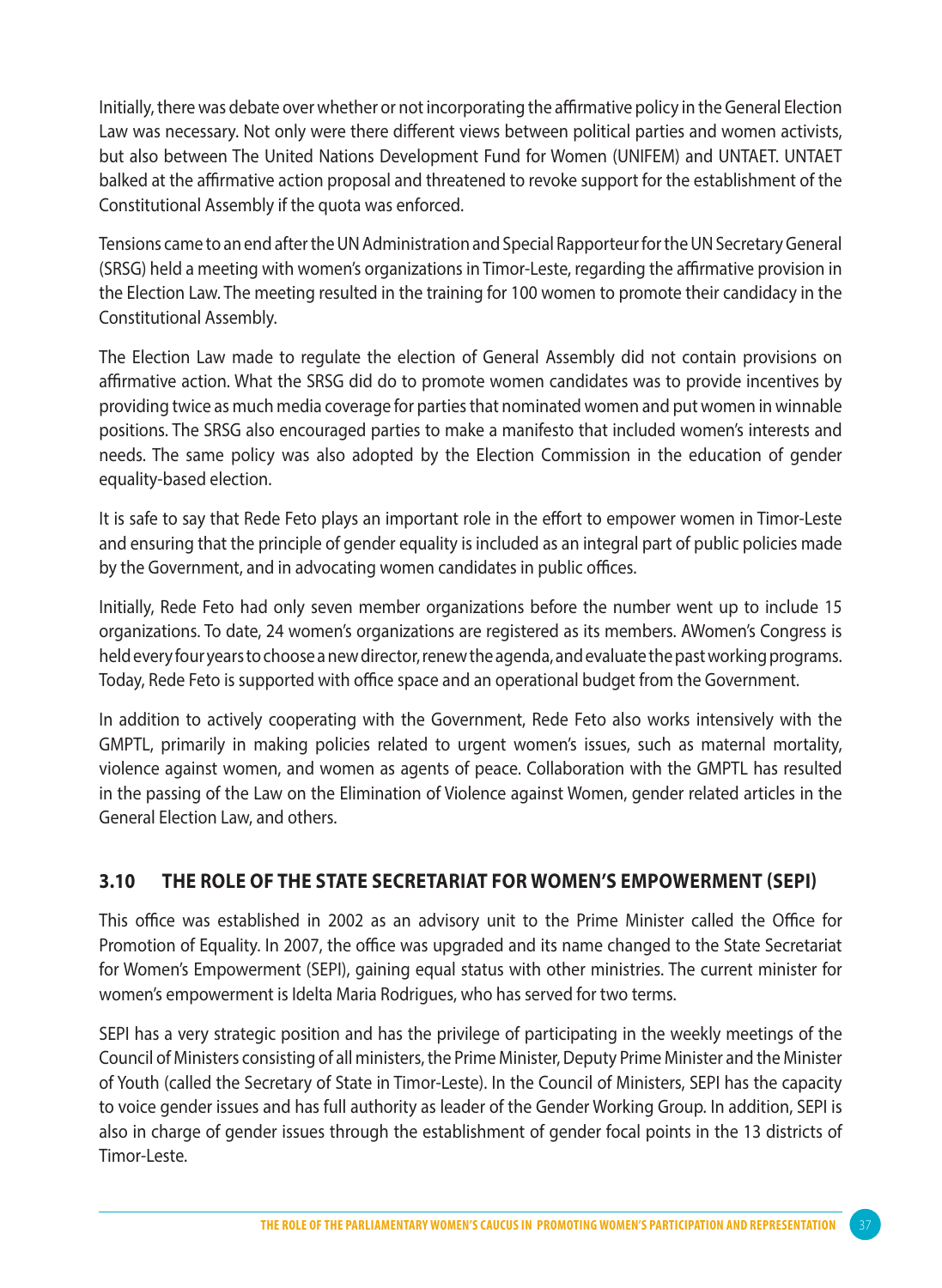The establishment of the Gender Working Group was a strategic breakthrough that SEPI made following the evaluation of gender focal points, which were considered ineffective and less powerful since its members were not policy makers.

 The Gender Working Group should be formed in each ministry under the leadership of its directorate general and consist of a minimum of four people, including the director of planning and financial and administrative assessors, following the mainstreaming policy cycle and gender responsive budgeting at the same time.

In addition to Rede Feto, SEPI also collaborates with the GMPTL to conduct regular meetings every three months. More intensive work has been done in collaboration with the commission on women's affairs, Commission F. Well-maintained collaboration with the GMPTL has resulted in the revised General Election Law, the passing of Law on Domestic Violence, and development of integrated service posts to advocate anti-violence against women (PTP2A).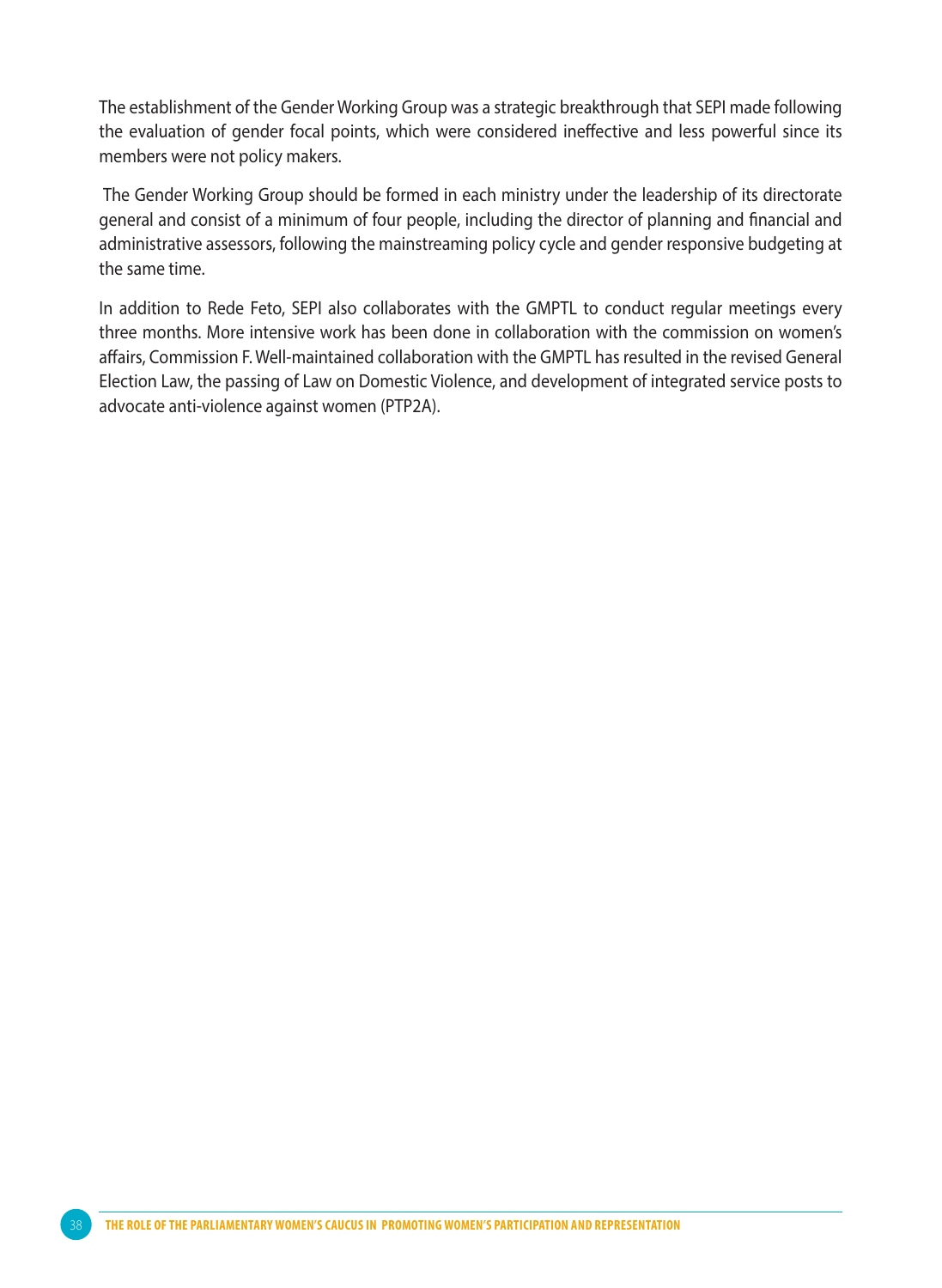

### **4.1 Background**

At the beginning of this report, it was established that there are two main perspectives in analyzing women's political representation: descriptive representation and substantive representation.

The descriptive perspective views that the inclusion of women in policy-making institutions, such as Parliament, symbolically shows recognition of the principle of gender equality, meaning that the representatives reflect the characteristics of the voters, who are composed of both men and women.

On the other hand, the substantive perspective argues that increased women's representation in Parliament should be seen from the extent to which they can bring about change and difference, as well as how they can effectively raise issues related to women's affairs in a political context.

These two perspectives are once again denying the fact that women MPs do not represent a homogenous gender identity. There will always be differences among women MPs in terms of party, ethnicity and race, religion, economic status, education, region of residence, etc.

The first question that arises is whether or not women parliamentarians, regardless of their diverse identities, have the same perspectives towards issues related to women's interests. Have we not always found that there are some women parliamentarians who do not think highly of gender issues or think that they do not represent women in general? While on the other hand we sometimes find male MPs who are determined to fight for the interests of women and are keen to collaborate with women in promoting women's interests and agenda.

Other than representing diverse gender identities, women parliamentarians also come from a variety of different political parties with diverse ideologies. In the discussion of women's political representation in Parliament, one must take into consideration how political parties shape their attitude as members of Parliament. Do women MPs have the right to voice women's interests of their concern or do political parties demand complete loyalty from its members to abide by the party's strict discipline? To what extent does the party's discipline affect their behavior in voicing gender issues? Are women parliamentarians more loyal to their party or their constituents?

Becoming an MP, as stated at the beginning, means measuring 'substantive representation', in terms of how they are 'acting for' the constituents they represent. This means it is important for us to know what issues or ideas are to be represented. In this regard, knowing whose interests we are fighting for should become our main concern.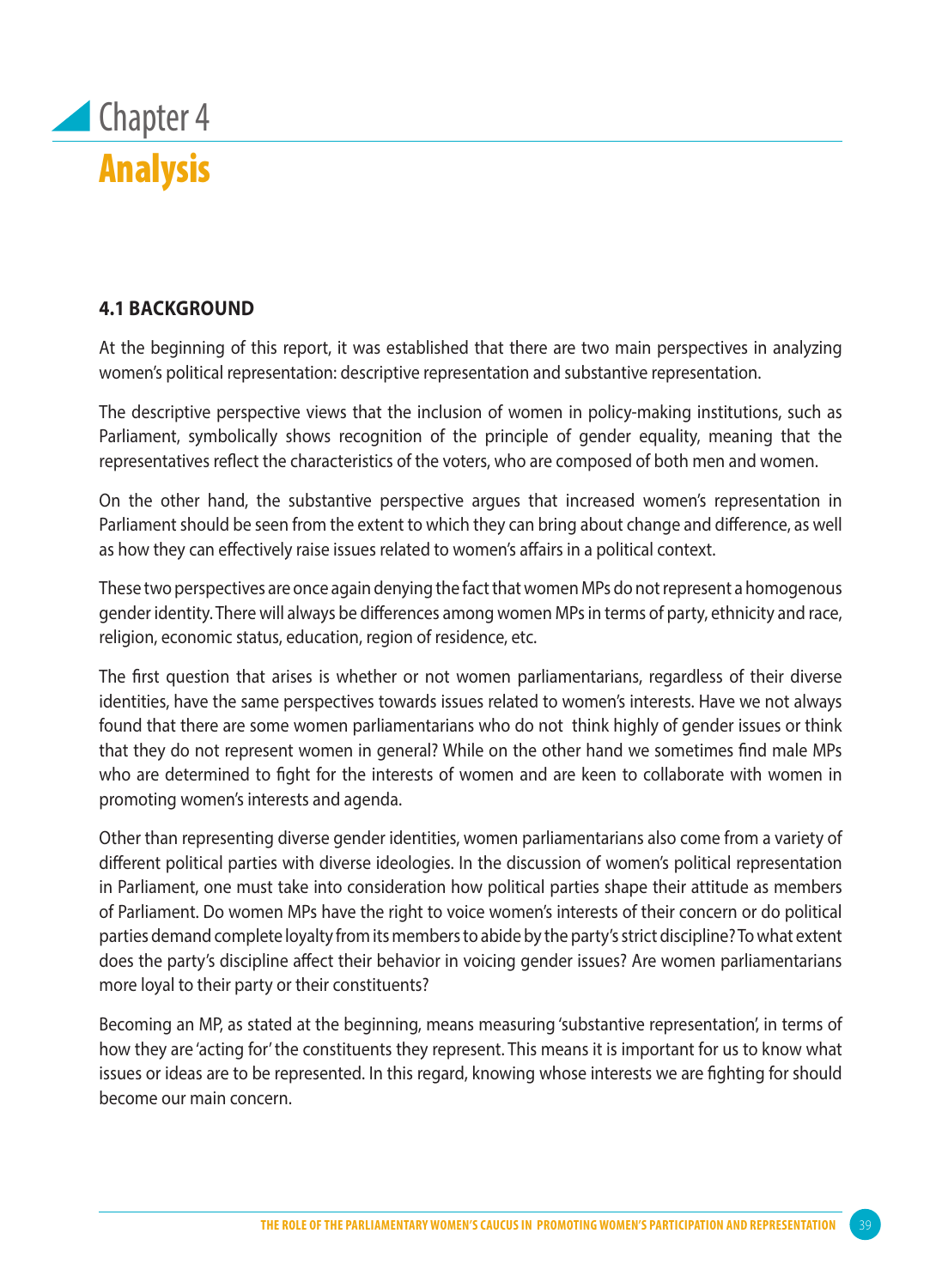The political effectiveness of women in Parliament cannot be separated from the institution in which they work. The parliamentary structure is often said to be a masculine structure where the norms, rules, and code of conduct are made in accordance with men's standards, which are oftentimes biased and inconsiderate of women's interests. The theory of 'critical mass' states that if women remain a minority in Parliament, they will tend to follow or conform to the ruling norms and regulations. As the number of women increases, the ongoing 'discussion agendas' and discourses can be shifted to also include the aspiration and interests of minority and marginalized groups, and ultimately alter the dominance patterns.

Early studies showed that when the number of women is less than 15%, they tend to be reluctant in raising women's issues. But when the number is above 20%, there is a shift in priorities towards women's interests. Women's political representation in the Indonesian and Timorese Parliaments become a relevant question in this thesis.

In connection with the above issues, it is not unusual of for women to be put in commissions that are stereotypically referred to as 'traditional women's commissions', such as commissions on education and health, and on women's empowerment. In the case of Indonesia and Timor-Leste, as discussed in the previous chapters, it would appear that women now have almost no challenges in becoming members of any commission and even occupying strategic positions as leaders of the commission or faction, something we rarely found in the past. The question is whether or not they can make a difference and make gender issues a priority once they occupy these strategic positions?

Preliminary research also questions how the Parliamentary Women's Caucus could be a positive influence in achieving better performance by women MPs when discussing laws that have positive impacts for women. The Women's Caucus is also considered to have a positive impact in driving the successful passage of laws or certain legislations. Both Indonesia and Timor - Leste have a Parliamentary Women's Caucus that serves as a gender focal point across a variety of parties. However, different from Timor-Leste, not all women MPs in Indonesia are members of the KPPRI (the Women's Parliamentary Caucus). Furthermore, the fact remains that not all women have a sense of 'togetherness' as a group in Parliament. To become an agent of change and an effective gender focal point, the main prerequisite for the Parliamentary Women's Caucus is having a feminist identity as its ideology.

Four main questions will be analyzed in Chapter 4 by highlighting women's political representation in Indonesia and Timor-Leste. This study on the Parliamentary Women's Caucus in Indonesia and Timor-Leste was a conscious decision. This research has no intention of comparing the situations in Indonesia to the situations in Timor-Leste for it is very risky to make generalizations and simplifications on the highly complex political, socio-economic, and cultural settings in the two countries. The situations in Indonesia and Timor-Leste are each very distinct both with their unique problems and achievements.

This research seeks to uncover and analyze what lies behind the facts and the data that have been presented about women's political representation, as well as analyze the role played by the gender focal point in Parliament, the Parliamentary Women's Caucus, in voicing women's interests and urging change in the political process in Parliament.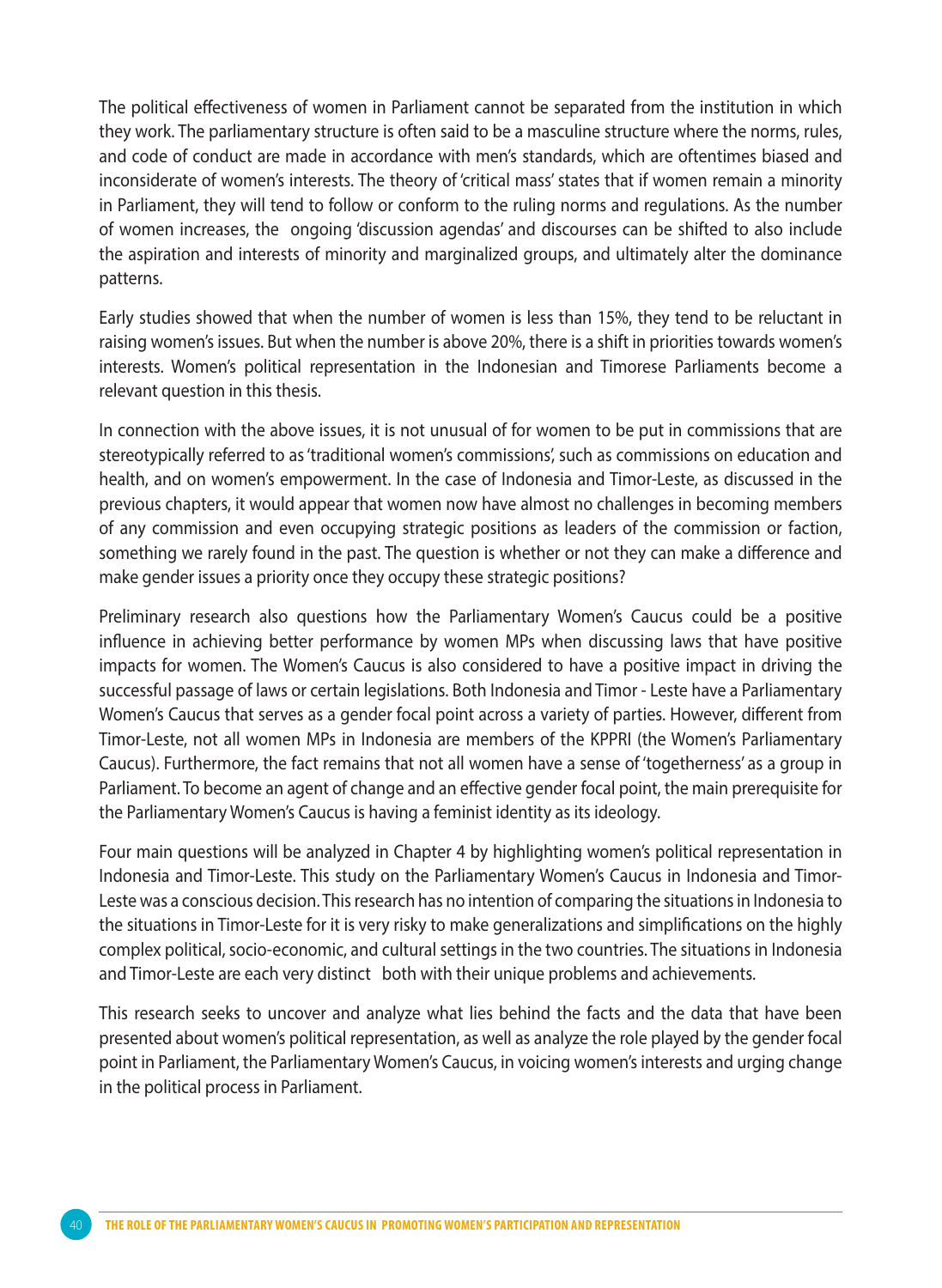## **4.2 The Paradox of Women's Political Representation**

The number of women in Indonesia and Timor-Leste total more than half the entire population, as well as over half the number of active voters. However, when it comes to fair representation, either viewed from the descriptive or substantive point of view, women are still a marginalized group in political institutions like Parliament.

Despite rapid economic growth in the region and the increasing number of educated women from year to year, the glass ceiling phenomenon is still present in the formal political arena. The reasons why this paradox occurs may be very complex and can not be generalized by the experiences in Indonesia and Timor-Leste. Both countries have only been democratic states for a short period of time: Indonesia since 1999 and Timor-Leste from 2001. Looking at the three democratic elections in Indonesia (1999, 2004 and 2009) and two in Timor-Leste (2007 and 2012) to elect members of parliament, we see a relatively slow growth in the number of women parliamentarians in Indonesia (11% in 2004 to 18% in 2009) whilst in Timor-Leste we see a more rapid leap (27.7% in 2007 and 32.5% in 2012).

The effort to boost women's political representation in both countries has been brought about by adopting a special measure known as affirmative policy. In Indonesia, it is adopted through the General Election Law and the voluntary Law on Political Parties. Meanwhile, in Timor-Leste, it is set out in the Constitution and the mandatory General Election Law.

In Indonesia, the affirmative policy lost substantive significance as the electoral system used is an open list proportional system, with a majority vote as its candidate selection mechanism. However the affirmative policy adopted in Timor-Leste has effectively boosted women's representation through a closed party list system electoral system.

The issue of women's political representation cannot simply be examined by looking at a representation that is descriptive in nature. The bigger challenge comes in interpreting it in a more substantive manner. Could women MPs be an agent of change? Could they work more effectively in voicing women's interests and issues? Does joining the Parliamentary Women's Caucus as a gender focal point make them more empowered in dealing with the political process in Parliament and make them an autonomous force able to escape the party's control?

A study of Indonesian women parliamentarians shows that the increase in women's representation generated from the election in 2009 has not been able to generate effective MPs and make their representation "substantive."

Women who are elected as members of Parliament represent different identities based on, background, party and priority. A study by the Center for Political Studies (Puskapol) on "a portrait of women's electability in the legislature in the 2009 election" reveals that most women MPs come from professional backgrounds (including doctors, lawyers, teachers, consultants) forming 35% of the total number. Other professions include entrepreneurs (27%); civil servants (11.6%); celebrities and popular figures (9.7%); private sector employees (5.8%), housewives (4.8%), NGO activists (1 person), and employees of stateowned enterprises (SOEs)/Regional SOEs, which is a minority.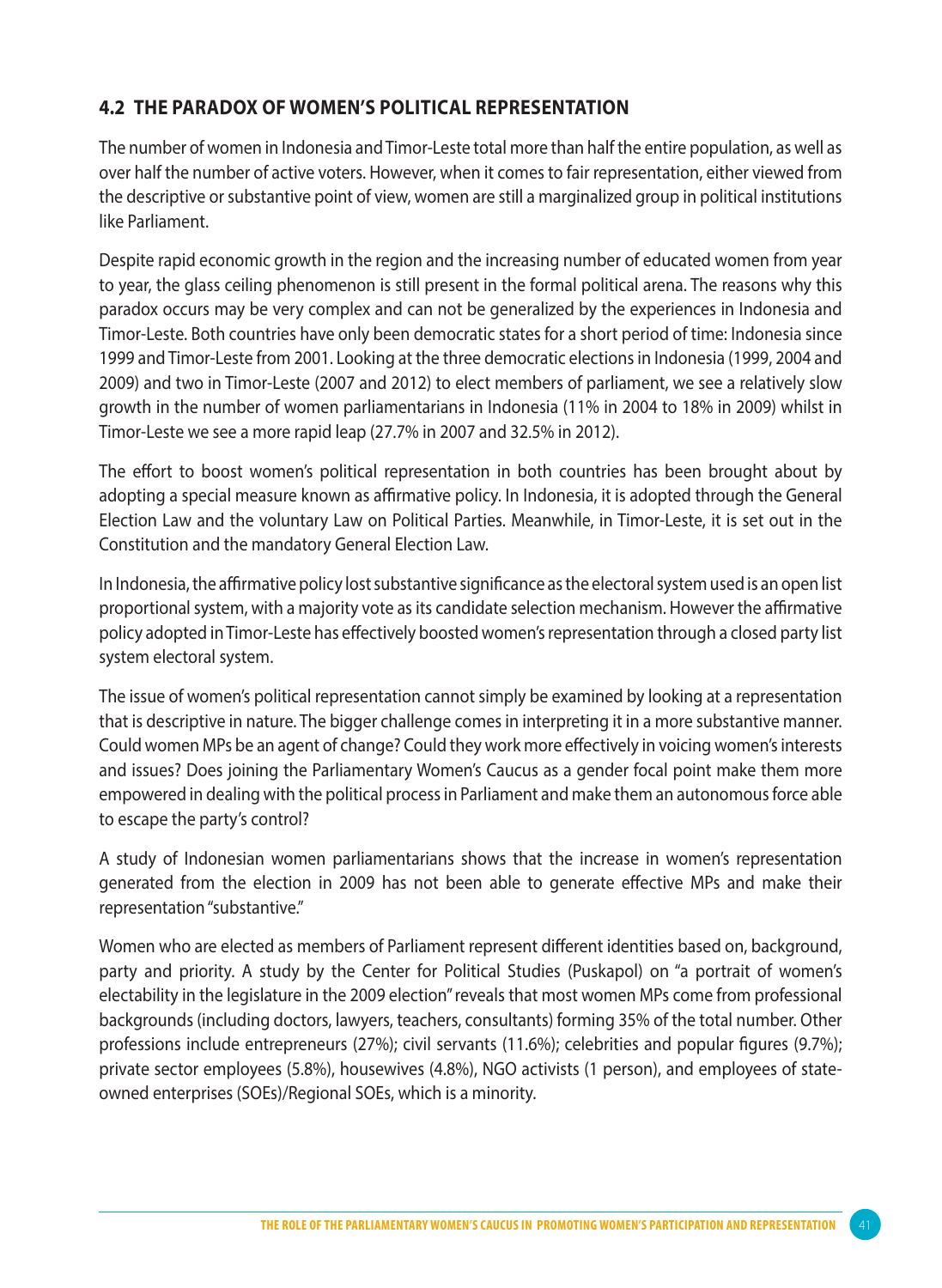Women MPs are of different ages, ranging from 36-50 (47%) to 51-65 (28%). Meanwhile, those aged between 21-35 only represent 19.4% of women MPs. The majority of women MPs are newcomers to the world of politics, and in terms of family background, the data shows that 26% of women MPs are either the daughter, wife or niece of political leaders (party, government) senior party officials, royal families, or entrepreneurs.

By looking at the track record of women MPs and their efforts and work for the advancement of women's issues, only a few of the 102 women can be categorized as feminists. Most women MPs have never come into contact with gender issues nor have experience of working for gender justice issues.

The situation is different in Timor-Leste. The data shows that all women MPs in Timor-Leste are party activists who have been active for more than five years and have a long track record as militant fighters in the struggle for the independence of Timor-Leste. A lot of these activists are also housewives, former clandestine fighters, midwives, nurses, religious leaders, and teachers. They were recruited by political parties and organized in the women's wing of the party. With their long track record in the struggle against colonialism by Indonesia, they are very aware of social issues, such as economic affairs, maternal mortality, and problems related to different ethnic groups and religion. Most of the women parliamentarians were actors in the struggle for Timor-Leste's independence with experience in gender discrimination and violence that characterizes the history of this country.

Based on the study on *Gender Mainstreaming in Parliament: A study of the 2004 - 2009 House of Representatives (DPR) and the House of Regional Representatives (DPD)* (UNDP 2010), which is also reaffirmed in this paper, it is evident that although the number of women MPs has increased compared to the previous period, they are yet to function optimally as agents of change. Women parliamentarians are constrained by the hegemony of their factions, which are the extension of the party's leadership board. They do not have the autonomy and freedom to exercise their representative function as mandated by the constituents.

Factions hold power over their members, including their placement and other assignments. Very few women can lead a faction or commission since the appointment of a leader is still done through an undemocratic election in which the affirmative policy is not taken into consideration. The designation model highlights the importance of women in the daily board structure, considering not all women have that position. Lobbying and debating skills require extensive experience, which many of the women MPs lack due to being newcomers to the political arena.

Political parties as political institutions suggest that their working mechanism and organizational culture is still very much patriarchal. Policy reforms that have been implemented through the Election Law and the Law on Political Parties are not an effective solution to address gender inequality. Instead, they are used for the benefit of political parties (see books *Paradoks Representasi Politik Perempuan*, Puskapol 2013 and *Politik Harapan*, Ani Soetjipto 2011). Women have little bargaining power within their party and have weak relations with the party. They need a political party as a means to ensure their existence in Parliament. Adherence to the party is of utmost importance, and it can not be dismissed. MPs rarely dare to speak up about certain issues without their party's consent.

Political parties in Indonesia have not been able to take on the role of reformers. They only adhere to the affirmation policy as the criteria to meet administrative requirements. In order to be able to participate in elections, they must fulfill the 30% quota of women candidates. Women are only seen as vote getters and as safeguarding the interests of the party.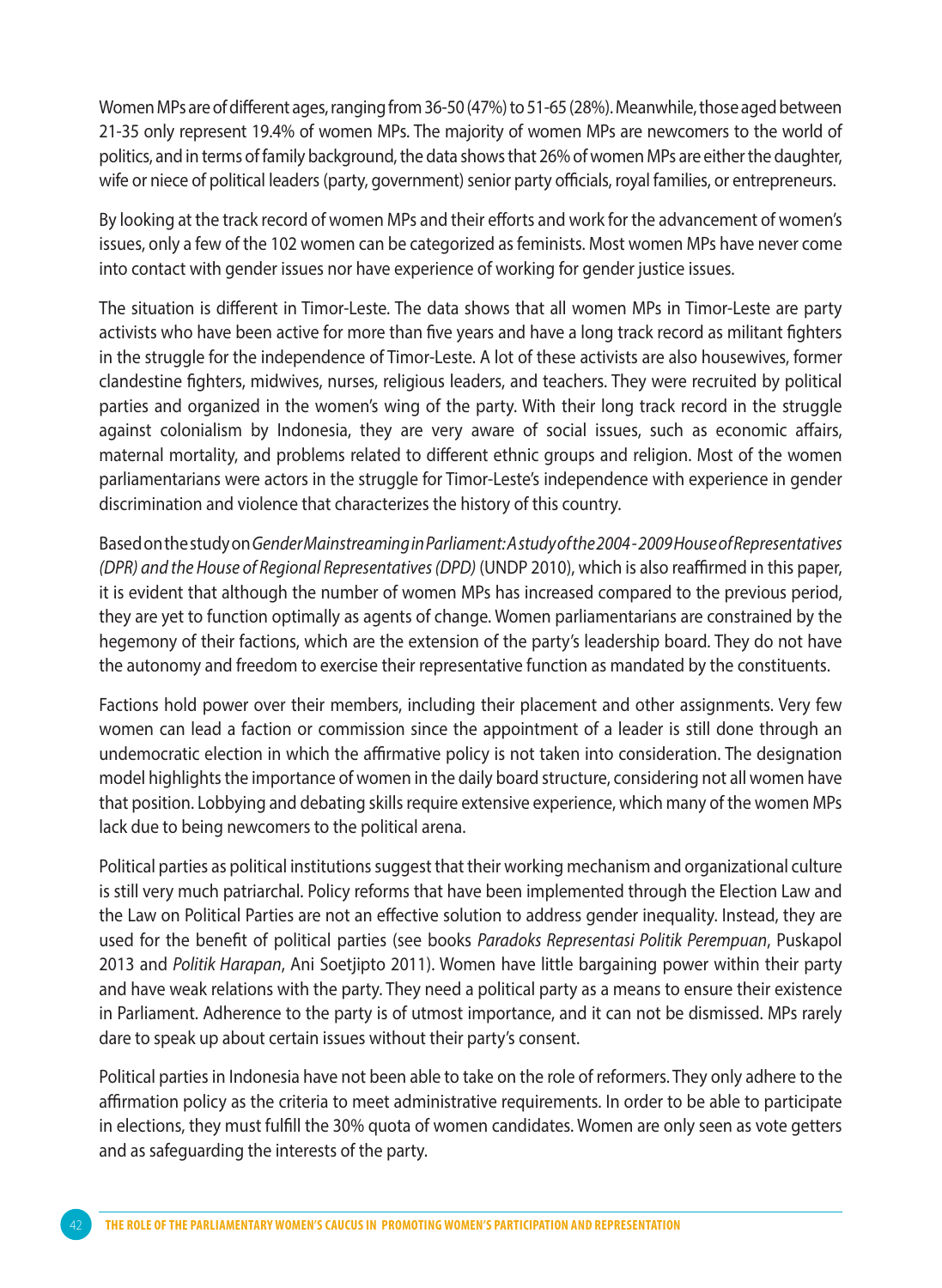Poor parliamentary performance resulting from the inability of women candidates to comprehend various issues, is a consequence of political parties that, through their internal mechanisms and organizational culture, tend to be a major barrier and limit the optimal role that could be played by their female cadres. Increased capacity of women party members is not an important agenda for many political parties in Indonesia. Women's inability to understand women's issues and political agendas, along with their inability to articulate ideas to the media and the public, have made it hard for them to pursue the interests of those they represent. They tend to turn to their party instead of actively striving for the advancement of their constituents' interests.

The presence of women in Parliament thereby does not represent the interests of constituents, but rather the interests of their party. The relationship between women MPs and the party can be said to be ambiguous. Rarely do women dare to be critical in expressing disapproval of party policies. Most of the times they tend to compromise with the party and perpetuate the patriarchal ideology, whether they realize it or not. Consequently, they are not able to address the imbalance of power that occurs in the party. As stated by Andi Timo Pangerang in an in-depth interview:

"... *So the greatest challenge is to mobilize the members to become active and attend the regular meetings in the midst of their busy schedules. Most members are men, while the women MPs still do what their party wants them to do. In conflicting activities, they will give priority to what is required by their party... ...there are very few times when they can join the Caucus' activities since they are preoccupied with some other party agendas*"

In Timor-Leste, parties also become the dominant hegemony prioritized by all MPs, both men and women. The issues discussed during meetings are mostly common issues like education, health and economy. Political parties tend to make party platforms and programs to attract voters. This situation often leads to women's interests being mistaken as public interests and confusion in distinguishing one party's program with another party's.

In Timor-Leste, women parliamentarians still rarely talk about or raise gender related issues. They are still mostly focusing on party programs:

*"Here, women always follow the party's direction. People's aspirations will not overlap with party agendas because party members also come from districts; thereby the party represents all public issues"*

*"When disagreement occurs between parties in Parliament, like say, when Fretilin had different views to CNRT on a development issue, CNRT prioritized highways, but for us .... I mean, people couldn't even have 3 meals a day, so our priorities should be health and education (interview with Josefa Pereira Soares-Fretilin January 24, 2013)*

If we link the statement above with the reflection of political representation models described at the beginning of this paper, it seems more like a pictorial political practice. According to this representation concept, the representatives should reflect the characteristics of the represented and act on behalf of them. Similarities between the representatives and the represented are the basis in a pictorial representation. In this case, women parliamentarians in Indonesia and Timor-Leste are considered to have a shared characteristic (both are female) and this similarity alone is enough to represent the interests of women constituents. The representation is more of a symbolic and descriptive one.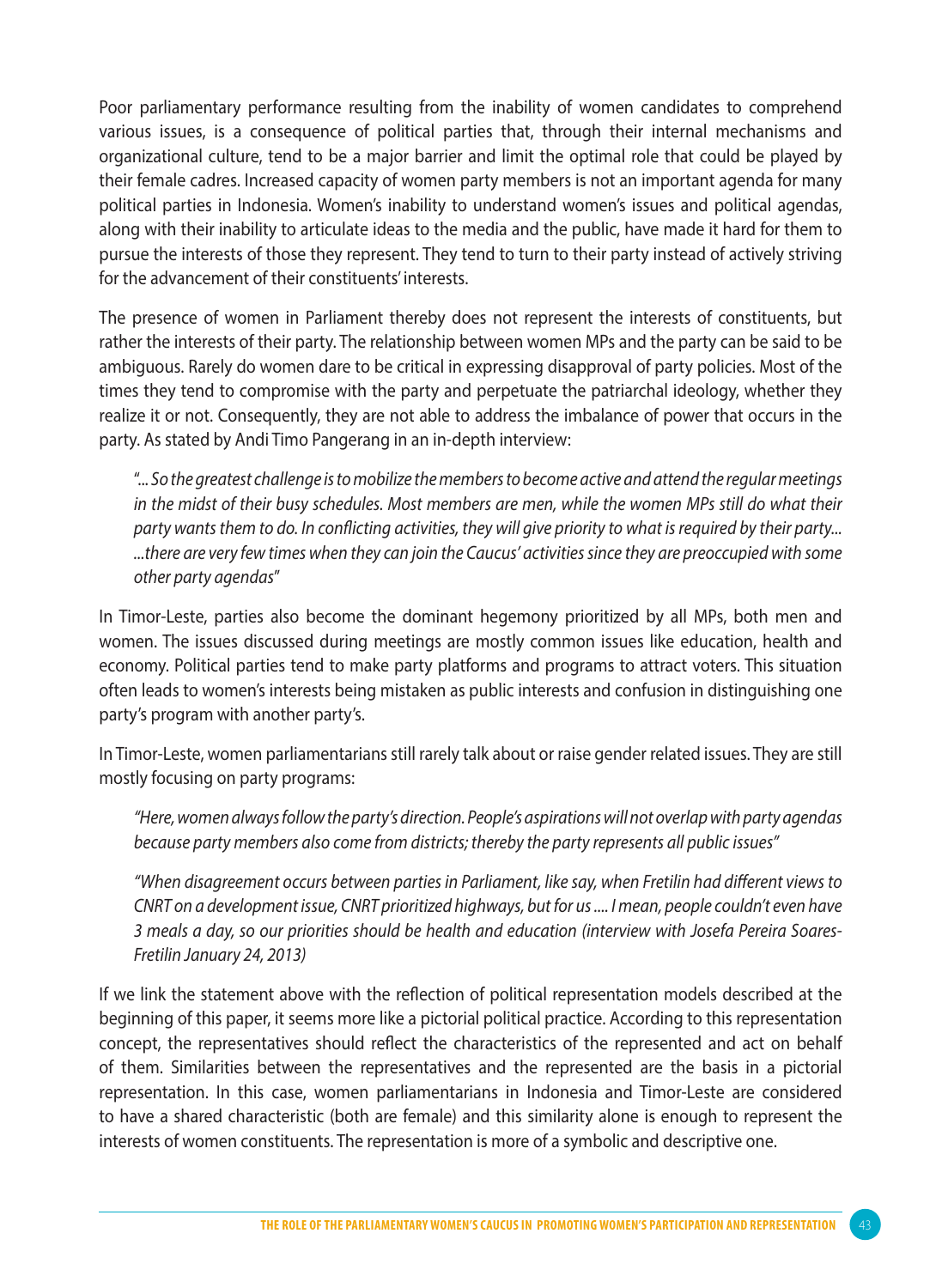In Timor-Leste, it is clearly evident that the Parliamentary Women's Caucus (GMPTL) is working hard to push for women's interests, regardless of the diversity of their party. The GMPTL, as described in the previous chapter, is a formal institution that is an integral part of Parliament and receives financial support to carry out its functions. The Caucus includes all women parliamentarians. In undertaking its tasks, the Caucus actively collaborates with women's organizations (Rede Feto), becomes the gender focal point for the Government (SEPI) and the Women's Political caucus outside Parliament.

The GMPTL in Timor-Leste appears to be very solid, united and militant in promoting women's issues, such as the elimination of violence against women. The Caucus can play an effective role as a forum for women parliamentarians to build unity among those who share the same vision towards advancing women's interests in Timor-Leste.

Sometimes, on certain issues, women MPs may have an opposing stance to their party's. In such cases, it is completely acceptable for them to pursue what they believe. Even though the party has the full right to discharge any of its members, parliamentarians cannot be discharged and expelled from Parliament. Instead, they become Independent. In their Independent status, they can respond to a variety of issues, but their vote will not be counted.

The Indonesian Parliamentary Women's Caucus (KPPRI) has not done its best to promote women's interests today. The KPPRI (2004-2009) went through institutional restructuring by involving members of the Regional Representatives Council (DPD). At the beginning, this institution served as a means of communication between members of Parliament and their parties, as well as women's organizations and the Government. Although KPPRI managed to secure institutional support, such as office space and budget allocation to run its activities in the House, the Caucus is yet to become an integral part of the parliamentary complementary bodies.

Examples of KPPRI's relatively low performance can be seen in its failure to initiate a Law on Gender Equality and Justice and a Law on Domestic Workers, to amend the Law on Marriage, and revise the Law on the Protection of Foreign Workers and so forth. The hegemony of parties is so strong that the KPPRI is fragmented and women's agendas are displaced by party priorities.

The research findings indicate that the perception of women as well as the practice of political representation of women still dominated the discourse of women's presence and understanding of identity as a homogenous identity. Discourse understanding the presence and identity of the woman who homogeneous agree on the need for special policies for women in the form of affirmative representation, but unfortunately this practice is far from substantive representation practice with the discourse of contestation.

Substantive representation is not only a question of the relationship between the representatives and the represented, but also the bond between them. This bond is missing and could not be identified during this research on women's political representation in Indonesia and Timor-Leste.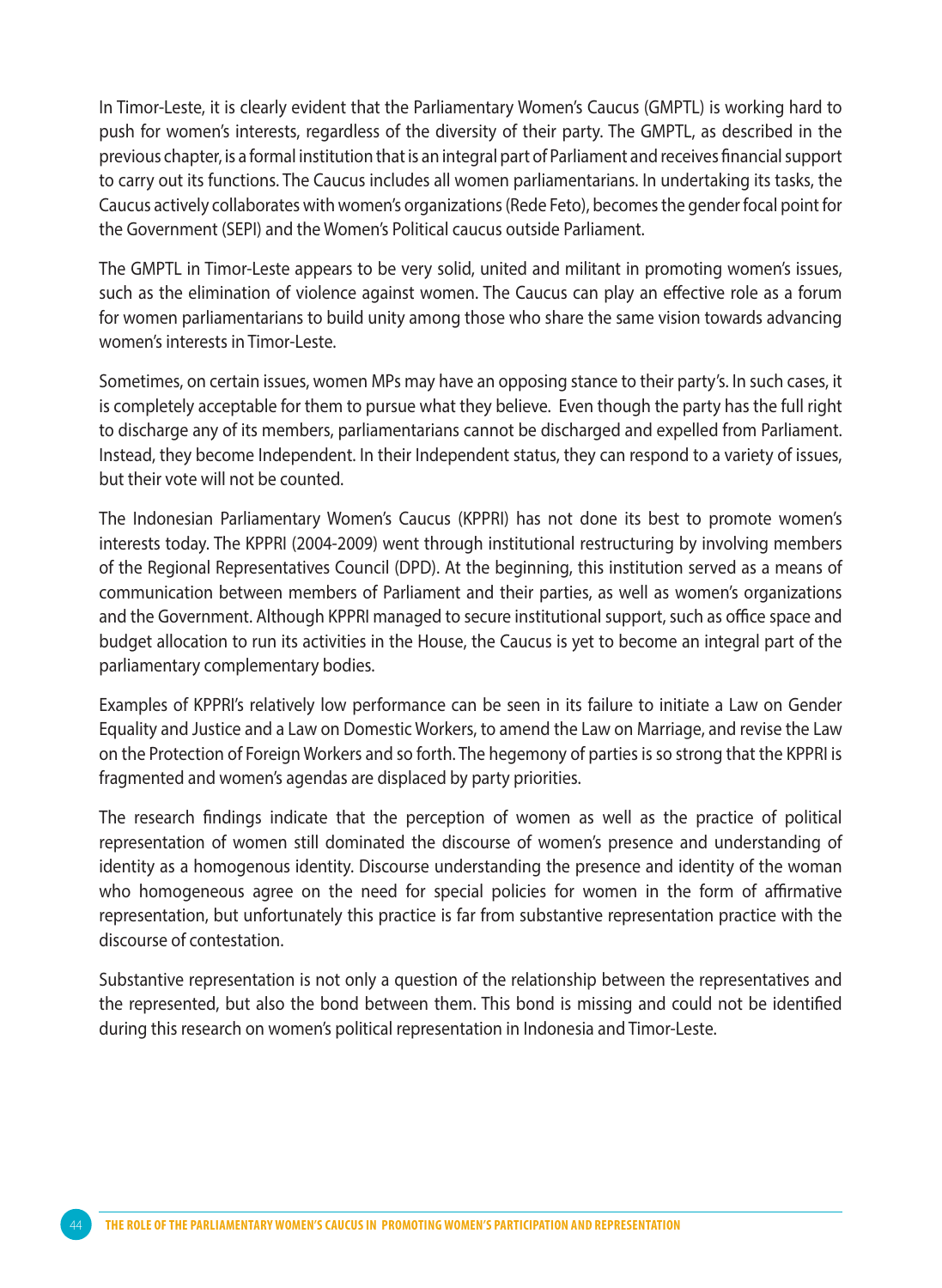## Chapter 5 Findings and Recommendations

The four questions posed in this research are:

- 1. How are the Parliamentary Women's Caucuses established in Indonesia and Timor-Leste? What are the rules and regulations, and what are the political structures and contexts of the institutions where the Parliamentary Women's Caucus operates in Indonesia and Timor-Leste in the period 2009-2014?
- 2. How does the support system sustain the Parliamentary Women's Caucus from inside and outside Parliament to support its effectiveness?
- 3. How effective is the Parliamentary Women's Caucus, and what are the challenges and obstacles it encounters?
- 4. What are the findings and recommendations of this study?

How do we explain the effectiveness of women MPs in advancing women's interests through the framework of the Women's Caucus? The effectiveness of women parliamentarians, as stated by Anne Marie Goetz in her book, *Women's Political Effectiveness: A conceptual framework*, could be seen from their functions to turn women's issues into an urgent political issue, use their electoral achievements as bargaining leverage to decision makers, and demand responsibilities from the public sector in the implementation of a variety of international commitments that have been made with regard to women's rights, as well as the law enforcement.

These are very concrete and visible elements that most political scientists and policy analysts use when measuring 'women's effectiveness in Parliament'. The indicator follows the three strategies proposed by Judith Squires in her book *The New Politics of Gender Equality* (2007), which states that there are three strategies that are generally carried out to improve women's representation in the political arena, namely the establishment of a women's agency, gender equality policy better known as gender mainstreaming, and the availability of quotas targeted at increasing the number of women's representation in a relatively short time as a temporary special measure.

In other words, these three strategies are targeted at access or voice - presence or representation -voice or accountability. Access or voice is an effort to convey and urge equal opportunities for women to participate in public affairs while promoting the "equalizing participation" policy between men and women through the affirmative policy, which is now widely adopted in many countries including Indonesia and Timor-Leste.

All these policies serve as the entry point and have an impact on the promotion of women's representation in decision-making institutions, such as Parliament. There has been an increase in the number of women's representation in the Indonesian and Timor-Leste Parliaments. Hopefully, the next process could be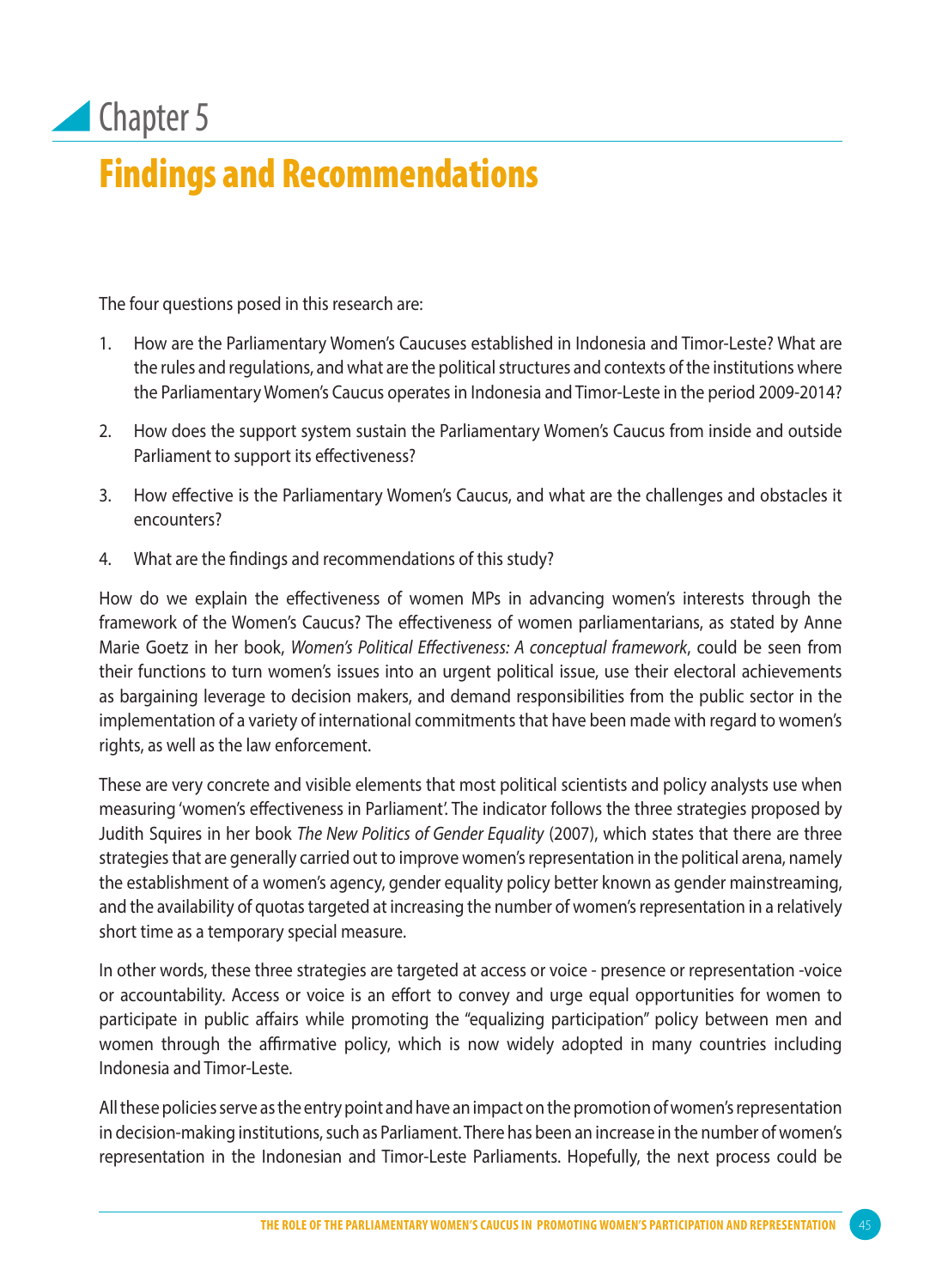shifted from voice to accountability. This process is not necessarily linear and highly dependent on the relationship between women parliamentarians and women's movements. The chart is simply described as follows:



The process from voice to representation and accountability is not a linear relationship, and it depends on the relationship between women parliamentarians and women's movements.

- 1. When this pattern is applied in a discussion on women in Parliament (KPPRI in Indonesia and GMPTL in Timor-Leste), it is found that women's representation in the parliament in both Indonesia and Timor-Leste is still limited to a descriptive representation. It means that Indonesia and Timor-Leste have succeeded in making laws that encourage women's involvement in the political arena, which can be a gateway for many more women to be involved in decision-making institutions such as Parliament.
- 2. The reasons why this descriptive representation cannot be translated into a more substantive representation are:

**First**, women parliamentarians in both Indonesia and Timor-Leste, as individuals and as politicians, are not women who have the 'clout' that gives them bargaining power in the form of a 'clear agenda'. In Indonesia, the reason behind women's involvement in Parliament is the requirement for parties to meet the 30% quota as a condition to participate in general elections. And who are the women parliamentarians? Most parties nominate female candidates without taking further considerations of their backgrounds or political aspirations. Most of them are not part of a women's organization such as the Indonesian Women's Congress (Kowani), Family Welfare Movement (PKK), the Indonesian Women's Coalition for Justice and Democracy (KPI), the Civil Servants' Wives Association. If anything, they are the elite and leaders of these organizations. (see Chapter 2 of this report)

In Timor-Leste, the reason women participate in political parties and compete in the election is related to historical and political ties. The women parliamentarians are activists who were involved in the movement to liberate Timor-Leste from occupation, either as clandestine fighters, academics, housewives, students, in other words those who fought with weapons or through diplomacy. These women also do not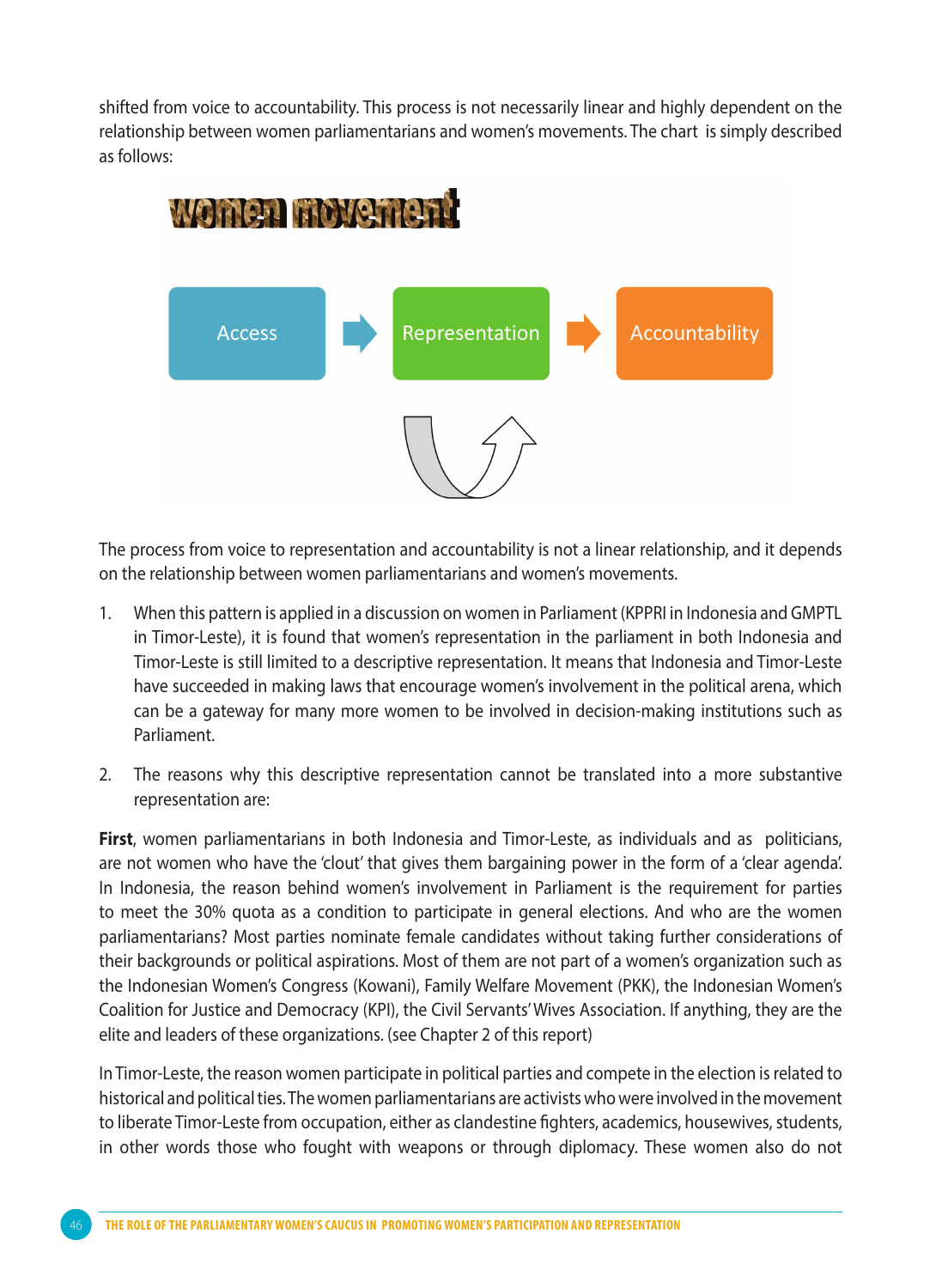understand politics and are not feminists in the sense of people who want to change power relations in politics. These women are part of the Rede Feto and are close with the women's movement in Timor-Leste. Their core mandate is to work for the fulfillment of basic human rights.

**Second**, women parliamentarians in the Caucus cannot turn their high number of votes into 'bargaining leverage' in dealing with the party and Parliament. In a research conducted by the Center for Political Studies (Puskapol) in Indonesia, it was found that 22% of voters or 23 million voters elected women candidates in the 2009 legislative elections. These votes cannot be used as a bargaining tool for women when they are confronted with the choice of advocating their interests or their faction's in House to strive with the women's issue and women's voter interests. The reason, once again, is because of their gender identity as a woman. From a gender perspective, the interests of minority and marginalized groups in the parliamentary political process cannot be accommodated, let alone contested as a political identity. By getting nominated and elected to Parliament, women MPs are considered to have already represented the interests of their constituents (Pitkin, 1967). The open list proportional electoral system still puts parties in the most favorable position by having total control of the candidates, especially in terms of candidacy order and placement in the commissions. It also has the power to recall MPs, making women MPs reluctant to have opposing opinions.

In Timor-Leste, women's aspirations are lost in the party's agendas. Timor-Leste employs the closed list electoral system, where votes for party candidates are all mixed. Women's votes in the elections are difficult to trace.

**Third,** the women's movement and the political context in Indonesia and Timor-Leste have resulted in the Parliamentary Caucus not being able to play an optimal role. In Indonesia, the KPPRI only has very limited contact with the women's movement. In Timor-Leste, despite Rede Feto's support of the Parliamentary Caucus, the women MPs limited capacity becomes a constraint in making them part of the formidable 'voting bloc'.

#### **Recommendations**

Further studies need to be conducted on the "power" of women in the political arena through the female perspective. The findings of this research are based on the size of the visible and measurable indicators, which are often irrelevant to describe "the real potential and capacity of women in politics." It is important to conduct further research to explore whether the power that women have in the political arena is hidden, visible, or invisible.

A field study needs to be taken to measure the informal shape of effectiveness of the Parliamentary Women's Caucus such as those in Indonesia and East Timor. It would be interesting to learn from experiences in Latin American countries such as Argentina and Chile, to see how women's movements collaborate with the Women's Caucus are effectively in pushing the women's empowerment agenda.